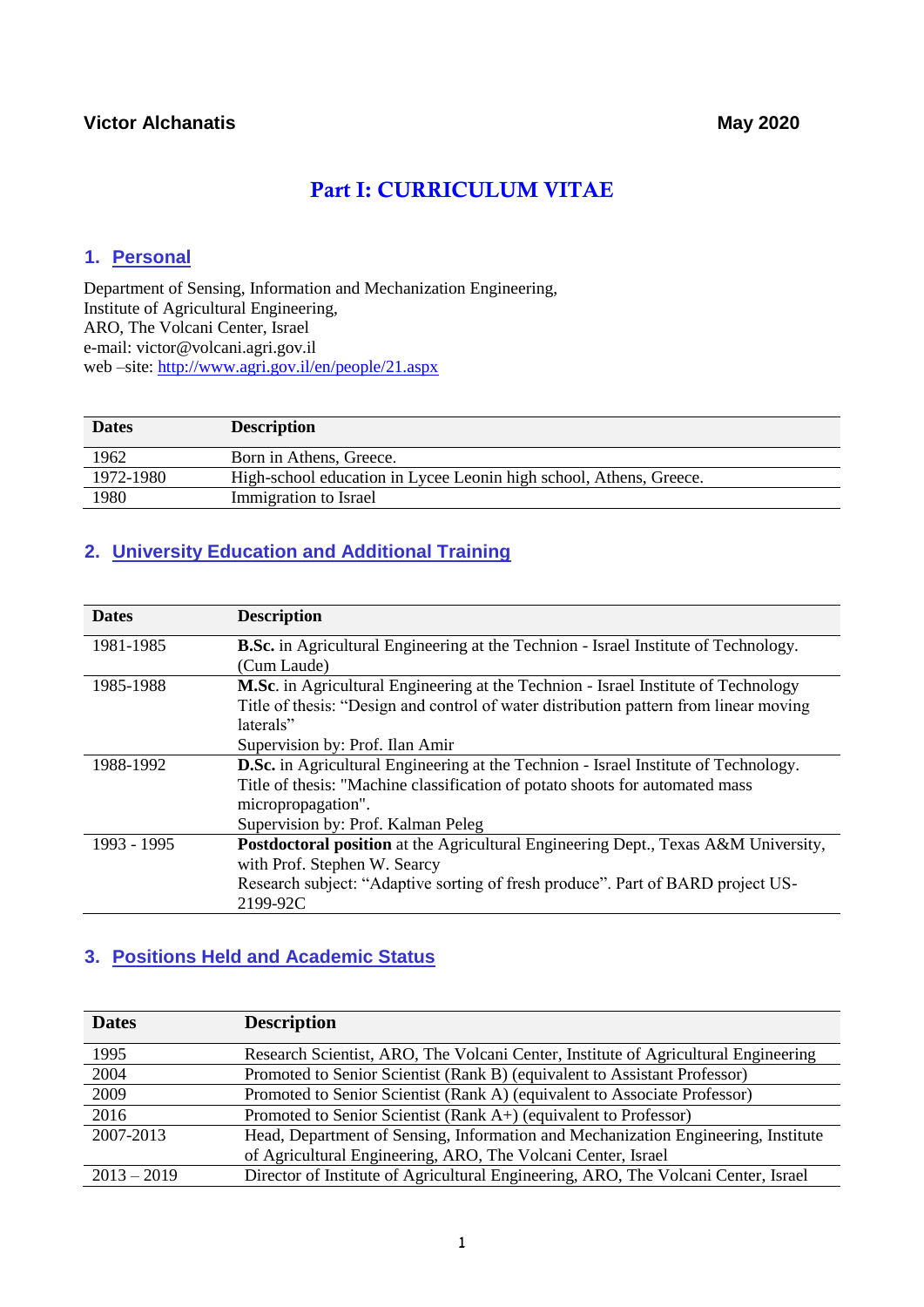# **4. Training / Teaching Experience**

| <b>Dates</b>     | <b>Description</b>                                                                      |
|------------------|-----------------------------------------------------------------------------------------|
| $2011 -$ to-date | <b>Lecturer</b> at the Faculty of Civil Engineering, Dept. of Agricultural Engineering, |
|                  | Technion                                                                                |
|                  | Title of course: "Introduction to Precision Agriculture".                               |
| 2012             | <b>Lecturer</b> at the Dept. of Geography, Ben Gurion University: "Remote               |
|                  | sensing workshop on precision agriculture topics" (graduate course).                    |
| 2002             | <b>Lecturer</b> at the Department of Industrial Engineering at Ben Gurion               |
|                  | University "Advanced topics in Artificial Intelligence" (graduate course).              |
| 2001             | <b>Lecturer</b> at the Department of Industrial Engineering at Ben Gurion               |
|                  | University: "Artificial Intelligence" (undergraduate course).                           |
| 1994             | Lecturer at the Dept. of Agricultural Engineering, Technion: "Introduction              |
|                  | to control" (course $074061$ ).                                                         |
| $1988 - 1992$    | <b>Instructor</b> at the Dept. of Agricultural Engineering, Technion:                   |
|                  | "Introduction to control" (074061), "Laboratory in control" (074062),                   |
|                  | "Systems and control" (076205), "Models and simulation of agricultural                  |
|                  | systems" (076433).                                                                      |
| $1985 - 1987$    | <b>Teaching assistant</b> at the Dept. of Agricultural Engineering, Technion:           |
|                  | "Introduction to control" (074061), "Systems and control" (076205),                     |
|                  | "Laboratory in control" (074062), "Earthmoving equipment and systems"                   |
|                  | (074040)                                                                                |

### A. Academic Contribution:

# B. Guidance of M.Sc. Students:

| <b>Graduation</b> | <b>Name</b>       | <b>Title of thesis</b>                              | <b>Guidance with</b> |
|-------------------|-------------------|-----------------------------------------------------|----------------------|
| date<br>1999      | *Mr. Leonid Ridel | <b>Multispectral Image Processing For Selective</b> | Prof. L.             |
|                   |                   | Application of Herbicides, Department of            | Yaroslavsky          |
|                   |                   | Electrical Engineering, Tel Aviv University,        |                      |
|                   |                   | the Iby And Aladar Fleischman Faculty Of            |                      |
|                   |                   | Engineering                                         |                      |
| 2001              | *Mr. Shahar       | Multi-sensor quality control system for             | Prof. Y. Edan        |
|                   | Laykin            | agricultural produce, Dept. of Industrial           |                      |
|                   |                   | Engineering and Management, Ben-Gurion              |                      |
|                   |                   | University of the Negev                             |                      |
| 2004              | *Mr. Shahar       | Chicken Filet 3-D Modeling, Dept. of Industrial     | Prof. H. Stern       |
|                   | Barnea            | Engineering and Management, Ben Gurion              |                      |
|                   |                   | University of the Negev                             |                      |
| 2006              | *Mr. Omri Safren  | Estimation of apples yield using hyper spectral     | Dr. O. Levi          |
|                   |                   | imaging, Dept. of Industrial Engineering, Ben       |                      |
|                   |                   | Gurion University of the Negev                      |                      |
| 2007              | Mr. Eitan Sela    | Estimation and mapping of cotton water status       | Prof. Y.             |
|                   |                   | by means of thermal imaging, Faculty of             | Saranga and          |
|                   |                   | Agriculture, Rehovot                                | Dr. Y. Cohen         |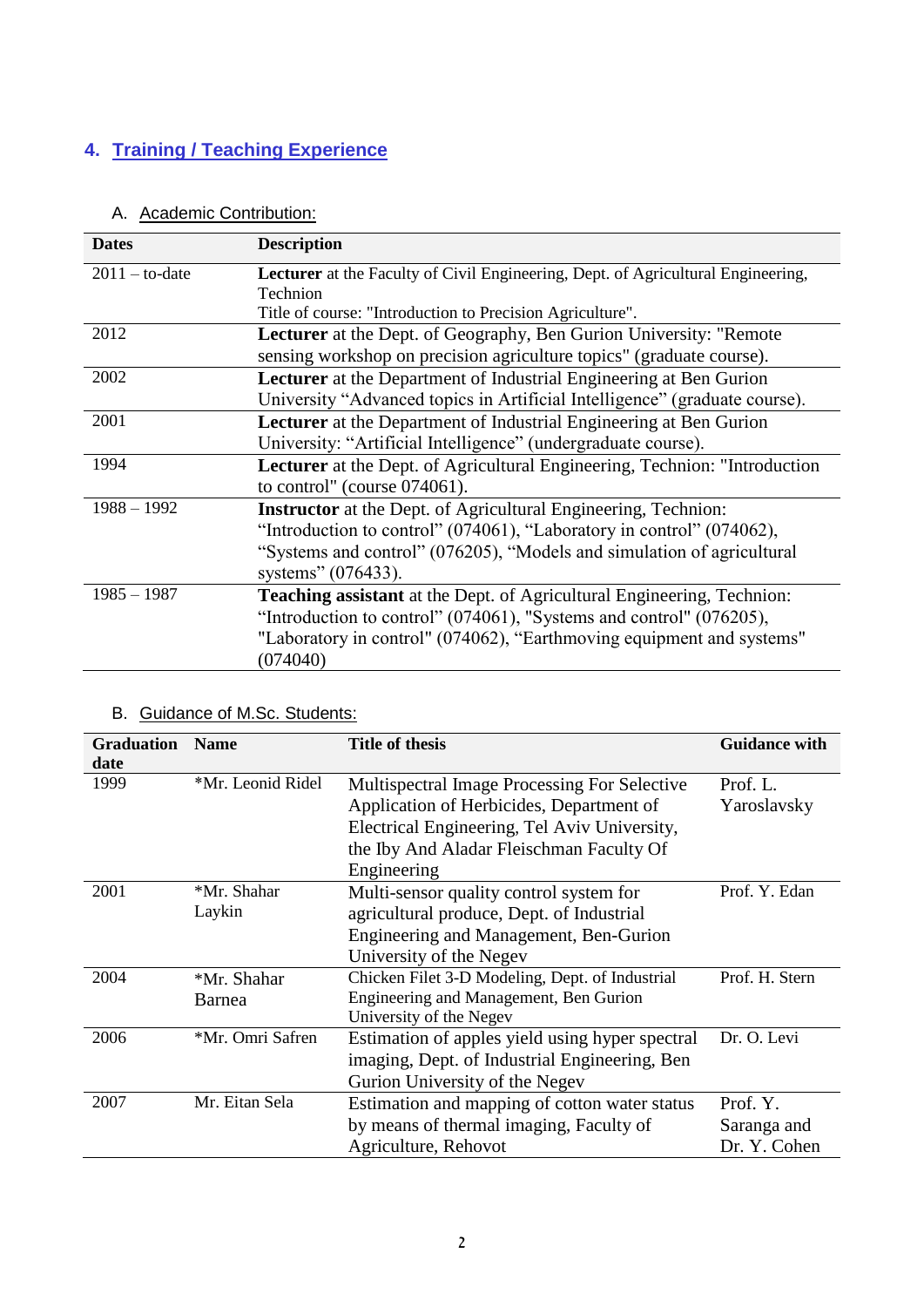| date                                                                       | Development of an integrated approach of                                                                                                                                                          |                                     |
|----------------------------------------------------------------------------|---------------------------------------------------------------------------------------------------------------------------------------------------------------------------------------------------|-------------------------------------|
| *Mr. Roy Efron<br>2009                                                     | weeds detection for site specific weed<br>management, Faculty of Agriculture, Rehovot                                                                                                             | Prof. U. Shani                      |
| 2011<br>*Ms Adi Prigojin                                                   | Estimation of palm trees water stress using<br>thermal infrared remote sensing, Dept. of<br>Geography, Ben Gurion University of the<br>Negev                                                      | Prof. D.<br>Blumberg                |
| *Mr. Avi Cohen<br>2013                                                     | Development of thermal and visible imaging<br>based technology for estimating water stress in<br>almond and palm crops, Dept. of Industrial<br>Engineering, Ben Gurion University of the<br>Negev | Dr. O. Levi<br>and Dr. Y.<br>Parmet |
| *Ms Sharon<br>2013<br>Nissimov                                             | Classification between obstacle and non-<br>obstacle in a greenhouse environment using<br>Kinect sensor, Dept. of Computer sciences,<br>Bar Ilan University, Tel Aviv                             | Dr. Y.<br>Goldberg                  |
| *Ms Vered Dekel<br>2015<br>Ben-Yakov                                       | Vegetation stress detection by a thermal<br>hyperspectral sensor, Faculty of Civil<br>Engineering, Technion - Israel Institute of<br>Technology, Haifa                                            | Prof. R.<br>Linker                  |
| *Mr. Ofri Golomb<br>2015                                                   | Early detection of Red weevil using<br>thermography. Hebrew University of<br>Jerusalem, Dept. of Geography                                                                                        | Dr. N. Levin                        |
| *Mr. Omri Krikov<br>2016                                                   | Estimation of flowering intensity in apple<br>orchards for site specific chemical thinning,<br>Faculty of Agriculture, Rehovot.                                                                   |                                     |
| 2016<br>*Mr. Assaf Alon                                                    | Thermal remote sensing for vineyards water<br>management, Faculty of Agriculture, Rehovot.                                                                                                        |                                     |
| 2019<br>Ms Shahar Gad<br>(expected)                                        | Early detection of corn and sunflower stress<br>induced by chemical spraying                                                                                                                      | Prof. Yael<br>Edan                  |
| 2020<br>Ms Tidhar<br>Sadovski<br>(expected<br>*under my direct supervision | Early detection of Fuzarium infestation in corn                                                                                                                                                   | Prof. Yael<br>Edan                  |

# C. Guidance of Ph.D. Students:

| <b>Graduation</b><br>date | <b>Name</b>       | <b>Title of thesis</b>                          | <b>Guidance with</b> |
|---------------------------|-------------------|-------------------------------------------------|----------------------|
| 2008                      | *Mr. Shahar       | Feature selection for sorting systems, Dept. of | Prof. Y. Edan        |
|                           | Laykin            | Industrial Engineering and Management, Ben      |                      |
|                           |                   | Gurion University of the Negev                  |                      |
| 2009                      | Mr. Shahar Barnea | Fusion of spectral, photogrammetric and         | Dr. S. Filin         |
|                           |                   | LIDAR sensors for 3D assessment and             |                      |
|                           |                   | measurement of short-range scene, Dept. of      |                      |
|                           |                   | Geoinformatics Civil Engineering, Technion,     |                      |
|                           |                   | Haifa                                           |                      |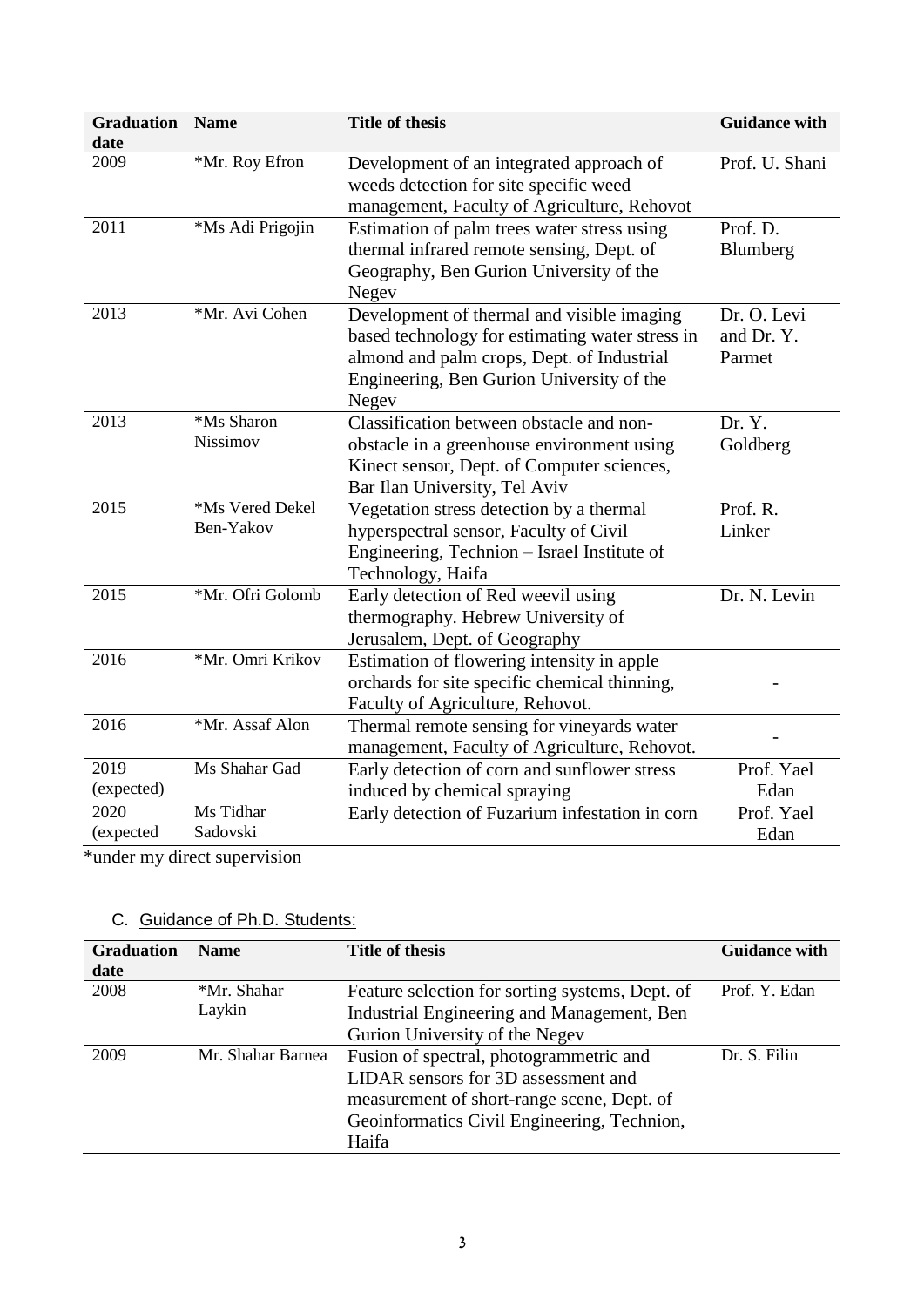| <b>Graduation</b>                             | <b>Name</b>          | <b>Title of thesis</b>                          | <b>Guidance with</b> |
|-----------------------------------------------|----------------------|-------------------------------------------------|----------------------|
| date                                          |                      |                                                 |                      |
| 2009                                          | Mr. Ofir Almog       | Hyperspectral reflectance components            | Prof. M.             |
|                                               |                      | separation using wavelet decomposition          | Shoshani             |
|                                               |                      | coefficients, Dept. of Geoinformatics, Civil    |                      |
|                                               |                      | Engineering, Technion, Haifa                    |                      |
| 2011                                          | *Ms. Ronit Rud       | Spatial-spectral indicative pixels of salinity  | Prof. M.             |
|                                               |                      | effects in leaves: a case study of three crops, | Shoshani             |
|                                               |                      | Dept. of environmental and agricultural         |                      |
|                                               |                      | engineering, Faculty of Civil Engineering,      |                      |
|                                               |                      | Technion, Haifa                                 |                      |
| and the state of the state of the<br>$\cdots$ | $\ddot{\phantom{0}}$ |                                                 |                      |

\*under my direct supervision

# D. Post-Docs and Visiting Scientists:

| <b>Dates</b>  | <b>Name</b>         | <b>Research subject</b>                                 |
|---------------|---------------------|---------------------------------------------------------|
| $1998 - 1999$ | Dr. Li<br>GuangYong | Prediction of Nitrogen stress by reflectance techniques |
| $2007 - 2008$ | Dr. Juan Wachs      | Detection of apples for robotic fruit harvesting        |
| $2012 - 2013$ | Li Feng             | Prediction of Nitrogen status of potato plants          |

# **5. Activity in Scientific and Agricultural Committees**

# A. International:

| <b>Dates</b>     | <b>Description and role</b>                                                              |
|------------------|------------------------------------------------------------------------------------------|
| $1996 - 2000$    | BARD proposal evaluation panel; Member                                                   |
| 2001,            | BARD proposal evaluation panel; Chairman                                                 |
| $2005 - 2008$    |                                                                                          |
| $2010 -$ to date | Section Board VII of CIGR (International Commission of Agricultural                      |
|                  | Engineering); Member                                                                     |
| $2012 -$ to date | Co-Chair of scientific committee and member of organizing committee of the               |
|                  | Special conference on machine vision $-2012$ in Valencia, Spain (with CIGR               |
|                  | and EuroAgEng), 2014 at Zurich, 2016 at Aarhus, Denmark (with CIGR and                   |
|                  | EuroAgEng)                                                                               |
| $2012 -$ to date | CIGR Working group: Image analysis for agricultural processes and products;              |
|                  | Vice-chair                                                                               |
| $2009 - 2014$    | Management Committee of the ICT-AGRI ERANET; Member                                      |
| 2015             | <b>Chair</b> of the 10 <sup>th</sup> European Conference on Precision Agriculture (ECPA) |
| $2015 - 2018$    | Member of BARD Technical Advisory Board (TAC)                                            |
| $2018 -$ to date | <b>Secretary</b> of the International Society of Precision Agriculture (ISPA)            |

# B. National:

| <b>Dates</b>  | <b>Description and role</b>                                                |
|---------------|----------------------------------------------------------------------------|
| $1996 - 2000$ | Scientific Review Committee (Agricultural Engineering), Chief Scientist of |
|               | Ministry of Agriculture; <b>Member</b>                                     |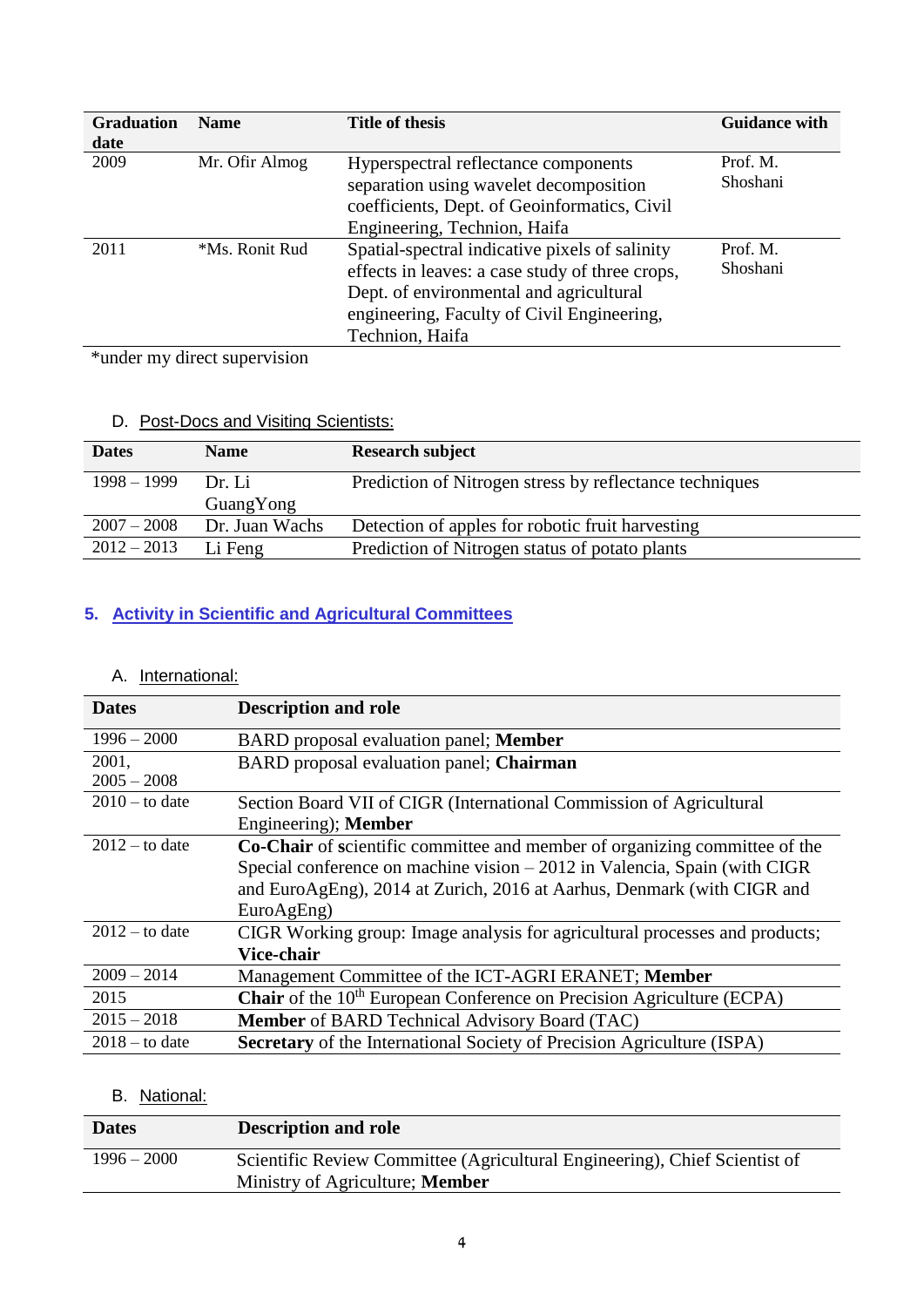| <b>Dates</b>     | <b>Description and role</b>                                                   |
|------------------|-------------------------------------------------------------------------------|
| 2001,            | Scientific Review Committee (Agricultural Engineering), Chief Scientist of    |
| $2005 - 2008$    | Ministry of Agriculture; Chairman.                                            |
| $2001 - 2003$    | Research Proposal Steering Committee (Field Crops), Chief Scientist of        |
|                  | Ministry of Agriculture; Member                                               |
| $2000 - 2004$    | The Central Committee for Standards in Mechanics, The Israeli Institute of    |
|                  | Standards; Member.                                                            |
| 2009             | Research Proposal Steering Committee (Precision agriculture), Chief Scientist |
|                  | of Ministry of Agriculture; Member                                            |
| $2009 - 2012$    | Steering and Scientific Review Committee (ad-hoc committee for labor saving   |
|                  | projects), Chief Scientist of Ministry of Agriculture; Chairman               |
| $2016$ - to date | Extension Service (SHAHAM) committee for proposals evaluation; Member         |

# **6. Contribution to the Scientific Community**

# A. International:

| <b>Dates</b>     | <b>Description</b>                                                             |
|------------------|--------------------------------------------------------------------------------|
| 2011             | Co-chair of Organizing committee of the Dahlia Greidinger Agri-sensing         |
|                  | International conference on sensing in Agriculture, Haifa, Israel;             |
| 2013             | Member of organizing committee and of the Dahlia Greidinger and BARD           |
|                  | International conference on advanced methods for investigating nutrient        |
|                  | dynamics in soil and ecosystems, Haifa, Israel;                                |
| $2012 -$ to date | <b>Member</b> of Governing board of CIGR Working Group on Image Analysis for   |
|                  | <b>Agricultural Products and Processes</b>                                     |
| $2009 - to date$ | Chair of Working Group on Automation and Emerging Technologies of the          |
|                  | European Society of Agricultural Engineering                                   |
| $2009 -$ to date | Scientific committee of the International Conference on Agricultural           |
|                  | Engineering                                                                    |
|                  | Scientific committee EuroAgEng conference on Agricultural Engineering,         |
|                  | September 6-8, 2010 – Clermont-Ferrand, France; Member                         |
| 2011             | Scientific committee the Dahlia Greidinger Agri-sensing International          |
|                  | conference on sensing in Agriculture, Haifa, Israel; Member                    |
| 2013             | Scientific committee of the Dahlia Greidinger and BARD International           |
|                  | conference on advanced methods for investigating nutrient dynamics in soil     |
|                  | and ecosystems, Haifa, Israel; Member                                          |
| $2007 -$ to date | Scientific committee of ECPA conferences – European conferences on             |
|                  | Precision Farming; Member                                                      |
| 2015             | <b>Chair</b> and organizer of $10th ECPA$ conference – European conferences on |
|                  | Precision Agriculture, Tel Aviv, Israel.                                       |
| 2015             | Co-Organizer of a BARD International Workshop on Robotics in Precision         |
|                  | Agriculture; ARO, Israel                                                       |

# B. National:

| <b>Dates</b> | <b>Description</b>                                                                              |
|--------------|-------------------------------------------------------------------------------------------------|
| 2009-2106    | Chair of Sessions in the Annual Meetings of the Israeli Society of Agricultural<br>Engineering. |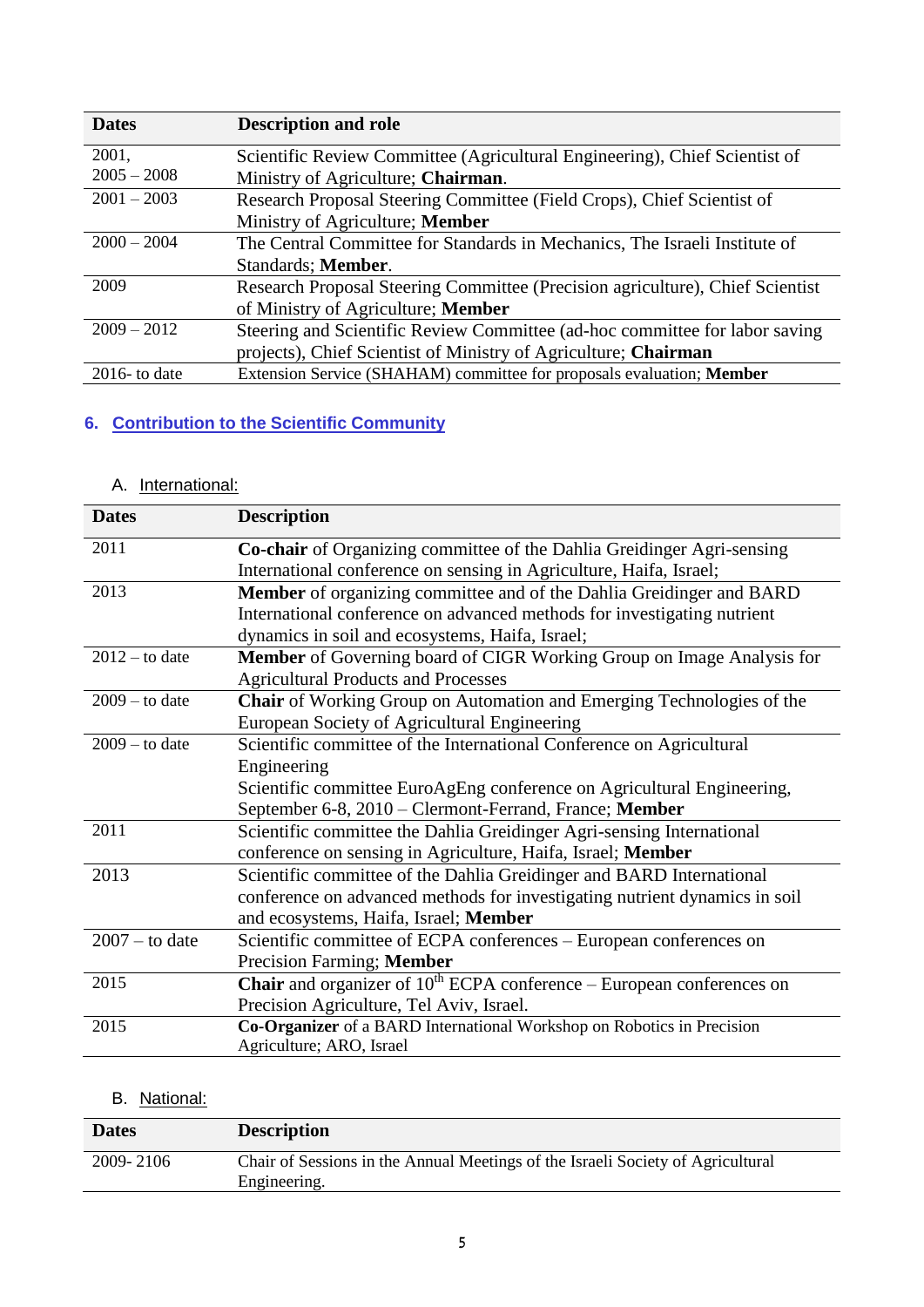# C. Editorial responsibilities:

| <b>Dates</b>     | <b>Description</b>                                                             |
|------------------|--------------------------------------------------------------------------------|
| $2011 - 2012$    | Guest Editor, Biosystems Engineering, special issue on sensors in agriculture. |
| $2012 - 2014$    | <b>Editorial board of ISRN Machine Vision</b>                                  |
|                  | (http://www.hindawi.com/isrn/mv/editors/)                                      |
| 2014             | Reviewer Ph, D. thesis; Food Engineering, University of Budapest, Hungary.     |
| $2013 -$ to date | Editorial board, NIR VATELEM (Agricultural Engineering, in Hebrew)             |
| $2013 -$ to date | <b>Editorial board</b> , Biosystems Engineering                                |
| $2014 -$ to date | <b>Editorial board, Precision Agriculture</b>                                  |
| $2016 -$ to date | <b>Associate editor, Precision Agriculture</b>                                 |

# **7. Active Participation in Meetings**

# A. International:

| <b>Date</b> | <b>Title of the Meeting</b>                                                                                                                                                                        | <b>Place</b>      | <b>Role</b>                             |
|-------------|----------------------------------------------------------------------------------------------------------------------------------------------------------------------------------------------------|-------------------|-----------------------------------------|
| 1989        | The 5th International Irrigation Conference                                                                                                                                                        | Tel-Aviv, Israel. | Speaker                                 |
| 1995        | <b>ASAE Annual International Meeting</b>                                                                                                                                                           | Chicago, IL, USA  | Speaker                                 |
| 1997        | 3 <sup>rd</sup> International Symposium on Sensors in<br>Horticulture                                                                                                                              | Tiberias, Israel  | Speaker                                 |
| 1997        | 1 <sup>st</sup> European Conference on Precision<br>Agriculture                                                                                                                                    | Warrick, UK       | Participant                             |
| 1998        | <b>ASAE Annual International Meeting</b>                                                                                                                                                           | FL, USA           | Participant                             |
| 2000        | Postharvest 2000                                                                                                                                                                                   | Jerusalem, Israel | Participant                             |
| 2000        | The XIV Memorial CIGR World Congress                                                                                                                                                               | Tsukuba, Japan    | Session chair,<br>speaker and<br>poster |
| 2002        | EuroAgEng International conference on<br><b>Agricultural Engineering</b>                                                                                                                           | Budapest, Hungary | Speaker                                 |
| 2003        | <b>ASAE Annual International Meeting</b>                                                                                                                                                           | NV, USA           | Speaker (2)                             |
| 2004        | XXth Congress International Society for<br>Photogrammetry and Remote Sensing                                                                                                                       | Istanbul, Turkey  | Participant                             |
| 2004        | EurAgEng International conference on<br><b>Agricultural Engineering</b>                                                                                                                            | Leuven, Belgium   | Participant                             |
| 2005        | 5 <sup>th</sup> European Conference on Precision<br>Agriculture                                                                                                                                    | Uppsala, Sweden   | Poster                                  |
| 2006        | Society of Experimental Biology International<br>conference on imaging techniques for plant<br>stress detection                                                                                    | Canterbury, UK    | Speaker                                 |
| 2006        | The Annual Meeting and an International<br>Conference in Cooperation with the "Agritech<br>2006" Exhibition, Advances in agricultural<br>technologies and their economic and ecological<br>impacts | Tel Aviv, Israel  | Session chair                           |
| 2006        | <b>ASABE</b> International conference on<br><b>Agricultural Engineering</b>                                                                                                                        | OR, USA           | Poster                                  |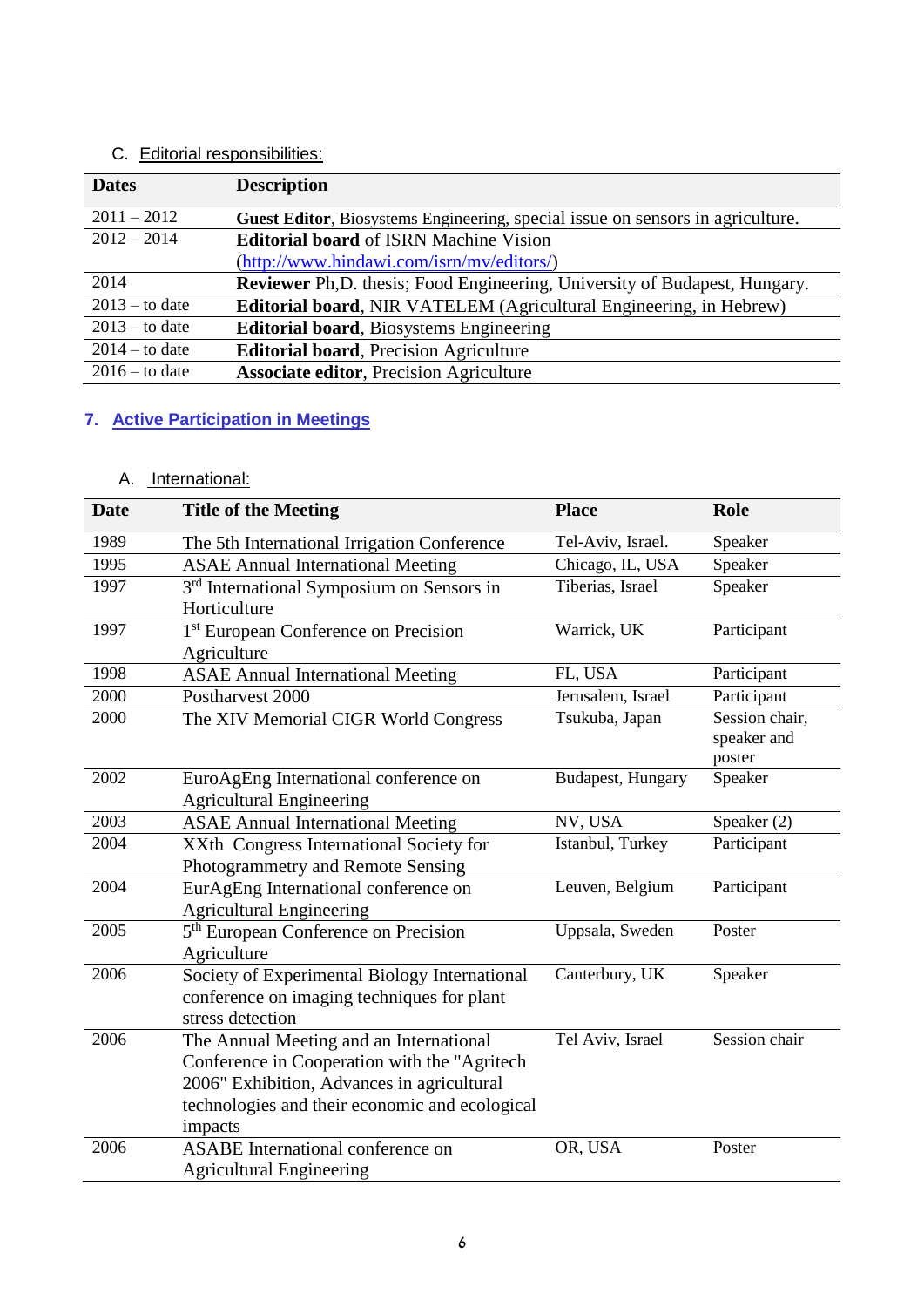| <b>Date</b> | <b>Title of the Meeting</b>                                                                                                                | <b>Place</b>                   | Role                                                     |
|-------------|--------------------------------------------------------------------------------------------------------------------------------------------|--------------------------------|----------------------------------------------------------|
| 2006        | EuroAgEng and CIGR conference on                                                                                                           | Bonn, Germany                  | Participant                                              |
|             | <b>Agricultural Engineering</b>                                                                                                            |                                |                                                          |
| 2006        | <b>Innovation Day</b>                                                                                                                      | Bramstrup,<br>Denmark          | Invited speaker,<br>full<br>reimbursement                |
|             |                                                                                                                                            |                                | of expenses                                              |
| 2007        | Workshop on: A new approach to future<br>farming: small and light-weight agrobots                                                          | Wageninge, The<br>Netherlands  | Invited speaker                                          |
| 2007        | Dahlia Greidinger symposium - Advanced<br>Technologies for Monitoring Nutrient and<br>Water Availability to Plants                         | Haifa, Israel                  | Invited speaker                                          |
| 2007        | 6th ECPA, European Conference on Precision<br>Agriculture                                                                                  | Skiathos, Greece               | Speaker and<br>session chair                             |
| 2008        | EuroAgEng conference on Agricultural<br>Engineering                                                                                        | Crete, Greece                  |                                                          |
| 2009        | FRUTIC09                                                                                                                                   | Conception, Chile              | Speaker                                                  |
| 2009        | 6th EARSeL SIG IS workshop on imaging<br>spectroscopy                                                                                      | Tel Aviv, Israel               | Participant                                              |
| 2009        | 7th ECPA, European Conference on Precision<br>Agriculture                                                                                  | Wageningen, The<br>Netherlands | Speaker (2),<br>poster and<br>session chair              |
| 2010        | EuroAgEng conference on Agricultural<br>Engineering                                                                                        | Clermont-Ferrand,<br>France    | Speaker and<br>session chair                             |
| 2010        | I Simposio Peruano de Percepción Remota y<br><b>SIG 2010</b>                                                                               | Lima, Peru                     | Inviter speaker,<br>full<br>reimbursement<br>of expenses |
| 2011        | 8th ECPA, European Conference on Precision<br>Agriculture                                                                                  | Prague, Chech<br>Republic      | Session chair                                            |
| 2011        | Spatial <sub>2</sub> - spatial data methods for<br>environmental and ecological processes                                                  | Foggia, Italy                  | Invited speaker,<br>full<br>reimbursement<br>of expenses |
| 2011        | The 7th International Workshop on<br>Nondestructive Quality Evaluation of<br>Agricultural, Livestock and Fishery Products                  | Taipei, Taiwan                 | Invited speaker,<br>full<br>reimbursement<br>of expenses |
| 2012        | EuroAgEng and CIGR conference on<br><b>Agricultural Engineering</b>                                                                        | Valencia, Spain                | Poster and<br>session chair                              |
| 2012        | 11th ICPA, International Conference on<br>Precision Agriculture                                                                            | IN, USA                        | Speaker and<br>session chair                             |
| 2013        | 9th ECPA, European Conference on Precision<br>Agriculture                                                                                  | LLeida, Spain                  | Speaker and<br>session chair                             |
| 2013        | Workshop on Precision Agriculture                                                                                                          | Bangog, Taiwan                 | Invited speaker,<br>full<br>reimbursement<br>of expenses |
| 2013        | Conference on Satellite applications for multi-<br>level irrigation management: capitalizing on<br>experience to drive regional innovation | Badajoz, Spain                 | Invited speaker,<br>full                                 |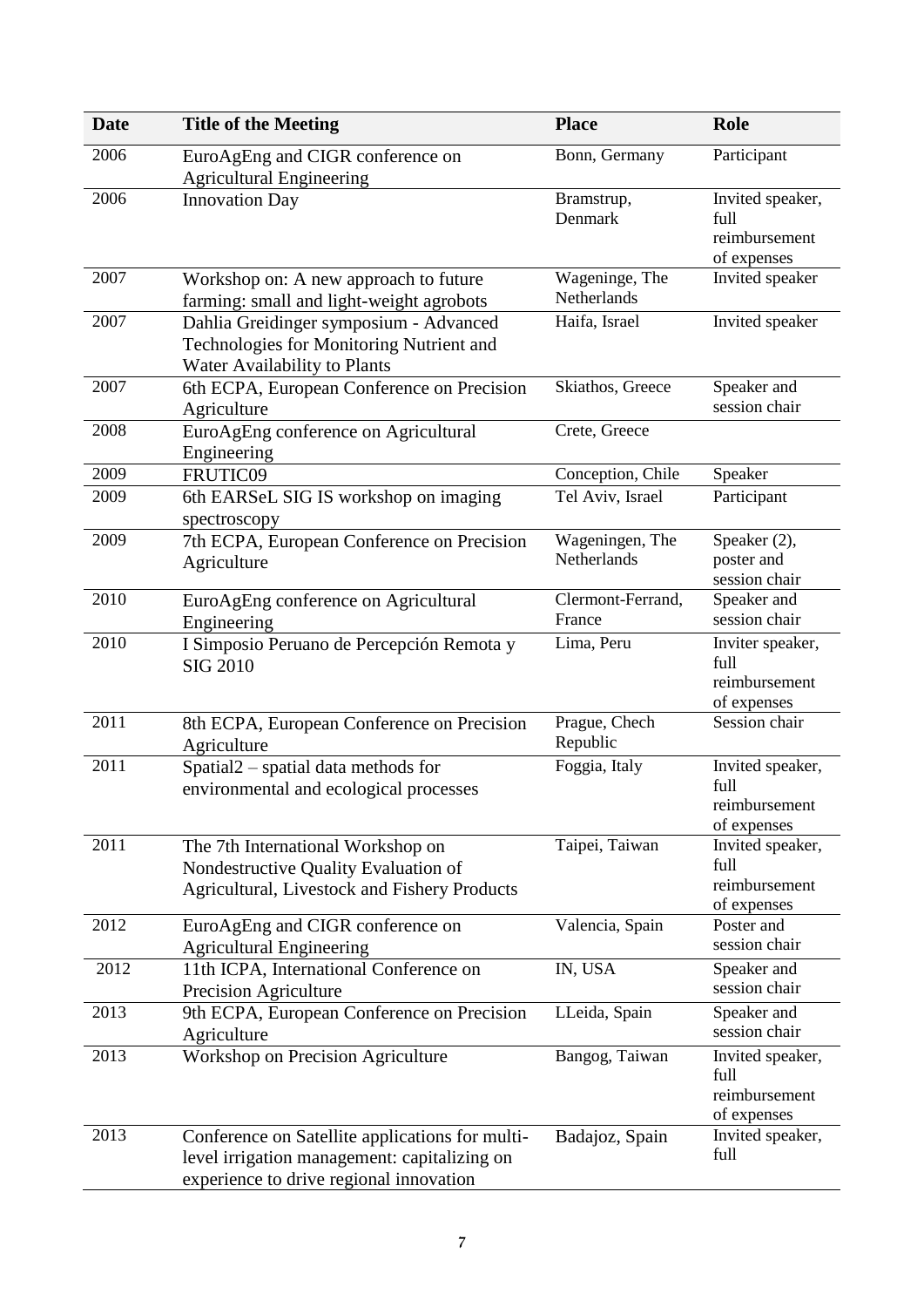| <b>Date</b> | <b>Title of the Meeting</b>                                                                                        | <b>Place</b>                    | <b>Role</b>                                                          |
|-------------|--------------------------------------------------------------------------------------------------------------------|---------------------------------|----------------------------------------------------------------------|
|             |                                                                                                                    |                                 | reimbursement<br>of expenses                                         |
| 2013        | ASA, CSSA, and SSSA International Annual<br>Meeting. Water, Food, Energy and Innovation<br>for a Sustainable World | FL, USA                         | Invited speaker-<br>2 talks, partial<br>reimbursement<br>of expenses |
| 2015        | <b>Workshop on Precision Farming</b>                                                                               | Milan, Italy                    | Invited speaker,<br>full<br>reimbursement<br>of expenses             |
| 2015        | <b>BARD</b> International Workshop on Robotics in<br>Precision Agriculture                                         | Rishon LeZion,<br><b>Israel</b> | Invited speaker,<br>full<br>reimbursement<br>of expenses             |
| 2015        | University of Thessaly international seminars                                                                      | Volos, Greece                   | Invited speaker                                                      |
| 2015        | 10th ECPA, European Conference on Precision<br>Agriculture                                                         | Rishon LeZion,<br><b>Israel</b> | Chair of<br>organizing<br>committee                                  |
| 2016        | Water Management Strategies for Perennial<br>Crops with Limited and Impaired Water<br>Supplies                     | CA, USA                         | Invited speaker,<br>full<br>reimbursement<br>of expenses             |
| 2016        | 10th Agriculture, Forestry and Food Industry<br><b>Creation of Future Forum</b>                                    | Seoul, Korea                    | Keynote<br>presentation, full<br>reimbursement<br>of expenses        |
| 2017        | <b>International Conference on Sustainable</b><br>Agriculture and Bio-economy                                      | Thailand                        | Plenary speaker,<br>partial<br>reimbursement<br>of expenses          |
| 2017        | 11 <sup>th</sup> ECPA European Conference on Precision<br>Agriculture                                              | Edinburgh, Scotland             | Speaker                                                              |
| 2018        | NSDA project preparation                                                                                           | Bangkok, Thailand               | Speaker                                                              |

# B. National:

| <b>Date</b> | <b>Title of the Meeting</b>                                       | Role            |
|-------------|-------------------------------------------------------------------|-----------------|
| 1991        | The 8th Israeli Symposium on Artificial Intelligence and Computer | Speaker         |
|             | Vision, Tel Aviv                                                  |                 |
| 1992        | The Annual Israeli Symposium on Plant Tissue Cultures and Plant   | Speaker         |
|             | Molecular Biology, Rehovot                                        |                 |
| 2000        | The Annual meeting of Flowers Board                               | Opening lecture |
| 2004        | Workshop of Engineers Association                                 | Invited lecture |
| 2004        | Netafim, Magal                                                    | Invited lecture |
| 2006        | Israel-Polish conference on Soil and water, Tel Aviv              | Invited lecture |
| 2006        | Stonefruits annual meeting, Northen R&D                           | Invited lecture |
| 2006        | Milouof, Haifa bay                                                | Invited lecture |
| 2007        | the Israel Weed Society, Rehovot                                  | Invited lecture |
| 2010        | US-Israel workshop on sustainable buildings, Technion, Haifa      | Invited lecture |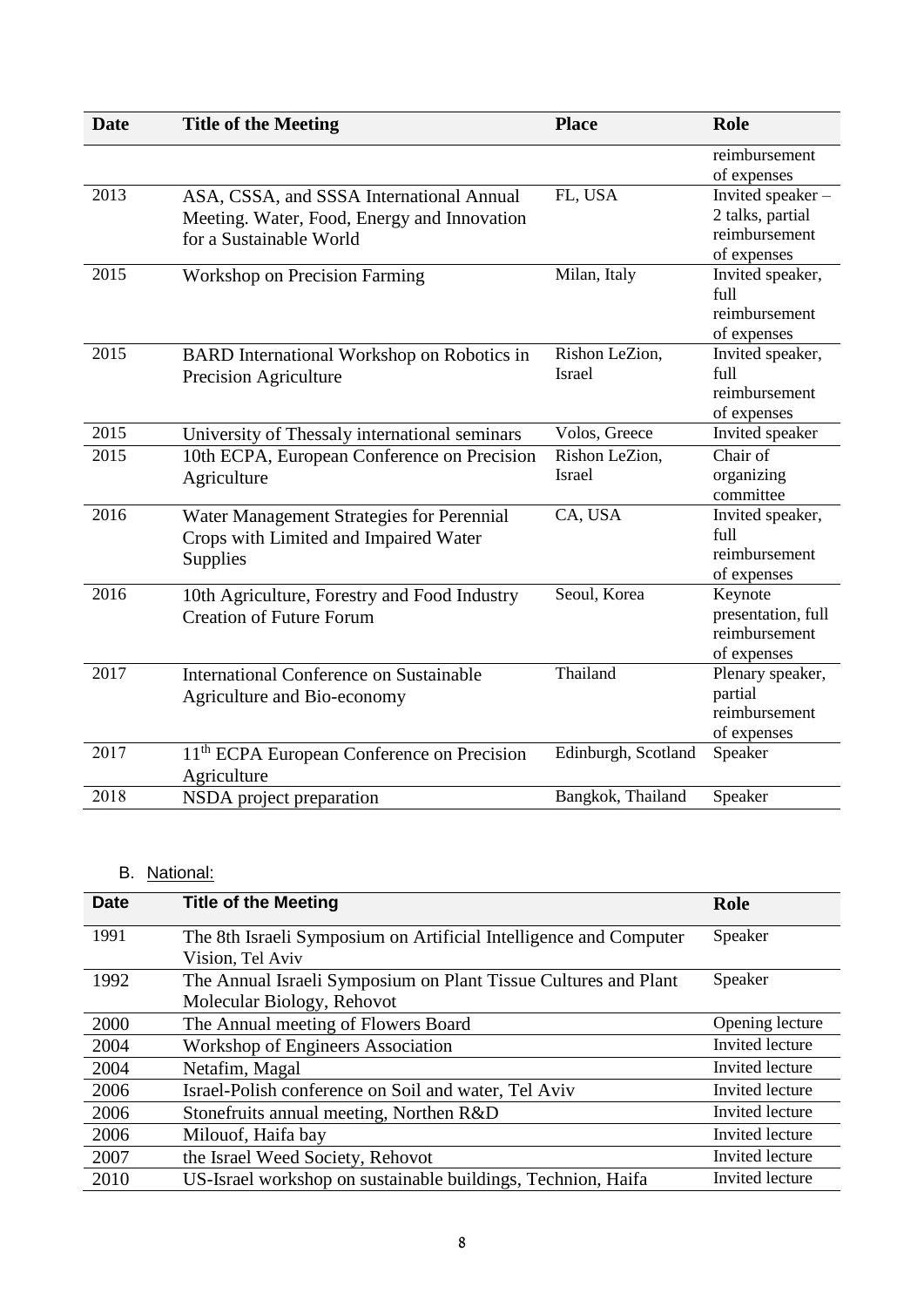| <b>Date</b> | <b>Title of the Meeting</b>                      | Role            |
|-------------|--------------------------------------------------|-----------------|
| 2012        | Agro Mashov, Tel Aviv                            | Keynote         |
|             |                                                  | presentation    |
| 2014        | Haifa Chemicals, Haifa                           | Invited lecture |
| 2016        | Workshop on Precision Agriculture, Rishon LeZion | Keynote         |
|             |                                                  | presentation    |

# **8. Research Grants**

|      | <b>Granting</b>        | <b>Duration</b> |            |                                   |              | Budget (US \$ / year) |
|------|------------------------|-----------------|------------|-----------------------------------|--------------|-----------------------|
| Year | <b>Source</b>          | (years)         | Role*      | Title (short)                     | <b>Total</b> | <b>Researcher</b>     |
| 1997 | <b>BARD</b>            | 3               | PI         | Prediction of Nitrogen            | 120,000      | 46,000                |
|      |                        |                 |            | stress by reflectance             |              |                       |
|      |                        |                 |            | techniques                        |              |                       |
| 1999 | EU                     | $\mathbf{1}$    | CI         | <b>PRECISPRAY</b> – Precise       | 500,000      | 20,000                |
|      |                        |                 |            | spraying in orchards              |              |                       |
| 2001 | <b>BARD</b>            | $\overline{3}$  | <b>LPI</b> | X-ray and Laser Range             | 108,000      | 49,000                |
|      |                        |                 |            | Imaging for Detection of          |              |                       |
|      |                        |                 |            | <b>Bone Fragments and</b>         |              |                       |
|      |                        |                 |            | Hazardous Materials in De-        |              |                       |
|      |                        |                 |            | boned Poultry Fillets             |              |                       |
| 2004 | <b>BARD-TIE</b>        | 3               | PI         | Improved analysis of              | 100,000      | 35,000                |
|      |                        |                 |            | thermally sensed crop water       |              |                       |
|      |                        |                 |            | status and mapping spatial        |              |                       |
|      |                        |                 |            | variability for site specific     |              |                       |
|      |                        |                 |            | irrigation scheduling             |              |                       |
| 2005 | <b>BARD</b>            | 3               | <b>LPI</b> | <b>Enhancement of Sensing</b>     | 100,000      | 45,000                |
|      |                        |                 |            | <b>Technologies for Selective</b> |              |                       |
|      |                        |                 |            | Tree Fruit Identification         |              |                       |
|      |                        |                 |            | and Targeting in Robotic          |              |                       |
|      |                        |                 |            | <b>Harvesting Systems</b>         |              |                       |
| 2006 | <b>BARD-AAFC</b>       | $\mathbf{1}$    | CI         | Optimizing the                    | 100,000      | 10,000                |
|      |                        |                 |            | combination of hyper-             |              |                       |
|      |                        |                 |            | spectral images in                |              |                       |
|      |                        |                 |            | management zone                   |              |                       |
|      |                        |                 |            | delineation for variable rate     |              |                       |
|      |                        |                 |            | nitrogen fertilization            |              |                       |
| 2006 | The Dutch-             | $\mathbf{1}$    | CI         | A new approach to future          | 16,000       | 2,000                 |
|      | <b>Israel</b>          |                 |            | farming                           |              |                       |
|      | Agricultural           |                 |            |                                   |              |                       |
|      | Science and            |                 |            |                                   |              |                       |
|      | Technology             |                 |            |                                   |              |                       |
| 2007 | Program<br><b>IWMI</b> |                 |            |                                   |              |                       |
|      |                        | $\mathfrak{2}$  | <b>LPI</b> | Global Soil Salinity              | 12,000       | 6,000                 |
|      |                        |                 |            | Mapping (GSSM) in the             |              |                       |
|      |                        |                 |            | <b>Irrigated Areas using</b>      |              |                       |
|      |                        |                 |            | <b>Remote Sensing</b>             |              |                       |

# A. **International Competitive Grants:**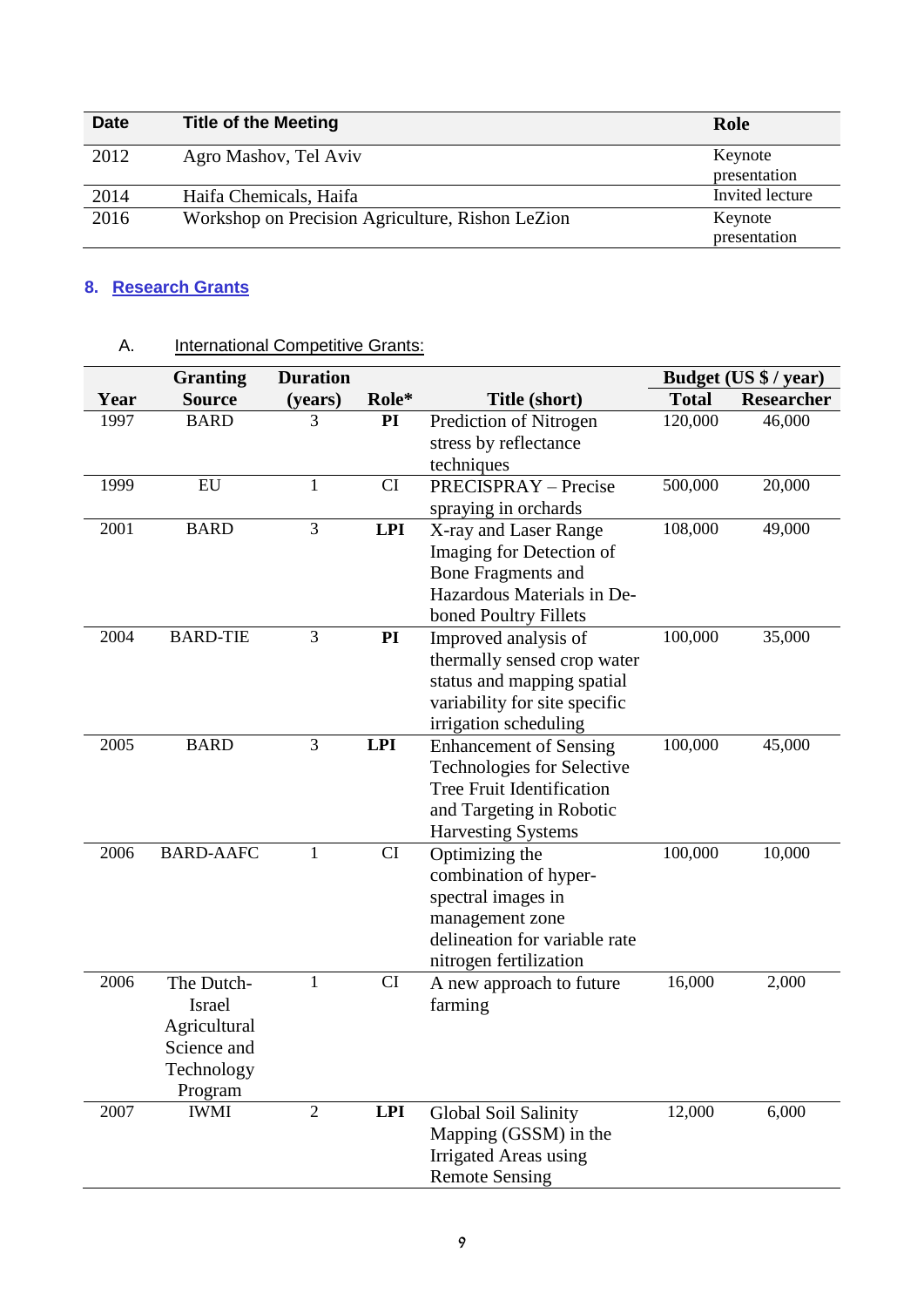|      | <b>Granting</b>           | <b>Duration</b> |            |                                  |              | Budget (US \$ / year) |
|------|---------------------------|-----------------|------------|----------------------------------|--------------|-----------------------|
| Year | <b>Source</b>             | (years)         | Role*      | Title (short)                    | <b>Total</b> | <b>Researcher</b>     |
| 2009 | <b>EU-ERANET</b>          | 4.5             | <b>LPI</b> | <b>ICT</b> and Robotics in       | 622,322      | 38,895                |
|      |                           |                 |            | Agriculture and related          |              |                       |
|      |                           |                 |            | <b>Environmental Issues</b>      |              |                       |
| 2009 | <b>BARD</b>               | $\overline{3}$  | CI         | Fusion of Hyper-Spectral         | 108,000      | 25,000                |
|      |                           |                 |            | and Thermal Images for           |              |                       |
|      |                           |                 |            | <b>Evaluating Nitrogen and</b>   |              |                       |
|      |                           |                 |            | <b>Water Status in Potato</b>    |              |                       |
|      |                           |                 |            | Fields                           |              |                       |
| 2010 | <b>BARD</b>               | 3               | CI         | <b>Automated Imaging Broiler</b> | 108,000      | 24,000                |
|      |                           |                 |            | Chick sexing for Gender-         |              |                       |
|      |                           |                 |            | Specific and Efficient           |              |                       |
|      |                           |                 |            | Production                       |              |                       |
| 2011 | EU-FOOD-                  | 3               | CI         | An integrated approach to        | 1,389,112    | 26,670                |
|      | FP7                       |                 |            | improve the quality and          |              |                       |
|      |                           |                 |            | safety of fresh cuts             |              |                       |
| 2011 | EU-FP7                    | $\overline{3}$  | CI         | Strategies for the               | 1,389,112    | 1,1112                |
|      |                           |                 |            | eradication and                  |              |                       |
|      |                           |                 |            | containment of the invasive      |              |                       |
|      |                           |                 |            | pests Rhynchophorus              |              |                       |
|      |                           |                 |            | ferrugineus                      |              |                       |
| 2012 | <b>EU-ICTAGRI</b>         | 3               | PI         | USER-PA - USability of           | 488,967      | 55,564                |
|      |                           |                 |            | Environmentally sound and        |              |                       |
|      |                           |                 |            | Reliable techniques in           |              |                       |
|      |                           |                 |            | Precision Agriculture            |              |                       |
| 2014 | EU-                       | $\overline{4}$  | CI         | ICT-AGRI-2, Coordination         | 657,883      | 7,017                 |
|      | <b>ERANET2</b>            |                 |            | of European Research             |              |                       |
|      |                           |                 |            | within ICT and Robotics          |              |                       |
|      |                           |                 |            | for sustainable Agriculture      |              |                       |
| 2014 | <b>EU-ENPI</b>            | $\overline{2}$  | CI         | FruitFluNet: A Location-         | 922,370      | 66,677                |
|      |                           |                 |            | aware System for Fruit Fly       |              |                       |
|      |                           |                 |            | Monitoring and Pest              |              |                       |
|      |                           |                 |            | <b>Management Control</b>        |              |                       |
| 2014 | <b>BARD</b>               | 3               | <b>LPI</b> | Innovative yield mapping         | 105,000      | 50,000                |
|      |                           |                 |            | system using hyperspectral       |              |                       |
|      |                           |                 |            | and thermal imaging for          |              |                       |
|      |                           |                 |            | precision tree crop              |              |                       |
|      |                           |                 |            | management                       |              |                       |
| 2018 | China-Israel              | $\overline{2}$  | CI         | Green smart city: using          | 998,200      | 20,000                |
|      | Cooperative<br>Scientific |                 |            | precision agriculture            |              |                       |
|      | Research                  |                 |            | technologies in                  |              |                       |
|      |                           |                 |            | Green high-rise building         |              |                       |
|      |                           |                 |            | (hrb) walls                      |              |                       |

\*PI = Principal Investigator; LPI= Local Principal Investigator; CI = Cooperating Investigator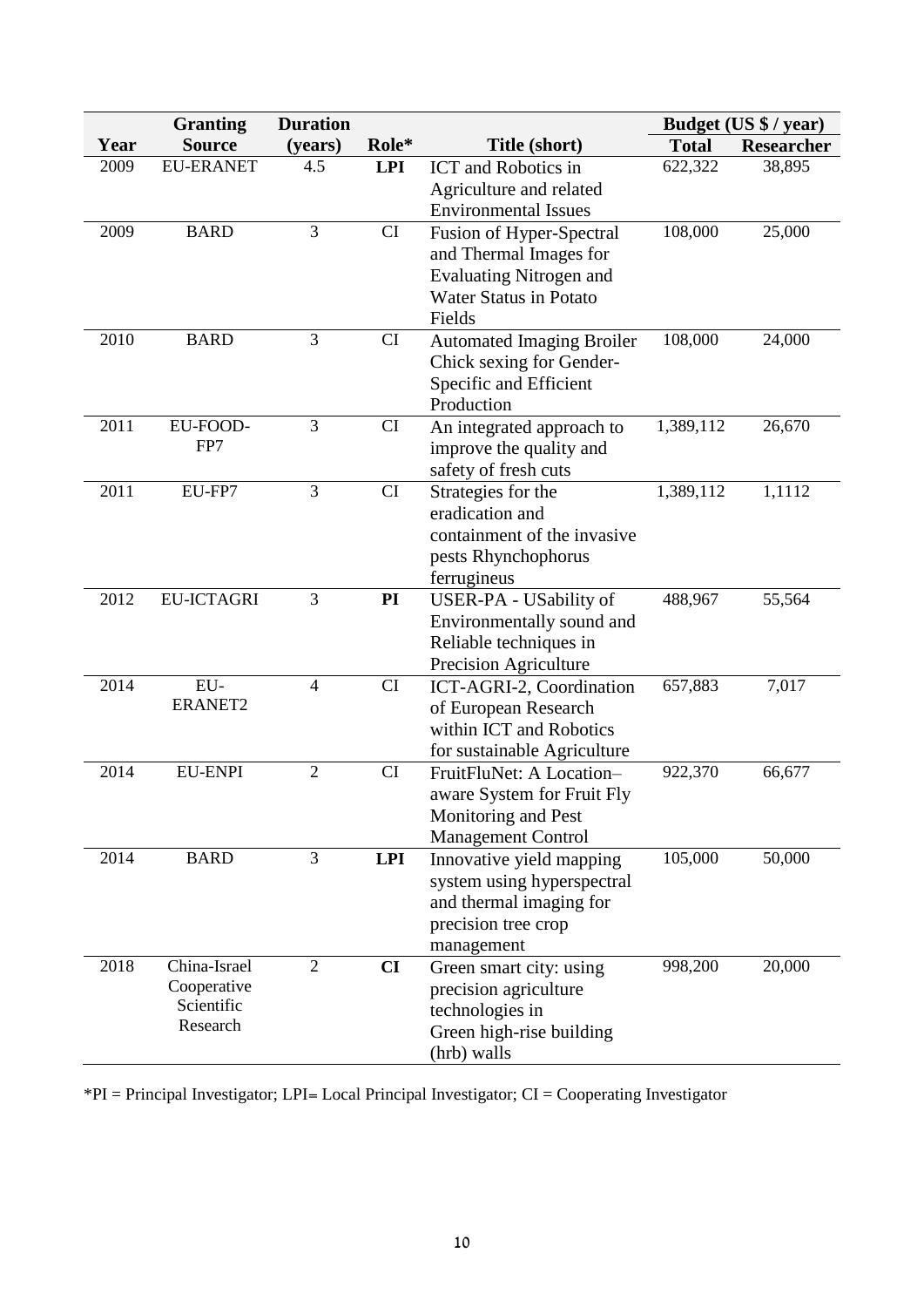#### **Year Granting Source Duration (years) Role\* Title (short) Budget (US \$ / year) Total Researcher** 1996 Chief Sc. 3 CI A system for quality sorting of fruits 28,600 1998 Chief Sc. 3 **PI** Machine vision for automatic inspection of geophytes 19,230 19,230 1998 Chief Sc. 3 CI Quality sorting and counting of ornamental fish by computer vision 25,000 5,000 1999 Chief Sc. 3 **PI** Determination of optimal operating parameters for planters by machine vision 20,000 20,000 2001 Chief Sc. 3 CI Selective harvesting and sorting edible fish by a computer vision system 20,000 5,000 2002 Chief Sc. 3 CI Quality evaluation of apples using NIR hyperspectral imaging 20,000 5,000 2004 Chief Sc. 3 CI Development of GIS support for orchard disinfestation 25,000 2004 Chief Sc. 3 CI Development of tools to reduce within vineyard variability for the improvement of wine quality 25,000 10,000 2005 Chief Sc. 3 **PI** Detection of crop water stress using thermal imaging 25,000 20,000 2005 Chief Sc. (Energy) 3 CI Development of climate control system for greenhouses 20,000 - 2006 Space Agency 3 CI Development of the scientific infrastructure for incorporating future multiand hyper- spectral satellite imagery like Venµs in precision agriculture applications 95,000 25,000 2007 Chief Sc. (Science) 3 **LPI** Development of an imaging system for early estimation of apple orchard yield 18,000 5,000 2007 Chief Sc. 3 CI Dates internal quality evaluation using NIR spectroscopy 25,000 5,000

### B. National Competitive Grants: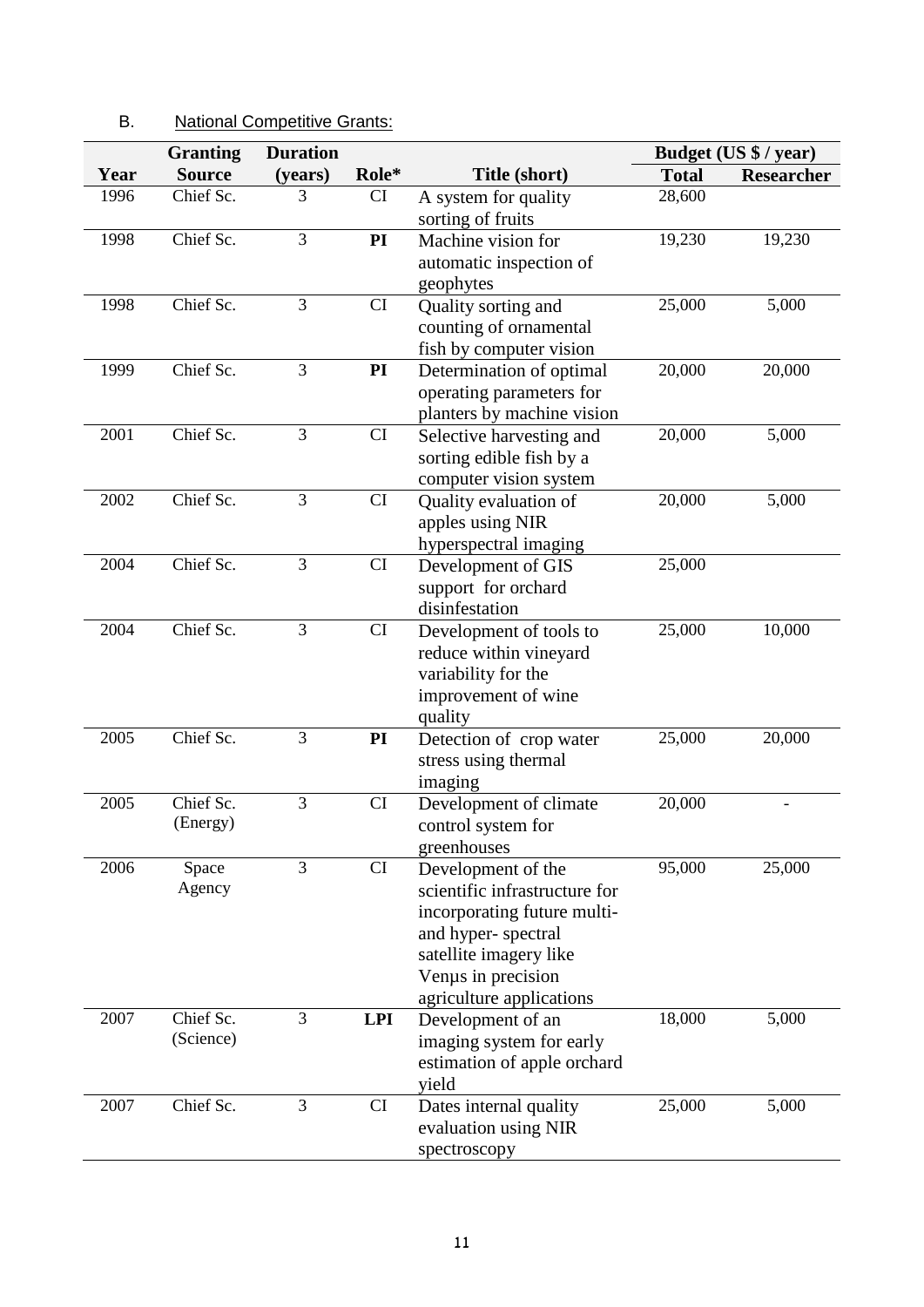|      | <b>Granting</b> | <b>Duration</b> |            |                                                   |              | Budget (US \$ / year) |
|------|-----------------|-----------------|------------|---------------------------------------------------|--------------|-----------------------|
| Year | <b>Source</b>   | (years)         | Role*      | Title (short)                                     | <b>Total</b> | <b>Researcher</b>     |
| 2007 | Chief Sc.       | 1               | CI         | An automatic system for                           | 30,000       | 5,000                 |
|      |                 |                 |            | counting ornamental fish                          |              |                       |
| 2007 | Chief Sc.       | 3               | CI         | Sorting of flowers using                          | 30,000       | 5,000                 |
|      |                 |                 |            | machine vision                                    |              |                       |
| 2008 | Chief Sc.       | 3               | <b>LPI</b> | Rachis freshness of table                         | 30,000       | 3,750                 |
|      |                 |                 |            | grapes in storage                                 |              |                       |
| 2009 | Chief Sc.       | 3               | PI         | Development of thermal                            | 27,500       | 12,500                |
|      |                 |                 |            | remote sensing system for                         |              |                       |
|      |                 |                 |            | water status monitoring in                        |              |                       |
|      |                 |                 |            | palm trees for irrigation                         |              |                       |
|      |                 |                 |            | management and                                    |              |                       |
|      | Chief Sc.       | 5               |            | malfunction recognition                           |              |                       |
| 2009 |                 |                 | CI         | Development of a robotic                          | 130,000      | 10,000                |
|      |                 |                 |            | system for spraying in                            |              |                       |
| 2009 | Chief Sc.       | 3               | CI         | pepper greenhouses<br>Development of a robotic    | 40,000       |                       |
|      |                 |                 |            | system for spraying in                            |              |                       |
|      |                 |                 |            | vineyards                                         |              |                       |
| 2009 | Chief Sc.       | 3               | CI         | Aerial thermal imaging for                        | 113,473      | 50,000                |
|      |                 |                 |            | automatic detection of                            |              |                       |
|      |                 |                 |            | irrigation malfunctions                           |              |                       |
| 2009 | Chief Sc.       | $\overline{2}$  | PI         | Ground based thermal                              | 65,000       | 33,000                |
|      |                 |                 |            | imaging system to detect                          |              |                       |
|      |                 |                 |            | irrigation malfunctions                           |              |                       |
| 2009 | Chief Sc.       | 3               | CI         | Automated imaging broiler                         | 80,000       | 25,000                |
|      |                 |                 |            | chicksexing for gender-                           |              |                       |
|      |                 |                 |            | specific and efficient                            |              |                       |
|      |                 |                 |            | production                                        |              |                       |
| 2010 | Chief Sc.       | 3               | CI         | <b>Integrated Bromrape</b>                        | 460,000      |                       |
|      | (MEIZAM)        |                 |            | management approach in                            |              |                       |
|      |                 |                 |            | agricultural crops                                |              |                       |
| 2010 | Chief Sc.       | 3               | CI         | <b>Improving Cotton</b>                           | 309,722      | 25,000                |
|      | (MEIZAM)        |                 |            | Profitability Using a Multi-                      |              |                       |
| 2010 | Chief Sc.       | 3               | <b>LPI</b> | Disciplinary Approach<br>Improving the ability of | 110,000      | 15,000                |
|      | (MEIZAM)        |                 |            | Israeli winter rainfed grain                      |              |                       |
|      |                 |                 |            | crops to face temperature                         |              |                       |
|      |                 |                 |            | and water instability                             |              |                       |
| 2010 | Chief Sc.       | 3               | CI         | Development of a                                  | 18,000       |                       |
|      |                 |                 |            | handheld NIR system for                           |              |                       |
|      |                 |                 |            | evaluation of maturity                            |              |                       |
| 2010 | Chief Sc.       | 3               | CI         | Fusion of non-destructive                         | 25,000       |                       |
|      |                 |                 |            | techniques to detect                              |              |                       |
|      |                 |                 |            | maturity and quality of bell                      |              |                       |
|      |                 |                 |            | peppers                                           |              |                       |
| 2010 | Chief Sc.       | 3               | <b>LPI</b> | Development of an                                 | 30,000       | 2,000                 |
|      |                 |                 |            | automatic system for                              |              |                       |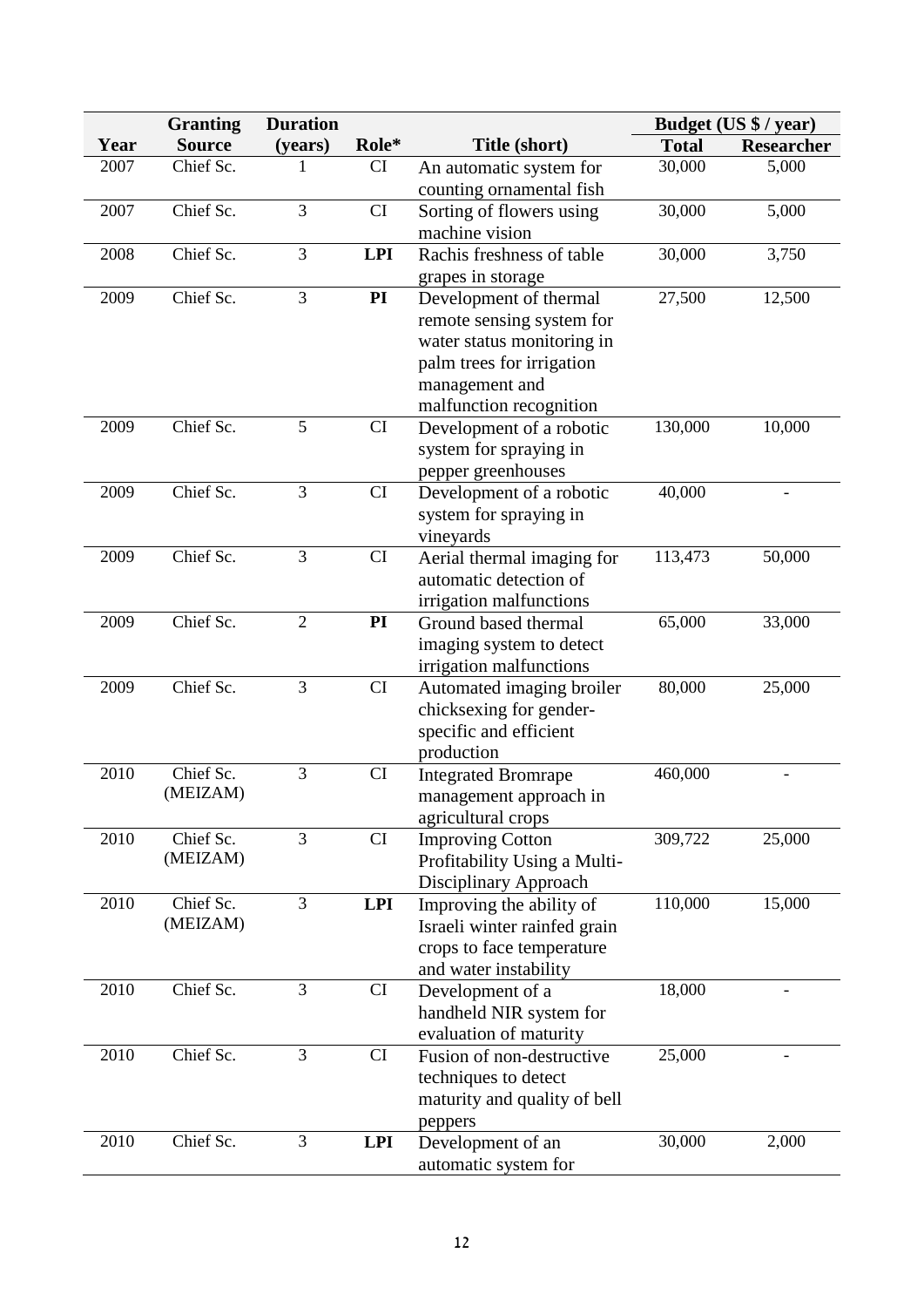|      | <b>Granting</b> | <b>Duration</b> |                        |                                       | Budget (US \$ / year) |                   |
|------|-----------------|-----------------|------------------------|---------------------------------------|-----------------------|-------------------|
| Year | <b>Source</b>   | (years)         | Role*                  | Title (short)                         | <b>Total</b>          | <b>Researcher</b> |
|      |                 |                 |                        | objective cows body                   |                       |                   |
|      |                 |                 |                        | scoring                               |                       |                   |
| 2011 | Chief Sc.       | $\overline{3}$  | CI                     | Development of area wide              | 137,000               |                   |
|      | (MEIZAM)        |                 |                        | strategy for the red palm             |                       |                   |
|      |                 |                 |                        | weevil for agricultural and           |                       |                   |
|      |                 |                 |                        | urban areas                           |                       |                   |
| 2012 | Chief Sc.       | $\mathbf{1}$    | <b>LPI</b>             | Development of decision               | 50,000                | 17,500            |
|      |                 |                 |                        | support system for                    |                       |                   |
|      |                 |                 |                        | automatic irrigation                  |                       |                   |
|      |                 |                 |                        | control in nectarines and             |                       |                   |
|      |                 |                 |                        | peaches                               |                       |                   |
| 2013 | Chief Sc.       | $\overline{3}$  | <b>LPI</b>             | Automated Identification of           | 49.044                | 10,758            |
|      |                 |                 |                        | potato's diseases through             |                       |                   |
|      |                 |                 |                        | digital images-<br>implementation and |                       |                   |
|      |                 |                 |                        | applications                          |                       |                   |
| 2013 | Chief Sc.       | $\overline{3}$  | $\overline{\text{CI}}$ | Delineation of                        | 40,650                | $\overline{a}$    |
|      |                 |                 |                        | management zones for                  |                       |                   |
|      |                 |                 |                        | fertilization and irrigation          |                       |                   |
|      |                 |                 |                        | using aerial hyper-spectral           |                       |                   |
|      |                 |                 |                        | and thermal images                    |                       |                   |
| 2014 | Chief Sc.       | $\mathbf{1}$    | CI                     | Effect of growing media               | 11,627                |                   |
|      | (Extension)     |                 |                        | depth and irrigation regime           |                       |                   |
|      |                 |                 |                        | on green roof plants                  |                       |                   |
| 2014 | Chief Sc.       | $\overline{3}$  | *PI                    | Development of a DSS                  | 112,860               | 22,572            |
|      | (MEIZAM)        |                 |                        | system for apple trees                |                       |                   |
|      |                 |                 |                        | thinning based on                     |                       |                   |
|      |                 |                 |                        | precision agriculture                 |                       |                   |
|      |                 |                 |                        | principles                            |                       |                   |
| 2015 | Chief Sc.       | 3               | $*PI$                  | Precision agriculture -               | 958,329               | 364,062           |
|      | (KANDEL)        |                 |                        | Development of systems to             |                       |                   |
|      |                 |                 |                        | improve resources                     |                       |                   |
|      |                 |                 |                        | application in the field              |                       |                   |
| 2017 | Israel          | 3               | <b>CI</b>              | Phenomics                             | 120,000,000           | 2,5000,000        |
|      | Innovation      |                 |                        |                                       |                       |                   |
|      | Authority       |                 |                        |                                       |                       |                   |

\*PI = Principal Investigator; LPI= Local Principal Investigator; CI = Cooperating Investigator Chief Sc. = Chief scientist of the Ministry of Agriculture, unless otherwise stated.

|      | <b>Granting</b>         | <b>Duration</b> |       |                                                         | Budget (US \$ / year) |            |
|------|-------------------------|-----------------|-------|---------------------------------------------------------|-----------------------|------------|
| Year | <b>Source</b>           | (years)         | Role* | Title (short)                                           | <b>Total</b>          | Researcher |
| 1997 | <b>Flowers</b><br>Board |                 | PI    | Machine vision for automatic<br>inspection of geophytes | 3,500                 | 3,500      |
| 1998 | <b>Fruits Board</b>     |                 | CI    | Automatic sorting of<br>'Hiyani' dates                  | 4,300                 | -          |

# C. Other Funds: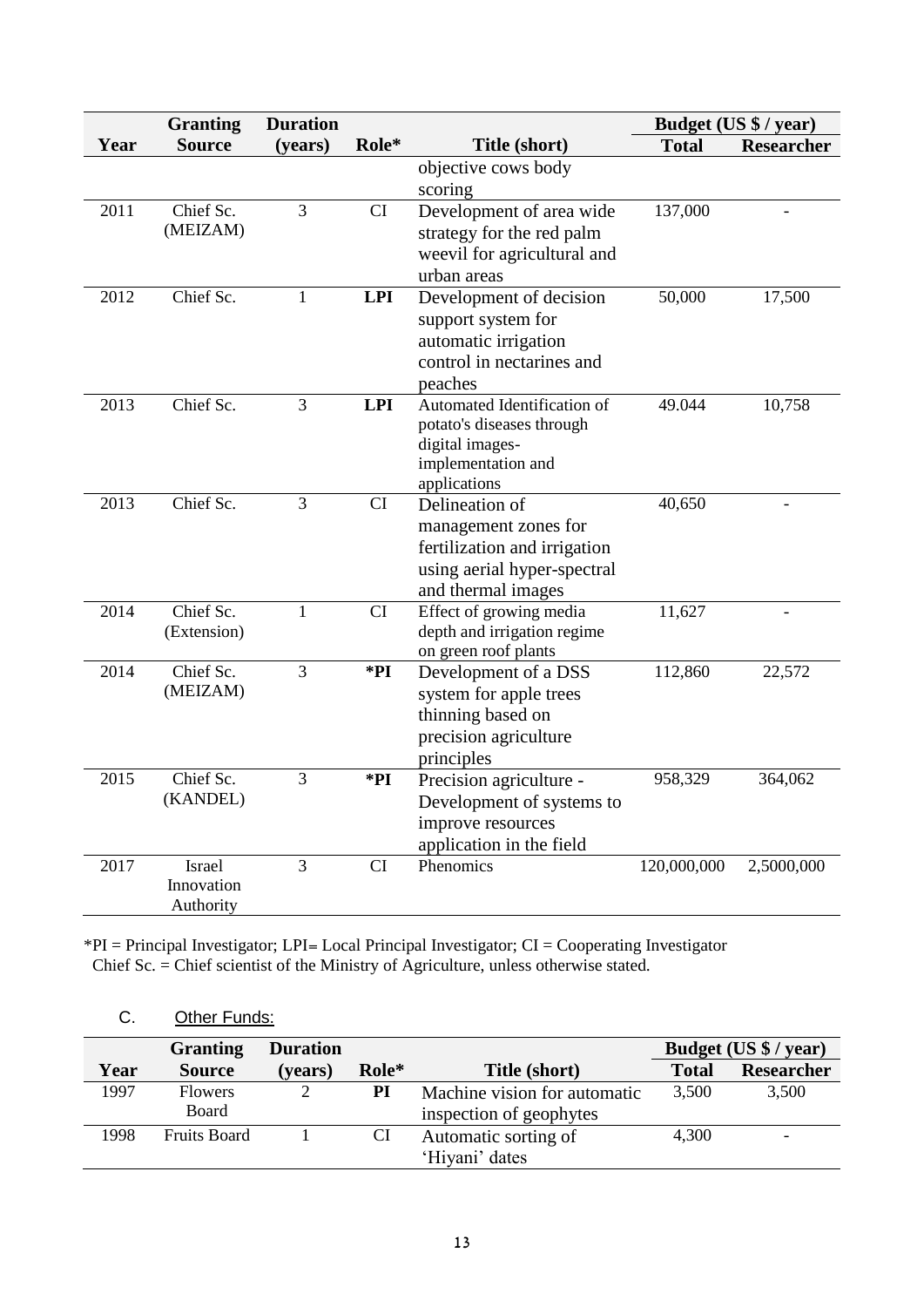| <b>Granting</b> |                            | <b>Duration</b> |           |                                                                                                                                                               | Budget (US \$ / year) |                   |
|-----------------|----------------------------|-----------------|-----------|---------------------------------------------------------------------------------------------------------------------------------------------------------------|-----------------------|-------------------|
| Year            | <b>Source</b>              | (years)         | Role*     | Title (short)                                                                                                                                                 | <b>Total</b>          | <b>Researcher</b> |
| 2001            | Vegetable<br>Board         | 1               | CI        | Characterization of anti-virus<br>nets                                                                                                                        | 4,000                 |                   |
| 2000            | Shahar<br>Diagnostics      | $\overline{2}$  | PI        | Detection of ear infections by<br>spectroscopic methods                                                                                                       | 15,000                | 15,000            |
| 2002            | Vegetables<br>Board        | $\mathbf{1}$    | PI        | Grading of sunflower seeds<br>using machine vision                                                                                                            | 5,000                 | 5,000             |
| 2004            | Diary Board                | $\mathbf{1}$    | PI        | A decision support system<br>for behavior driven cows<br>cooling                                                                                              | 8,000                 | 8,000             |
| 2004            | <b>ARO</b>                 | 1               | PI        | Thermography-based<br>technology for precision<br>farming management in<br>grapevine: site-specific<br>irrigation for controlling<br>water stress variability | 18,750                | 18,750            |
| 2005            | Cotton<br>Growers<br>Board | 1               | <b>CI</b> | Use of near-infrared aerial<br>images for management of<br>cotton irrigation                                                                                  | 10,000                | 2,000             |
| 2005            | Northen<br>R&D             | $\mathbf{1}$    | CI        | Development of a system for<br>non destructive detection of<br>Alternaria in apples.                                                                          | 10,000                | 2,000             |
| 2005            | Committee<br>of Energy     | 3               | CI        | Development of a control<br>system for optimal climate<br>control in greenhouses                                                                              | 10,000                |                   |
| 2006            | Horowitz<br>fund           | $\overline{2}$  | PI        | Development of a system for<br>site specific spraying of<br>weeds is cotton fields.                                                                           | 15,000                | 15,000            |
| 2006            | Horowitz<br>fund           | $\overline{2}$  | CI        | Use of near-infrared aerial<br>images and thermal sensing<br>for management of cotton<br>irrigation                                                           | 15,000                |                   |
| 2007            | Cotton<br><b>Board</b>     | 1               | <b>CI</b> | Plant cover monitoring using<br>airborne IR images for<br>irrigation monitoring in<br>cotton fields                                                           | 10,000                | 2,000             |
| 2008            | <b>STEPAC</b>              | $\mathbf{1}$    | PI        | Models for prediction of<br>remaining shelf life (RLS) of<br>agricultural products                                                                            | 12,000                | 12,000            |
| 2013            | <b>ARO</b>                 | 1               | PI        | <b>UAV</b> for Precision<br>Agriculture                                                                                                                       | 118,110               | 118,110           |

\*PI = Principal Investigator; LPI= Local Principal Investigator; CI = Cooperating Investigator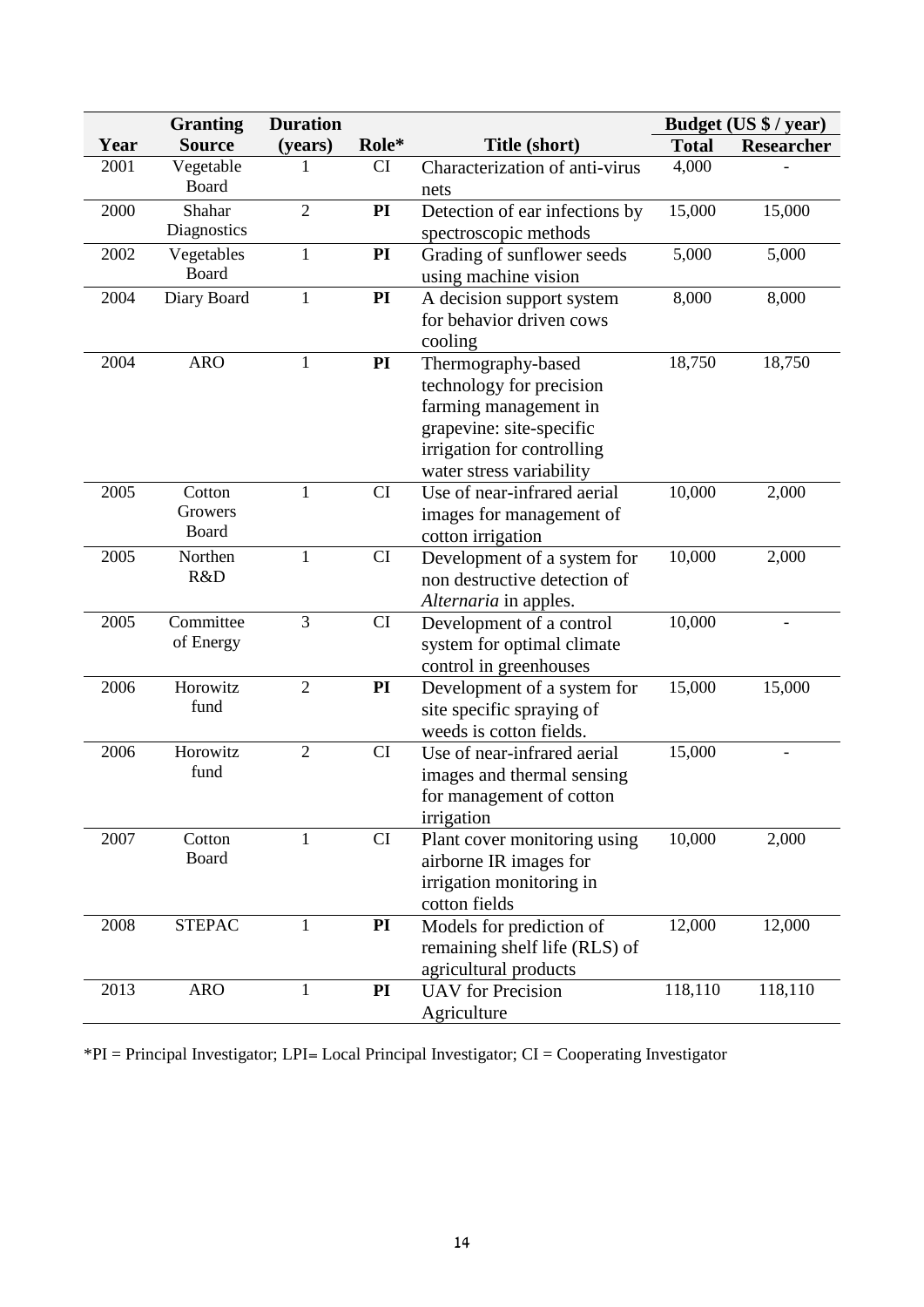# **9. Awards**

| <b>Dates</b> | <b>Description</b>                                                               |
|--------------|----------------------------------------------------------------------------------|
| 2006         | First price for best paper, ISPRS2006: Remote Sensing: From Pixels to Processes, |
|              | Enschede, the Netherlands                                                        |
| 2009         | Inventors Award Approved by the internal committee of the Ministry of            |
|              | <b>Agriculture and Rural Development</b>                                         |
| 2009         | First price for best paper, Synergy and Technical Development 2009               |
|              | Gödöllő, Hungary                                                                 |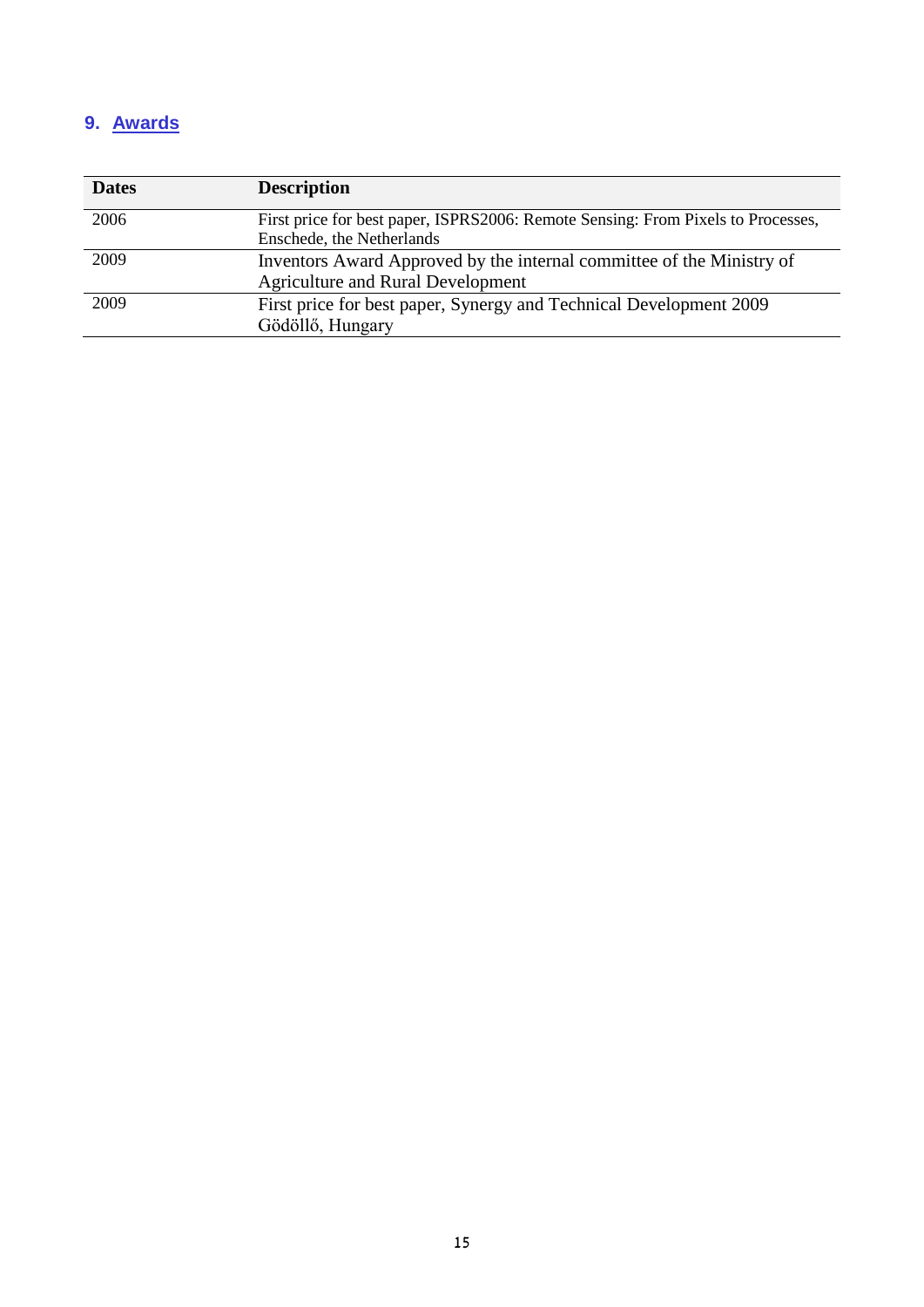# Part II: LIST OF PUBLICATIONS

| S<br>* | Marks:<br>Student, technician or post-doc under my supervision<br>Equal contribution                                                                                                                                                                                  |
|--------|-----------------------------------------------------------------------------------------------------------------------------------------------------------------------------------------------------------------------------------------------------------------------|
|        |                                                                                                                                                                                                                                                                       |
|        | 1. Articles in Reviewed Journals                                                                                                                                                                                                                                      |
|        | 1. <b>Alchanatis, V.</b> and Amir, I. (1990)<br>A pattern fit coefficient for water application.<br>Irrigation and Drainage Systems 4:29-36.                                                                                                                          |
|        | IF 1.948; Agronomy; Rank 18/83, Q1                                                                                                                                                                                                                                    |
|        | 2. Amir, I. and <b>Alchanatis, V.*</b> $(1992)$<br>Procedure for predicting and designing moving sprinkler application patterns.<br>Irrigation Science 13:93-98.                                                                                                      |
|        | IF 1.948; Agronomy; Rank 18/83, Q1                                                                                                                                                                                                                                    |
|        | 3. Alchanatis, V., Peleg, K. and Ziv, M (1993)<br>Classification of tissue culture segments by color machine vision.<br>Journal of Agricultural Engineering Research 55:299-311.<br>IF: 1.997; Agricultural Engineering, Rank 5/12, Q2                                |
|        | 4. Alchanatis, V., Peleg, K. and Ziv, M., (1994)<br>Morphological control and mensuration of potato plantlets from tissue cultures.<br>Plant, Cell, Tissue and Organ Culture 36:331-338.                                                                              |
|        | IF 2.390                                                                                                                                                                                                                                                              |
|        | 5. Hetzroni, A., Edan Y. and Alchanatis, V.* , (1997).<br>Imaging techniques for chemical Application on Crops<br>Phytoparasitica 25(Suppl): 59S-69S                                                                                                                  |
| 6.     | Schmilovitch, Z., Hoffman, A., Egozi, H., Ben-Zvi, R., Bernstein, Z. and Alchanatis, V. (1999).<br>Maturity determination of fresh dates by near Infrared Spectrometry.<br>Journal of the Science of Food and Agriculture, 79:86-90                                   |
|        | IF 2.076; Agriculture; Rank 6/57, Q1                                                                                                                                                                                                                                  |
| 7.     | Alchanatis V., Navon A., Glazer I. and Levski, S. (2000).<br>An image analysis system for measuring insect feeding effects caused by biopesticides.<br>Journal of Agricultural Engineering Research, 77:289-296<br>IF: 1.997; Agricultural Engineering, Rank 5/12, Q2 |
| 8.     | Laykin, S. <sup>S</sup> , Alchanatis, V., Fallik, E. and Edan, Y. (2002)<br>Image processing algorithms for tomatoes classification.<br>Transactions of the ASAE 45 (3): 851-858                                                                                      |
|        | IF: 0.913; Agricultural Engineering, Rank 8/14, Q3                                                                                                                                                                                                                    |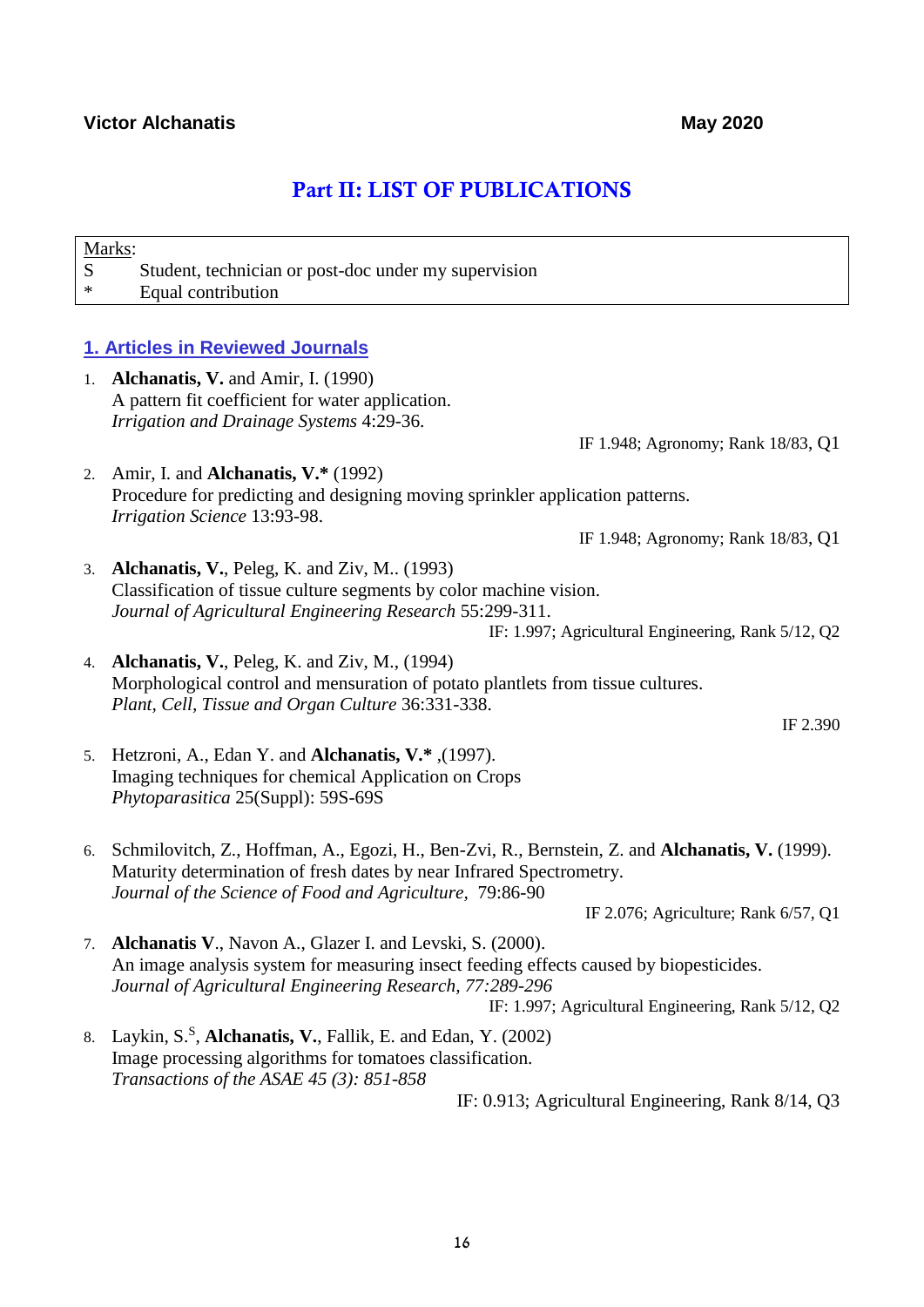- 9. **Alchanatis, V.**, Kashti, Y. and Brikman, R. (2002). A machine vision system for evaluation of planter seed spatial distribution. *Agricultural Engineering International: the CIGR Journal of Scientific Research and Development.* Vol. IV. April, 2002.
- 10. **Alchanatis, V.**, Schmilovitch, Z. and M. Meron (2005) In-field assessment of single leaf nitrogen status by spectral reflectance measurements. *Precision Agriculture 6(1):25:39*

IF: 1.549; Agriculture, Multidisciplinary, Rank 8/57, Q1

11. **Alchanatis, V**., Ridel, L., Hetzroni, A. and Yaroslavsky, L. (2005) Weeds detection in multi-spectral images of cotton field *Computers and Electronics in Agriculture 47(3):243-260*

IF: 1.892; Agriculture, Multidisciplinary, Rank 8/57, Q1

12. Karplus, I., **Alchanatis, V.** and Zion, B. (2005) Guidance of groups of guppies (*Poecilia reticulata*) to allow sorting by computer vision. *Aquacultural Engineering 32:509-520*

IF: 1.381; Agricultural Engineering, Rank 5/14, Q2

13. Cohen, Y., **Alchanatis V**.\*, Meron M., Saranga Y., and Tsipris J. (2005) Estimation of leaf water potential by thermal imagery and spatial analysis *Journal of Experimental Botany Vol. 56, No. 417, pp. 1843–1852*

IF: 5.677; Plant Sciences, Rank 12/209, Q

14. Schmilovitch, Z., Mizrach, A., Kritzman, **Alchanatis, V.,** G., Korotic, R., Irudayaraj, J. and Debroy, C. (2005). Detection of bacteria with low-resolution Raman spectroscopy. *Transaction of ASAE 48(5): 1843-1850*

IF: 0.913; Agricultural Engineering, Rank 8/14, Q3

15. Griffiths W. M., **Alchanatis V.**\*, Nitzan R., Ostrovsky V., Ben-Moshe E., Yonatan R., Brener S., Baram H., Genizi A. and Ungar, E. D. (2006). A video and acoustic methodology to map bite placement at the patch scale using a video and acoustic methodology *Applied Animal Behaviour Science 98:196-215* IF: 1.795; Agriculture Diary and Animal Science , Rank 6/58, Q1

16. Rud R.<sup>S</sup> , Shoshany, M., **Alchanatis, V**. and Cohen, Y. (2006) Application of spectral features' ratios for improving classification in partially calibrated hyperspectral imagery: a case study of separating Mediterranean vegetation species *Journal of Real-Time Image Processing, 1(2):143-152* IF: 1.564; Computer Science, Rank 60/130, Q2

17. Zion B., Doitch N., Ostrovsky V., **Alchanatis V**., Segev R., Barki A. and Karplus I. (2006). Ornamental fish fry counting by image processing.

*Reviewed and approved for publication by an internal scientific committee and held until intellectual property rights established (through a patent application or commercial agreement).*

### 18. Moller M., **Alchanatis V.\***, Cohen Y., Meron M., Tsipris J., Naor A., Ostrovsky V., Sprintsin M. and Cohen S. (2007)

Use of thermal and visible imagery for estimating crop water status of irrigated grapevine *Journal of Experimental Botany, 58(4):827–838*

IF: 5.677; Plant Sciences, Rank 12/209, Q1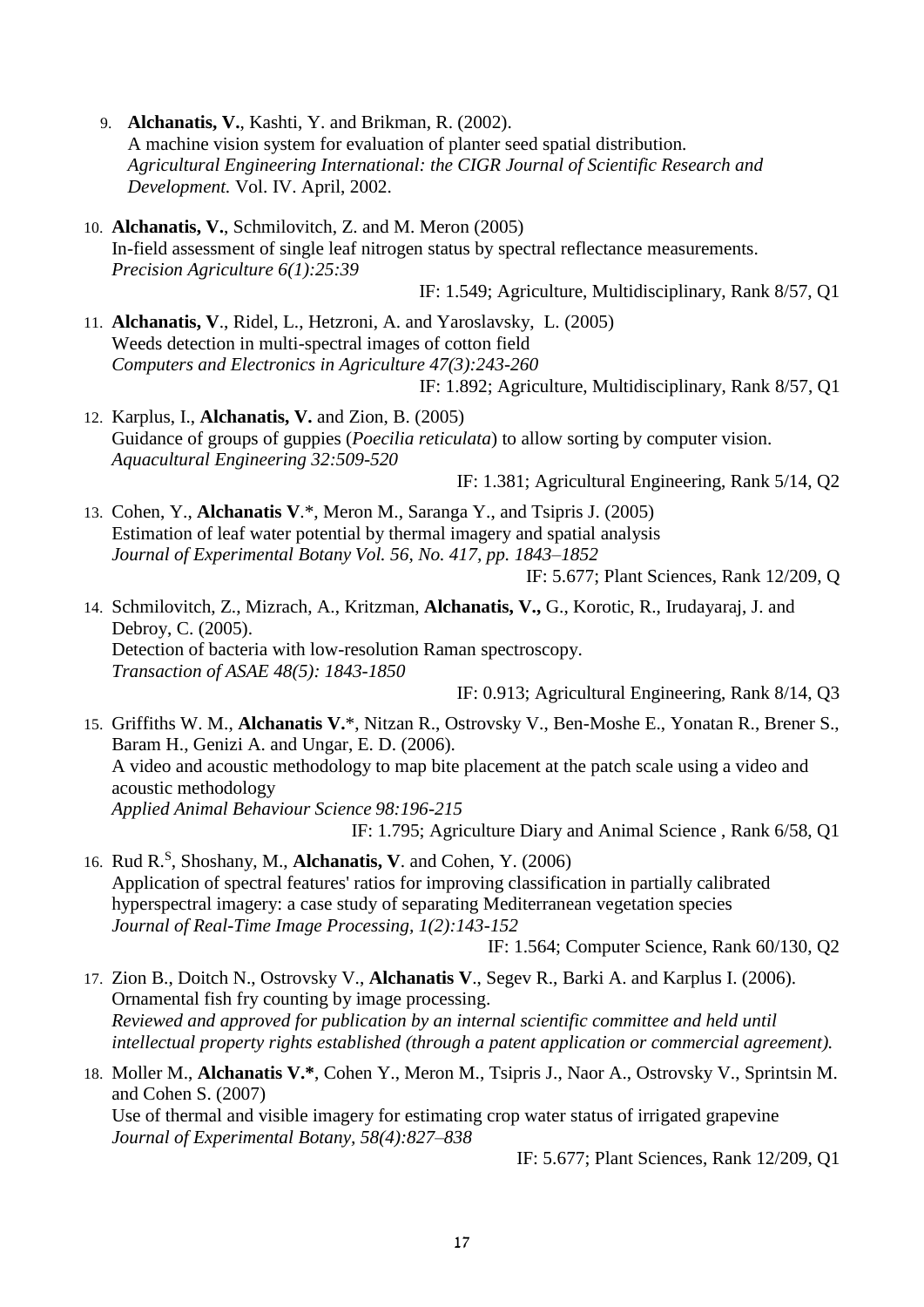19. Schmilovitch Z., **Alchanatis V.\*,** Shachar M and Holdstein Y. (2007) Spectrophotometric otoscope: A new tool in the diagnosis of otitis media *Journal of Near Infrared Spectroscopy 15,209-215*

IF: 1.812; Entomology, Rank 18/94, Q1

20. Nestel D., E. N. Lavy and **Alchanatis, V.** (2007) Gas-exchange patterns of Mediterranean fruit fly pupae (diptera: tephritidae): a tool to forecast developmental stage. *Florida Entomologist 90(1):71-79*

IF: 1.812; Entomology, Rank 18/94, Q1

21. Weintraub P.G., **Alchanatis V.** and Palevsky, E. (2007) Factors affecting the distribution of a predatory mite on greenhouse sweet pepper *Experimental and Applied Acarology,* 42(1):23-35

IF: 1.812; Entomology, Rank 18/94, Q1

- 22. Zion B., **Alchanatis V.\***, and Ostrovsky, V. (2007) Real-time underwater sorting of edible fish species. *Computers and Electronics in Agriculture 56 (1): 34-4* IF: 1.892 (2.2); Agriculture, Multidisciplinary, Rank 8/57, Q1
- 23. Safren O.<sup>S</sup> , **Alchanatis V**., Ostrovsky V. and Levi O. (2007). Detection of Green Apples in Hyperspectral Images of Apple-Tree Foliage Using Machine Vision. *Transactions of the ASABE 50(6): 2303-2313*

IF: 0.913; Agricultural Engineering, Rank 8/14, Q3

24. Zion B., **Alchanatis V.\*,** Ostrovsky V., Barki A. and Karplus I. (2008). Classification of Guppies' (Poecilia reticulata) Gender by Computer Vision. *Aquacultural Engineering , 38(2):97-104*

IF: 1.381; Agricultural Engineering, Rank 5/14, Q2

25. Cohen, Y., Cohen, A., Hetzroni, A., **Alchanatis, V**., Broday, D., Gazit, Y., and Timar D. (2008). Spatial decision support system for Medfly control in citrus. *Computers and Electronics in Agriculture, 62(2):107-117*

IF: 1.846; Agriculture, Multidisciplinary, Rank 6/57, Q1

- 26. Barnea, S., Filin, S., **Alchanatis, V.**, (2007). A supervised approach for object extraction from terrestrial laser point clouds demonstrated on trees. *International Archives of Photogrammetry and Remote Sensing.* 36 (3/W49A): 135-140.
- 27. Bulanon, D.M., Burks, T. and **Alchanatis V**. (2008). Study on temporal variation in citrus canopy using thermal imaging for citrus fruit detection. *Biosystems Engineering 101(2):161-171. doi:10.1016/j.biosystemseng.2008.08.002* IF: 1.997; Agriculture, Multidisciplinary, Rank 7/57, Q1
- 28. Platonov, A., Thenkabail, P.S., Biradar, C.M., Cai, ., Gumma, M., Dheeravath, ., Cohen, Y., **Alchanatis, V.**, Goldshlager, N., Ben-Dor, E., Vithanage, J., Manthrithilake, H., Kendjabaev, S. and Isaev, S. (2008). Water Productivity Mapping (WPM) Using Landsat ETM+ Data for the Irrigated Croplands of the Syrdarya River Basin in Central Asia *Sensors, 8(12), 8156-8180; doi:10.3390/s8128156*

IF: 2.003; Sensors and Instrumentation, Rank 12/56, Q1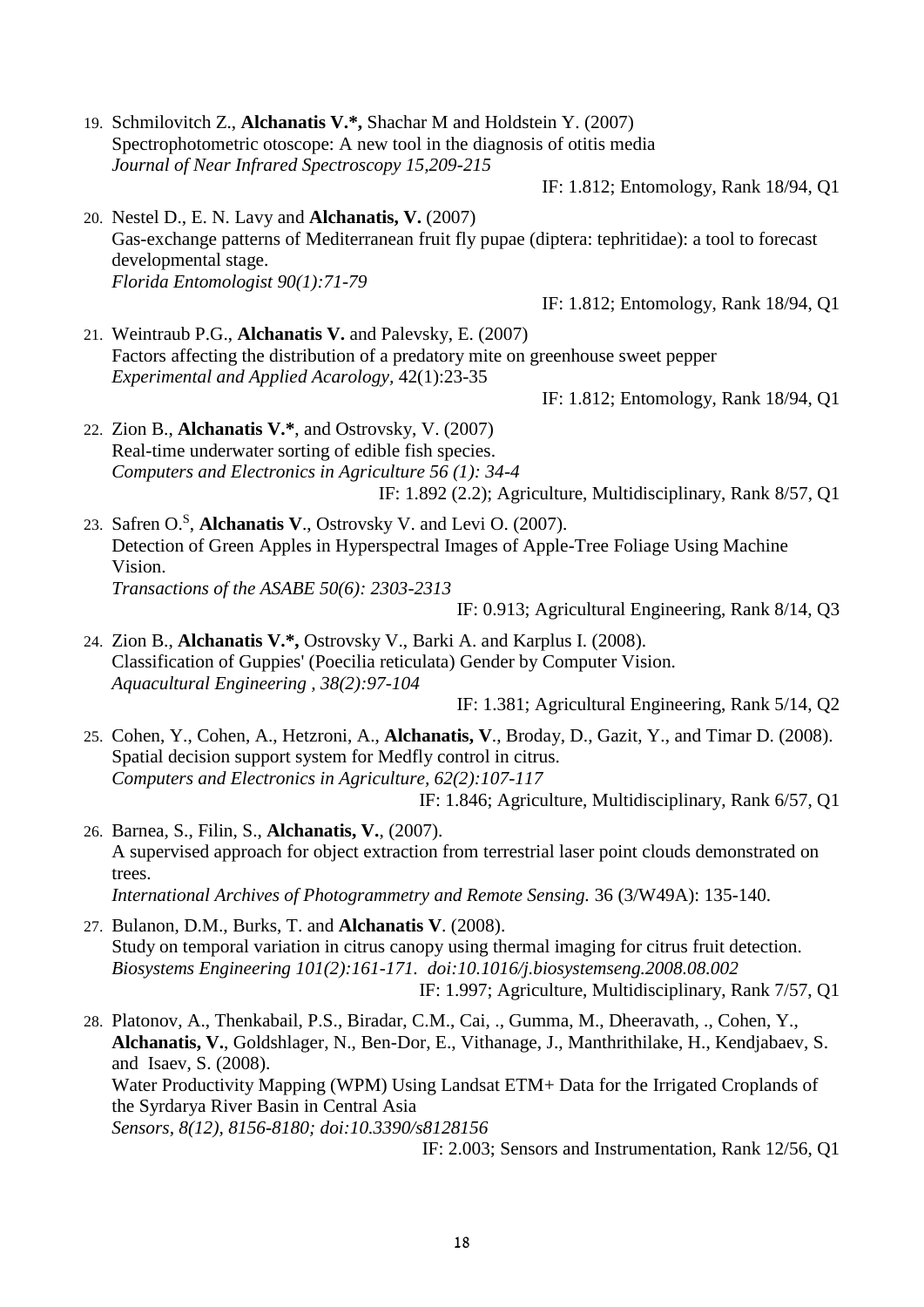29. Shoshany M., Almog O. and **Alchanatis, V.** (2009). Wavelet decomposition for reducing flux density effects on hyperspectral classification. *IEEE Geoscience and Remote Sensing Letters, 6(1): 38-41.* IF: 2.228; Agricultural Engineering, Rank 10/28, Q2

30. Bulanon, D.M., Burks, T. F. and **Alchanatis, V**. (2009) Image Fusion of Visible and Thermal Images for Fruit Detection. *Biosystems Engineering.: 103(1):12-22,* doi:10.1016/j.biosystemseng.2009.02.009 IF: 1.997; Agriculture, Multidisciplinary, Rank 7/57, Q1

31. Bulanon, D. M., T. F. Burks and **Alchanatis, V.** (2009). Fruit Visibility Analysis for Robotic Citrus Harvesting. *Transactions of the ASABE. 52(1): 277-283.*

IF: 0.913; Agricultural Engineering, Rank 8/14, Q3

32. Cai, X., Thenkabail, P. S., Biradar, C. M., Platonov, A., Gumma, M., Dheeravath, V., Cohen,Y., Goldlshleger, N., Ben-Dor, E., **Alchanatis, V.**, Vithanage, J. and Markandu, A. (2009). Water productivity mapping using remote sensing data of various resolutions to support "more" crop per drop". *Journal of Applied Remote Sensing, Vol. 3, 033557 (2009); doi:10.1117/1.3257643* IF: 0.818; Remote Sensing, Rank 15/22, Q3

33. **Alchanatis V**., Cohen, Y., Cohen, S., Moller, M., Sprinstin, M., Meron, M., Tsipris, J., Saranga, Y. and Sela, E. (2010). Evaluation of different approaches for estimating and mapping water crop status variability in cotton with thermal imaging. *Precision Agriculture, 11(1):27-41* DOI 10.1007/s11119-009-9111-7 IF: 1.549; Agriculture, Multidisciplinary, Rank 8/57, Q1

34. Ben-Gal A., Agam N., **Alchanatis V.\***, Cohen Y., Yermiyahu U., Tzippori Y., Presnov E., Sprintsin M., and Dag, A. (2009). Evaluating Water Stress in Irrigated Olives: Correlation of Soil Water Status, Tree Water Status, and Thermal Imagery. *Irrigation Science, 27(5): 367-376,* doi: 10.1007/s00271-009-0150-7. IF: 1.635; Agronomy, Rank 21/79, Q2

35. Herrmann, I., A. Karnieli, D. J. Bonfil, Y. Cohen and **Alchanatis, V.** (2010). SWIR-based spectral indices for assessing nitrogen content in potato fields. *International Journal of Remote Sensing, 31(19):5127-5143*

IF: 1.117; Remote sensing, Rank 10/22, Q2

36. Shenderey C., Shmulevich I., **Alchanatis, V.,** Egozi, H., Hoffman, A., Ostrovsky, V., Lurie, S., Ben Arie, R. and Schmilovitch, Z. (2010). NIRS detection of Moldy Core in Apples. *Food and Bioprocess Technology, 3(1): 79-86, doi: 10.1007/s11947-009-0256-1*

IF: 2.574; Agronomy, Rank 26/124, Q1

37. Cohen, Y., **Alchanatis V**.\*, Zusman, Y., Dar, Z., Bonfil, D.J., Karnieli, A., Zilberman, A., Moulin, A., Ostrovsky, V., Levi, A., Brikman, R, and Shenker, M. (2010). Leaf nitrogen estimation in potato based on spectral data and on simulated bands of the VENμS satellite. *Precision Agriculture, 11:520-537,* DOI 10.1007/s11119-009-9147-8

IF: 1.549; Agriculture, Multidisciplinary, Rank 8/57, Q1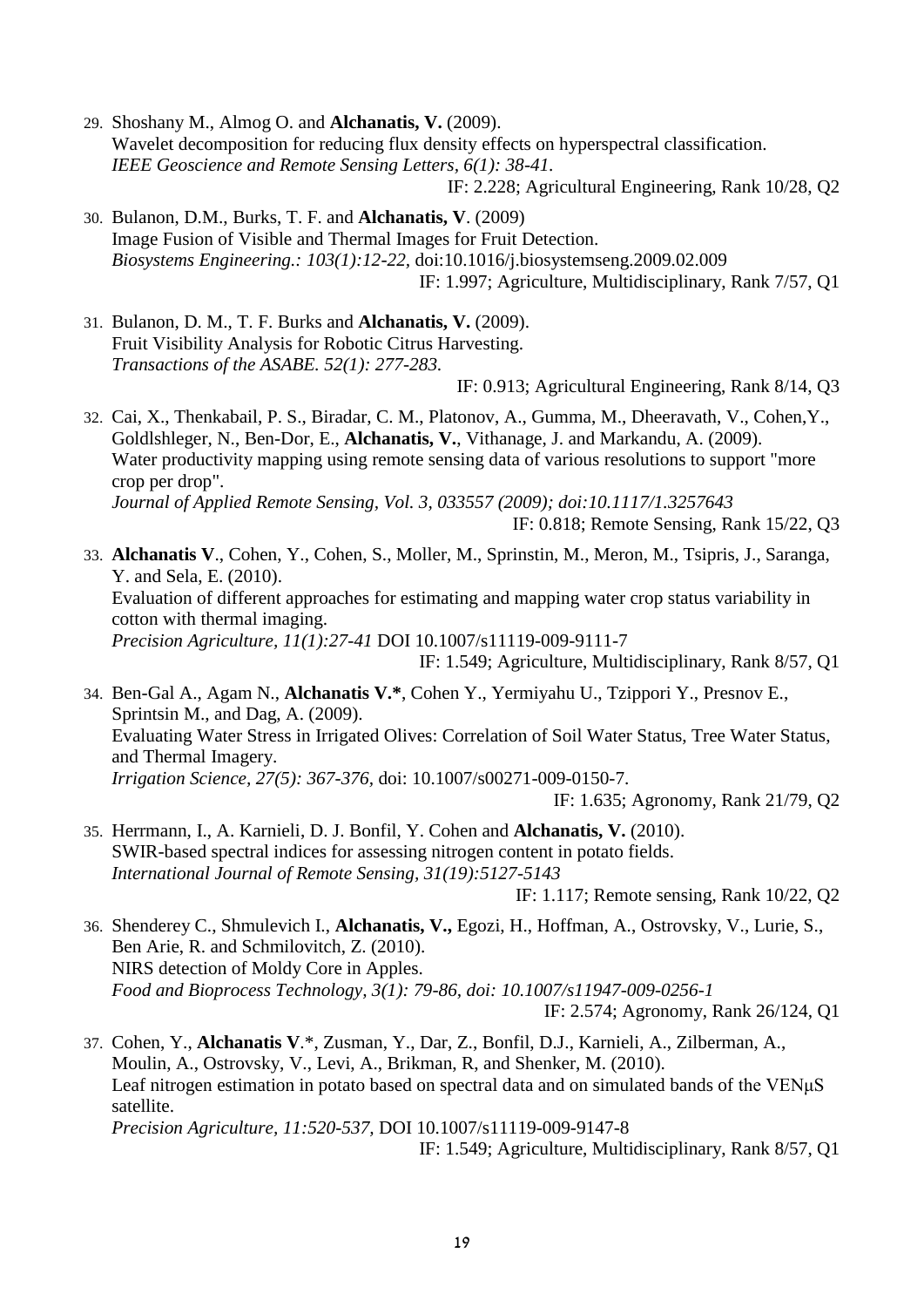38. Meron, M., Tsipris, J., Orlov, V., **Alchanatis, V**.\*, and Cohen, Y. (2010). Crop water stress mapping for site-specific irrigation by thermal imagery and artificial reference surfaces *Precision Agriculture, 11:148-162.* DOI 10.1007/s11119-009-9153-x

39. Ben-Gal, A., Kool, D., Agam, N., van Halsema, G.E., Yermiyahu, U., Yafe, A., Presnov, E., Erel, R., Majdop, A., Zipori, I., Segal, E., Rüger, S., Zimmermann, Y., Cohen, Y., **Alchanatis, V.\*,** Dag, A. (2010). Whole-tree water balance and indicators for short-term drought stress in non-bearing 'Barnea' olives. *Agricultural Water Management,* doi:10.1016/j.agwat.2010.08.008

IF:2.603; Agronomy, Rank 13/83, Q1

- 40. Wachs , J. P.<sup>S</sup> , Stern, H. I., Burks, T. and **V. Alchanatis** (2010). Low and high level visual feature based apple detection from multi-modal images *Precision Agriculture, DOI 10.1007/s11119-010-9198-x* IF: 1.549 (2.1); Agriculture, Multidisciplinary, Rank 8/57, Q1
- 41. Bulanon, D.M., Burks, T. F. and **Alchanatis, V**. (2010) A multispectral imaging analysis for enhancing citrus fruit detection *Environmental Control in Biology, 48(2):81-91*
- 42. Lichter, A., Kaplunov, T., Zutahy, Y., Daus, A., **Alchanatis, V.\*,** Ostrovsky, V. and S. Lurie (2011). Physical and visual properties of grape rachis as affected by water vapor pressure deficit *Postharvest Biology and Technology 59 (2011) pp. 25-33 doi:10.1016/j.postharvbio.2010.07.009* IF: 2.618; Agronomy, Rank 12/83, Q*1*
- 43. Rud, R.<sup>S</sup> , Shoshany, M. and **Alchanatis, V.** (2011) Spectral indicators for salinity effects in crops: a comparison of a new green indigo ratio with existing indices *Remote Sensing Letters, 2(4):289-298,<http://dx.doi.org/10.1080/01431161.2010.520343>* IF: 1.487; Remote Sensing, Rank 15/28, Q*3*
- 44. Maoz, Y., Gal, S., Zilberstein, M., Izhar, Y., **Alchanatis, V.**, Coll, M., and Palevsky, E. (2011) Determining an economic injury level for the persea mite, Oligonychus perseae, a new pest of avocado in Israel. *Entomologia Experimentalis et Applicata* 138 (2):110-116.

IF: 1.442; Entomology, Rank 32/94, Q2

45. Herrmann, I., Pimstein, A., Karnieli, A., Cohen, Y., **Alchanatis, V.**, and Bonfil, D. J. (2011) LAI assessment of wheat and potato crops by VENµS and Sentinel-2 bands. *Remote Sensing of Environment* 115 (8):2141-2151.

IF: 5.881; Remote sensing, Rank 1/28, Q1

46. Cohen, Y., **Alchanatis, V.**\*, Prigojin, A., Levi, A., Soroker, V., Cohen, Y. (2012) Use of aerial thermal imaging to estimate water status of palm trees. *Precision Agriculture*, 13(1):123-140,<http://dx.doi.org/10.1007/s11119-011-9232-7> IF: 1.549 (2.1); Agriculture, Multidisciplinary, Rank 8/57, Q1 <http://dx.doi.org/10.1007/s11119-011-9232-7>

IF: 1.549; Agriculture, Multidisciplinary, Rank 8/57, Q1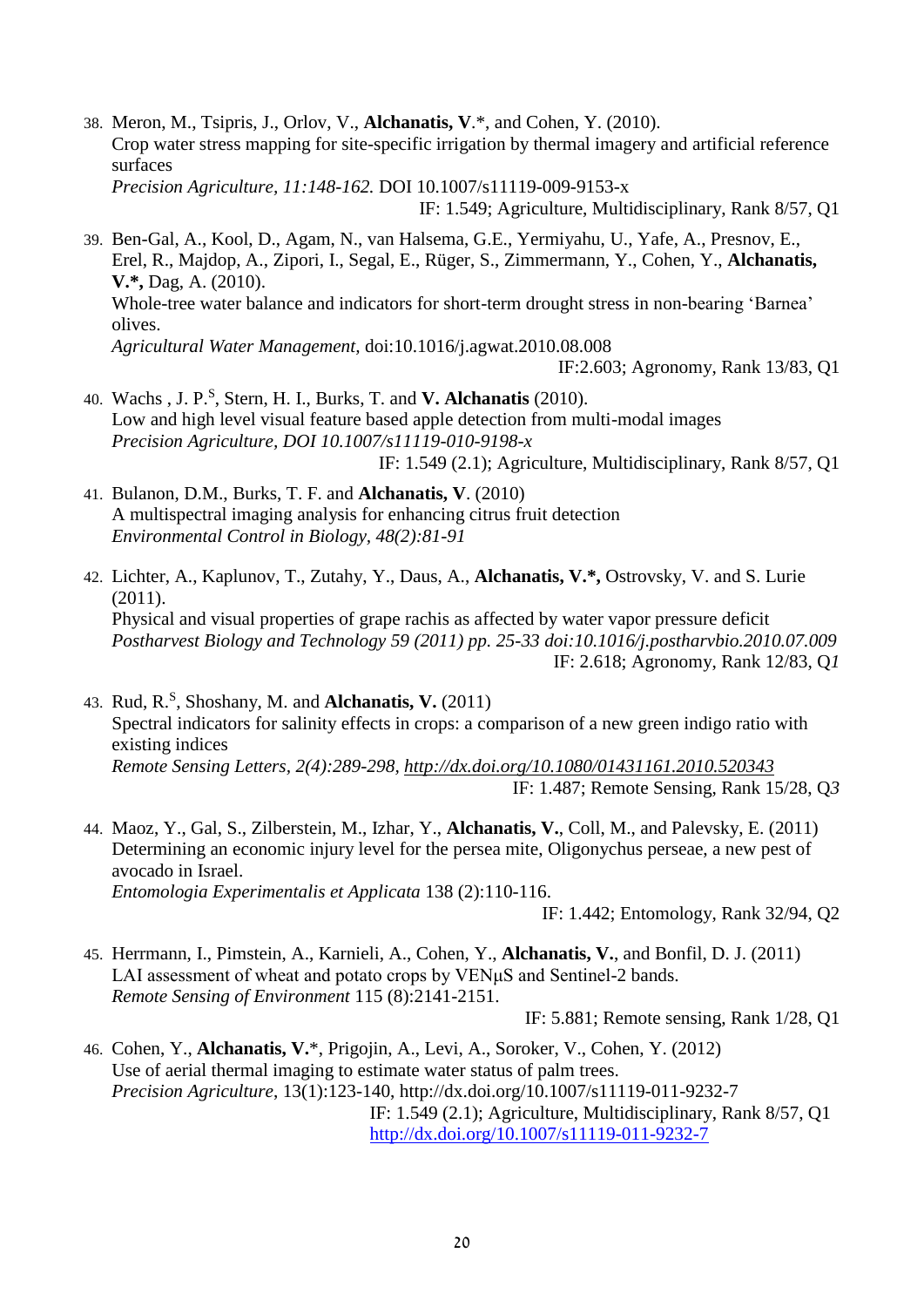47. Laykin, S.<sup>S</sup>, Edan, Y. and **Alchanatis, V.** (2012) On-line multi-stage sorting algorithm for agriculture products *Pattern Recognition*, 45(7):2843–2853

IF: 3.399; Computer Science, Rank 15/130, Q1

48. Moulin, A. P., Cohen, Y., **Alchanatis, V.,** Tremblay, N. and Volkmar, K. (2012) Yield response of potatoes to variable nitrogen management by landform element and in relation to petiole nitrogen – a case study. *Canadian Journal of Plant Science* 92: 771-781.

IF: 0.727; Agronomy, Rank 46/83, Q3

49. Kelly, G., David-Schwartz, R., Sade, N., Moshelion, M., Levi, A., **Alchanatis, V.,** and Granot, D. (2012). The pitfalls of transgenic selection and new roles of AtHXK1: A high level of AtHXK1 expression uncouples hexokinase1 dependent sugar signaling from exogenous sugar. *Plant Physiology*, 159 (1):47-51. IF: 6.280; Plant Sciences, Rank 8/209, Q1

50. Agam, N., Cohen, Y., **Alchanatis, V.** and Ben-Gal, A. (2012). How sensitive is the CWSI to changes in solar radiation? *International Journal of Remote sensing – Volume 34, Issue 17, 2013, Special Issue: Remote sensing for sustainable agriculture* 

IF: 1.640; Remote sensing, Rank 13/28, Q2

51. Cohen, S., Cohen, Y., Levi, O. and **Alchanatis, V.**\* (2013). Combining spectral and spatial information from aerial hyperspectral images for delineating homogenous management zones. *Biosystems Engineering – 114(4):435-443, <http://dx.doi.org/10.1016/j.biosystemseng.2012.09.003>* IF: 1.997; Agriculture, Multidisciplinary, Rank 7/57, Q1

52. Rud, R. S , Shoshany, M., and **Alchanatis, V.** (2013) Spatial-spectral processing strategies for detection of salinity effects in cauliflower, aubergin and kohlrabi *Biosystems Engineering 114(4):384-396,<http://dx.doi.org/10.1016/j.biosystemseng.2012.11.012>* IF: 1.997; Agriculture, Multidisciplinary, Rank 7/57, Q1

- 53. Rotbart, N., Schmilovitch, Z., Cohen, Y., **Alchanatis, V.\*** and Yermiyahu, U. (2013). Estimating olive leaf nitrogen concentration using VIS-NIR spectral reflectance. *Biosystems Engineering 114(4):426-434<http://dx.doi.org/10.1016/j.biosystemseng.2012.09.005>* IF: 1.997; Agriculture, Multidisciplinary, Rank 7/57, Q1 <http://dx.doi.org/10.1016/j.biosystemseng.2012.09.005>
- 54. Van Hertem, T.<sup>S</sup>, Alchanatis, V, Antler, A, Maltz, E, Halachmi, I, Schlageter-Tello, A, Lokhorst, C, Viazzi, S, Romanini, C.E.B, Pluk, A, Bahr, C and Berckmans, D (2013) Comparison of segmentation algorithms for cow contour extraction from natural barn background in side view images *Computers and electronics in agriculture – 91:65-74*

IF: 1.892; Agriculture, Multidisciplinary, Rank 8/57, Q1 <http://dx.doi.org/10.1016/j.compag.2012.12.003>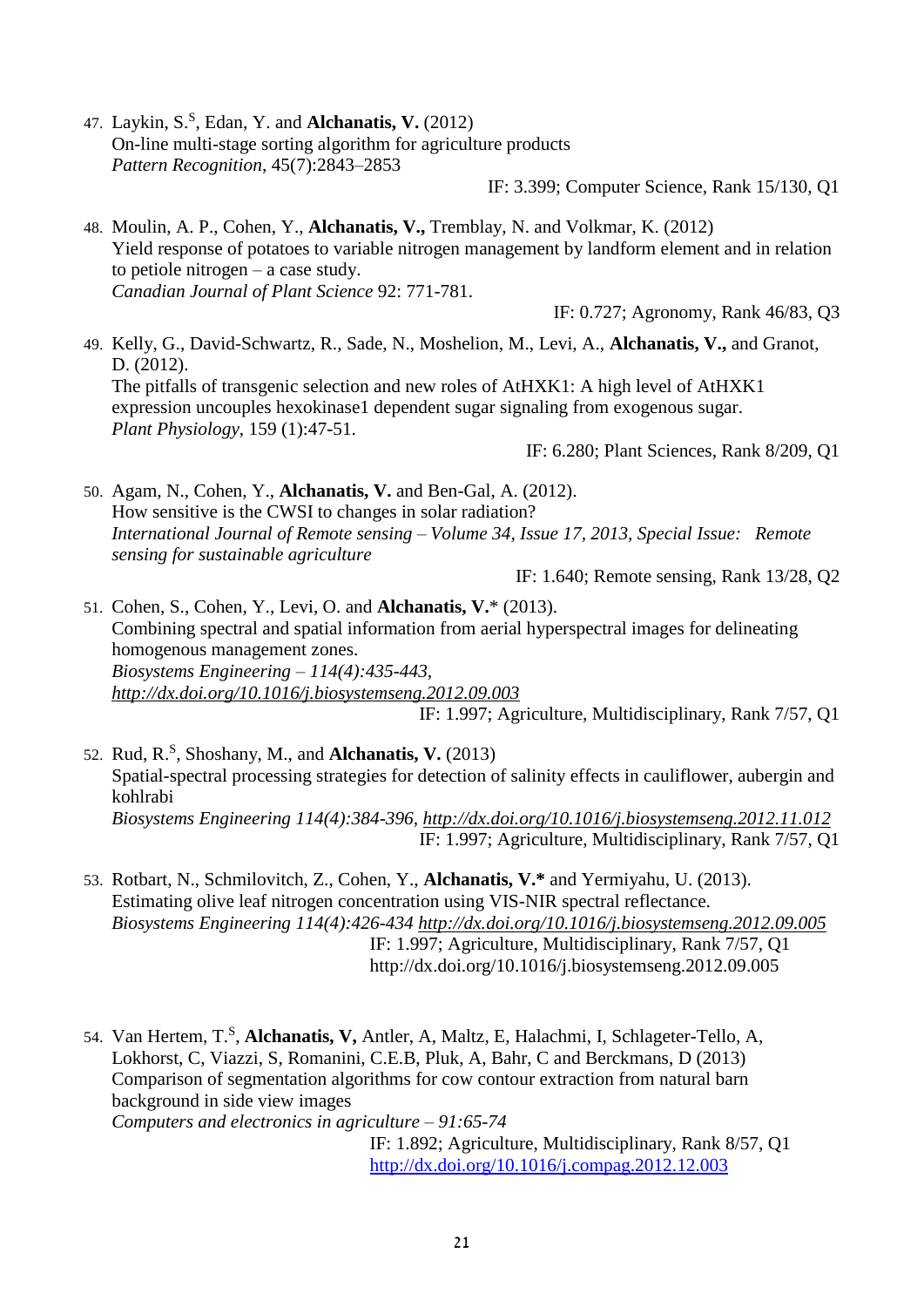- 55. Bercovich A.<sup>S</sup> , Y. Edan, **V. Alchanatis,** U. Moallem, Y. Parmet, H. Honig, E. Maltz, A. Antler and I. Halachmi (2013) Development of an automatic system for cow body condition scoring using body shape signature *Journal of Dairy science – J Dairy Sci 2013 Dec 4;96(12):8047-59. Epub 2013 Oct 4* IF: 2.566; Agriculture, Dairy & Animal Science, Rank 3/54, Q1
- 56. Agam, N., Cohen, Y., Berni, J.A.J, **Alchanatis, V.** , Kool, D., Dag, A., Yermiahu, U. and Ben-Gal, A. (2013). An Insight to the Performance of Crop Water Stress Index for Olive Trees *Agricultural Water Management –* Februar 2013, pp 79-86 IF: 2.203; Water Resources, Rank 15/80, Q1, Agronomy, Rank 16/78, Q1
- 57. Meron, M., Sprintsin, M., Tsipris, J., **Alchanatis, V**., and Cohen, Y. (2013). Foliage Temperature Extraction from Thermal Imagery for Crop Water Stress Determination *Precision Agriculture – 14:467-477*

IF: 1.549; Agriculture, Multidisciplinary, Rank 8/57, Q1

58. Raban, E., Kaplunov, T., Zutahy, Y., Daus, A., **Alchanatis, V.,** Ostrovsky, V., Lurie, S. and Lichter, A. (2013). Rachis browning in four table grape cultivars as affected by growth regulators or packaging *Postharvest Biology and Technology 84 (2013) pp. 88–95 http://dx.doi.org/10.1016/j.postharvbio.2013.03.021* IF: 2.454; Agronomy, Rank 13/78, Q1, Horticulture, Rank 4/32, Q1

59. Rud, R., Cohen, Y., **Alchanatis, V.**, Levi, A., Brikman, R., Shenderey, C., . . . Rosen, C. (2014). Crop water stress index derived from multi-year ground and aerial thermal images as an indicator of potato water status. *Precision Agriculture*, 15(3), 273-289.

IF: 1.549; Agriculture, Multidisciplinary, Rank 8/57, Q1

60. Schmilovitch, Z., Ignat, T., **Alchanatis, V.**, Gatker, J., Ostrovsky, V. and J. Felfoldi (2014). Hyperspectral imaging of intact bell peppers. *Biosystems Engineering – 117:83-93*

IF: 1.997; Agriculture, Multidisciplinary, Rank 7/57, Q1

61. Nigon, T. J., Mulla, D. J., Rosen, C. J., Cohen, Y., **Alchanatis, V.** and Rud, R. (2014) Evaluation of the Nitrogen Sufficiency Index for Use with High Resolution, Broadband Aerial Imagery in a Commercial Potato Field *Precision Agriculture,*15:202-226

IF: 1.549; Agriculture, Multidisciplinary, Rank 8/57, Q1

62. Kelly, G., Sade, N., Attia, Z., Secchi, F., Zwieniecki, M., Holbrook, N.M., Levi, A., **Alchanatis, V**., Moshelion, M. and Granot, D. (2014). Relationship between hexokinase and the aquaporin PIP1 in the regulation of photosynthesis and plant growth *PLoS ONE,* 9(2): e87888. doi:10.1371/journal.pone.0087888 IF: 3.057; Multidisciplinary Sciences, Rank 11/62, Q1

63. Nissimov, S.<sup>S</sup> , Goldberger, J. and **Alchanatis, V.** (2015) Obstacle detection in a greenhouse environment using the Kinect sensor *Computers and Electronics in Agriculture 113, 104-*115 IF: 1.892; Agriculture, Multidisciplinary, Rank 8/57, Q1

<http://dx.doi.org/10.1016/j.compag.2015.02.001>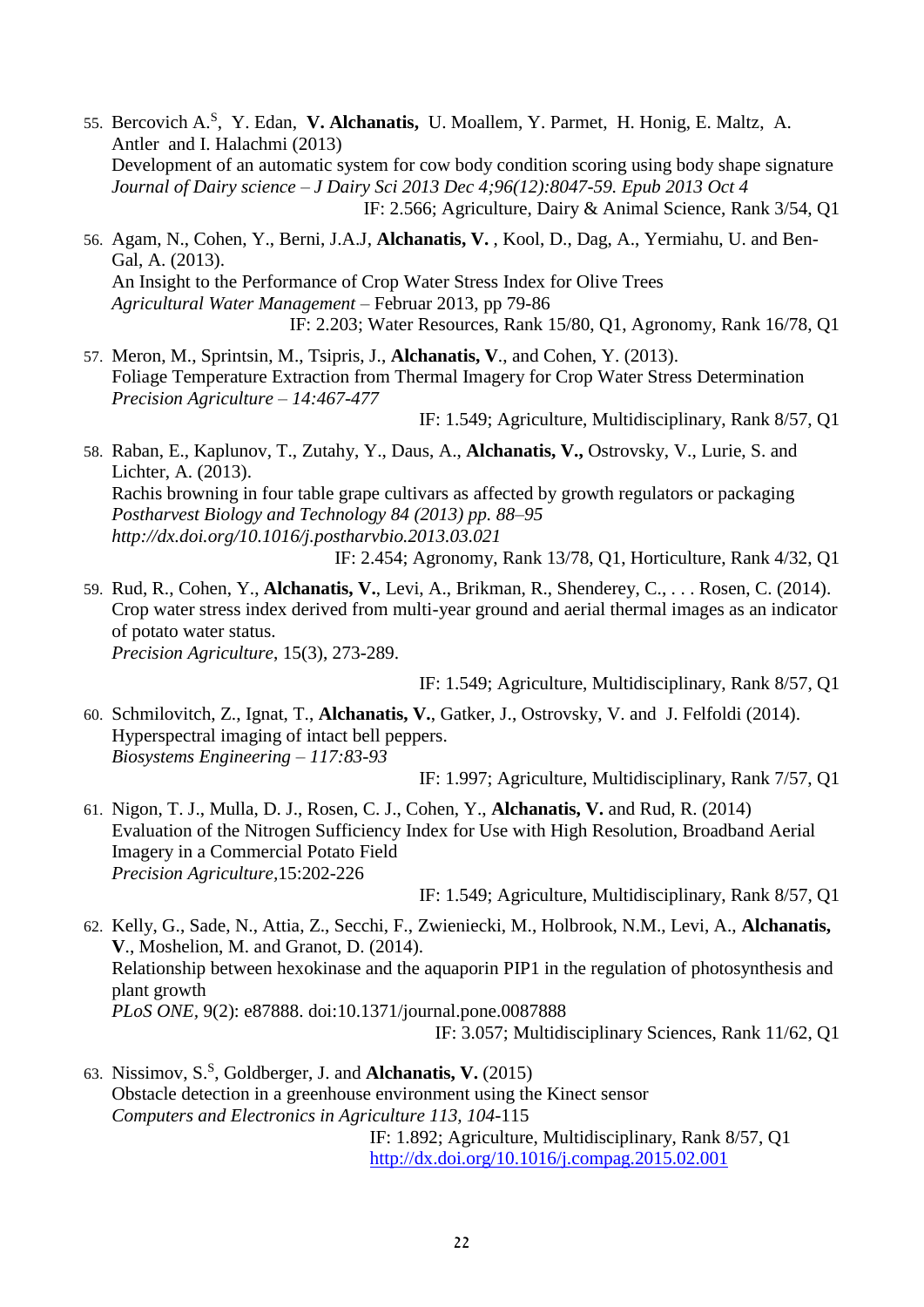64. Ignat, T., **Alchanatis, V.**\*, Schmilovitch, Z. (2014) Maturity prediction of intact bell peppers by sensor fusion *Computers and Electronics in Agriculture*, 104:9-17 IF: 1.846; Agriculture, Multidisciplinary, Rank 6/57, Q1 <http://dx.doi.org/10.1016/j.compag.2014.03.006>

65. Van Hertem, T., Viazzi, S., Steensels, M., Maltz, E., Antler, A., **Alchanatis, V.**, Schlageter-Tello, A. A., Lokhorst, K., Romanini, E. CB., Bahr, C., Berckmans, D. And Halachmi, I. (2014). Automatic lameness detection based on consecutive 3D-video recordings *Biosystems Engineering*, 119:108-116

IF: 1.997; Agriculture, Multidisciplinary, Rank 7/57, Q1

- 66. Nigon, T. J., Mulla, D. J., Rosen, C. J., Cohen, Y., **Alchanatis, V.**, Knight, J, and Rud, R. (2015) Hyperspectral aerial imagery for detecting nitrogen stress in two potato varieties *Computers and Electronics in Agriculture 112, 36-46* IF: 1.892; Agriculture, Multidisciplinary, Rank 8/57, Q1
- 67. Ignat T. , **Alchanatis**, **V.** and Schmilovitch, Z. (2015). Maturity prediction of intact bell peppers by sensor fusion. *Chemical Engineering Transactions*, 44:67-72, doi:10.3303/CET1544012
- 68. Cohen, Y., **Alchanatis, V**.\*, Sela, E., Saranga, Y., Cohen, S., Meron, M., Bosak, A., Tsipris, J., Ostrovsky V., Orolov V., Levi, A., Brikman, R. (2015) Crop water status estimation using thermography: Multi-year model development using groundbased thermal images *Precision Agriculture, 16:311-329*

IF: 1.549 ; Agriculture, Multidisciplinary, Rank 8/57, Q1

69. Lugassi, N., Kelly, G., Fidel, L., Yaniv, Y., Attia, Z., Levi, A., **Alchanatis, V.**, Moshelion M., Raveh, E., Carmi, N. and Granot, D. (2015). Expression of *Arabidopsis* Hexokinase in Citrus Guard Cells Controls Stomatal Aperture and Reduces Transpiration. *Frontiers in Plant Science*, *6*, 1114.<http://doi.org/10.3389/fpls.2015.01114> IF: 4.495

- 70. Schmilovitch, Z., Rodov, V., **Alchanatis**, **V.**, Ignat, T., Hoffman, A., Egozi H. and Ostrovsky, V. (2015). Machinery for Fresh Cut Watermelon and Cantaloupe. *Chemical Engineering Transactions*, 44:277-283, doi:10.3303/CET1544047
- 71. Zvi, R., Ignat, T., **Alchanatis**, **V.**, Hoffman, A., Borohov-Nehori, H., Immerman, A., and Schmilovitch, Z. (2017). New post-harvest approach for high quality fresh 'Medjhool' date. *Postharvest Biology and Technology*, Volume 124, 1 February 2017, Pages 35-44 IF: 2.618; Agronomy, Rank 12/83, Q1, Horticulture, Rank 2/34, Q1
- 72. Cohen, Y., **Alchanatis**, **V.**, Saranga Y., Rosenberg, O., Sela, E. and A. Bosak (2017). Mapping water status based on aerial thermal imagery: comparison of methodologies for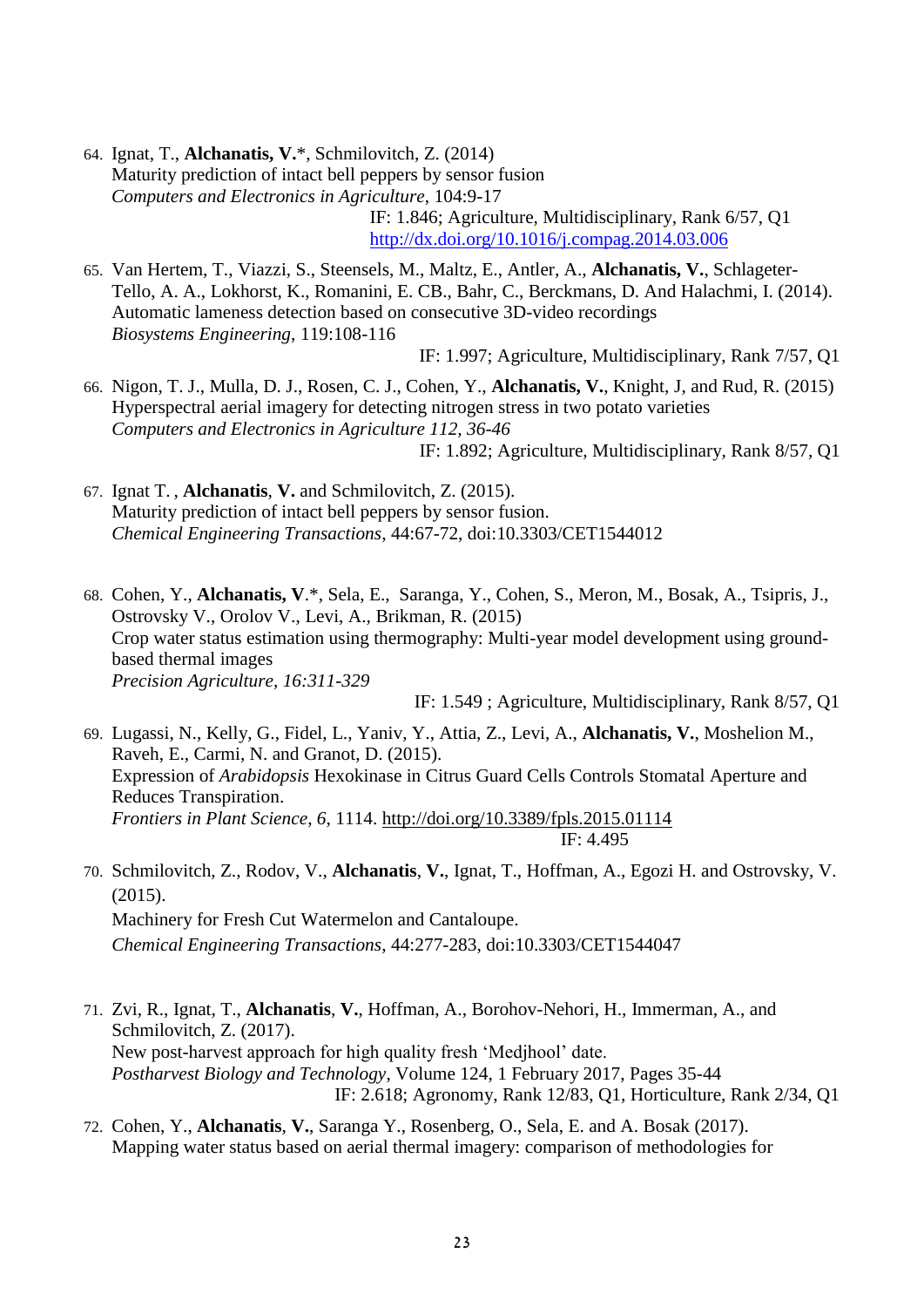upscaling from a single leaf to commercial fields. *Precision Agriculture*, 18(5), pp. 801-822

IF: 1.549 ; Agriculture, Multidisciplinary, Rank 8/57, Q1

73. Bahar, A., Kaplunov, T., Alchanatis, V., Lichter, A. (2017). Evaluation of methods for determining rachis browning in table grapes *Postharvest Biology and Technology*, 134, pp. 106-113 IF: 1.549 ; Agriculture, Multidisciplinary, Rank 8/57, Q1

74. Shaked, B., Amore, A., Ioannou, C., Valdes, F., Alorda, B., Papanastasiou, S., Goldshtein, E., Shenderey, C., Leza, M., Pontikakos, C., Perdikis, D., Tsiligiridis, T., Tabilio, M.R., Sciarretta, A., Barcelo, C., Athanassiou, C., Miranda, M.A., **Alchanatis, V.**, Papadopoulos, N., Nestel. D. (2018). Electronic trap for detection and population monitoring of adult fruit flies (Diptera: Tephritidae). Journal of Applied Entomology, 142(1-2), pp. 43-51, DOI: 10.1111/jen.12422

IF: 1.629 ; Agronomy and crop science, Q1

- 75. Gan, H., Lee, W.S., **Alchanatis, V.** (2018). A photogrammetry-based image registration method for multi-camera systems – With applications in images of a tree crop Biosystems Engineering, 174:89-106, https://doi.org/10.1016/j.biosystemseng.2018.06.013 IF: 2.132 ; Agriculture, Multidisciplinary, Rank 6/56, Q1
- 76. Gan, H., Lee, W.S., **Alchanatis, V.,** Ehsani, R., Schueller, J.K. (2018). Immature green citrus fruit detection using color and thermal images *Computers and Electronics in Agriculture, 152, pp. 117-125,*

IF: 2.427; Agriculture, Multidisciplinary, Q1

77. Helman, D., Bahat, I., Netzer, Y., Ben-Gal, A., **Alchanatis, V.**, Peeters, A., Cohen, Y. (2019). Using time series of high-resolution planet satellite images to monitor grapevine stem water potential in commercial vineyards *Remote Sensing, 10 (10), art. no. 1615,* 

IF: XXX; Agriculture, Multidisciplinary, XX

78. Lapidot, O., Ignat, T., Rud, R., Rog, I., **Alchanatis, V.**, Klein, T. (2019). Use of thermal imaging to detect evaporative cooling in coniferous and broadleaved tree species of the Mediterranean maquis *Agricultural and Forest Meteorology, 271, pp. 285-294*

IF: XXX; Agriculture, Multidisciplinary, XX

79. Nestel, D., Cohen, Y., Shaked, B., **Alchanatis, V.**, Nemny-Lavy, E., Miranda, M.A., Sciarretta, A., Papadopoulos, N.T. (2019). Using time series of high-resolution planet satellite images to monitor grapevine stem water potential in commercial vineyards *Remote Sensing, 10 (10), art. no. 1615,* 

IF: XXX; Agriculture, Multidisciplinary, XX

80. Farjon, G., Krikeb, O., Hillel, A.B., **Alchanatis, V.** (2020). An integrated decision support system for environmentally-friendly management of the ethiopian fruit fly in greenhouse crops *Agronomy, 9 (8), art. no. 459*

IF: XXX; Agriculture, Multidisciplinary, XX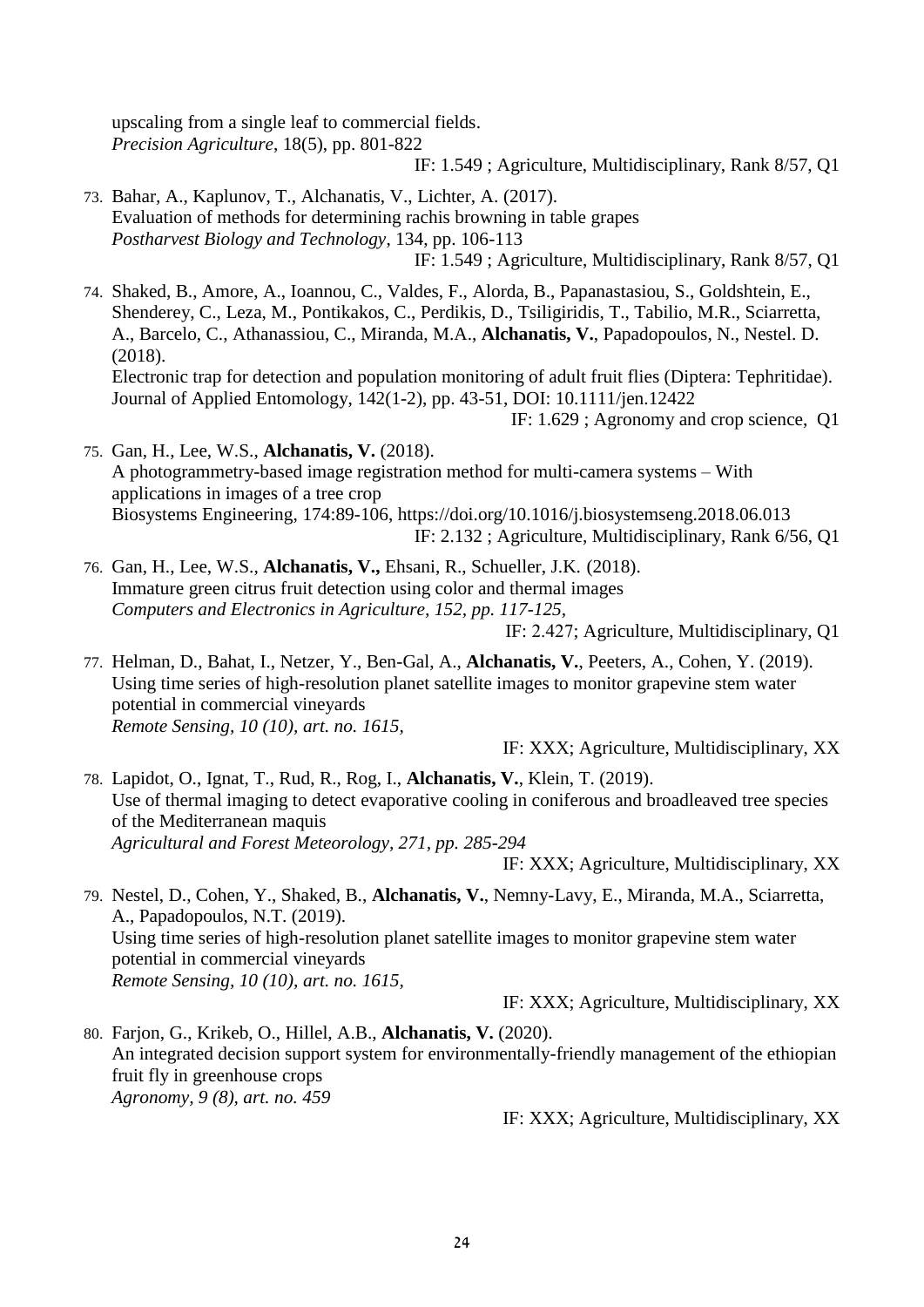## **2. Books and Invited Reviews**

1. Edan Y., **Alchanatis, V**. and Schmilovitch, Z. (2009). Mechatronics - Tutorial Book. Publication of the Open University, Israel. 2. Lee, W.S., **Alchanatis, V.,** Yang, C., Hirafuji, M., Moshou, D. and C. Li (2010). **Review paper**

Sensing technologies for precision specialty crop production. *Computers and Electronics in Agriculture,* 74(1):2-33 IF: 1.892; Agriculture, Multidisciplinary, Rank 8/57, Q1

# **3. Book Chapters**

- 1. Wachs, J., Stern, H., Burks, T. and **Alchanatis, V.** (2009). Multi-modal Registration Using a Combined Similarity Measure. *In: Applications of Soft Computing: Updating the State of Art* (E. Avineri, M. Köppen, K. Dahal, Y. Sunitiyoso, & R. Roy eds.), pp. 159-168 Berlin, Heidelberg: Springer Berlin Heidelberg.
- 2. **Alchanatis V.,** Cohen Y. (2011). Spectral and Spatial Methods for Hyperspectral Image Analysis for estimation of Biophysical and Biochemical Properties of Agricultural Crops. *In: Hyperspectral Remote Sensing of Vegetation. Eds. Thenkabail, P., Lyon, J. G., and Huete, A. Taylor and Francis. Pages: 289-308. CRC-Press, NY, USA.*

# **4. Articles in Reviewed Journals in Hebrew**

# **5. Articles in Non-Reviewed Journals in Hebrew and English**

## English

- 1. Schmilovitch**,** Z., A. Hoffman, H. Egozi, R. Ben Zvi, Z. and **Alchanatis, V.** (2000) Machine for Automatic Sorting 'Barhi' Dates According To Maturity By Near Infrared Spectrometry. *ISHS ActaHorticulturae* (2000) 553: 481-485
- 2. **Alchanatis, V.**, Hetzroni, A. and Edan, Y. (2001). A Multispectral Imaging Sensor for Site Specific Application of Chemicals *Acta Horticulturae,* Vol 562:119-125.
- 3. Weintraub, P.G., **Alchanatis, V.** and Palevsky, E. (2004) Distributions of the predatory mite, Neoseiulus cucumeris, in greenhouse pepper. *ACTA Horticulturae No. 659:281-285*
- 4. Bulanon, D.M., Burks, T.F. and **Alchanatis, V.** (2009). Improving fruit detection for robotic fruit harvesting. *ACTA Horticulturae (ISHS) No. 824:329-336 http://www.actahort.org/books/824/824\_39.htm*
- 5. Rud, R., Käthner, J., Giesser, J., (...), Zude-Sasse, M., **Alchanatis, V.** (2018). Monitoring spatial variability in an apple orchard under different water regimes *Acta Horticulturae 1197, pp. 139-146*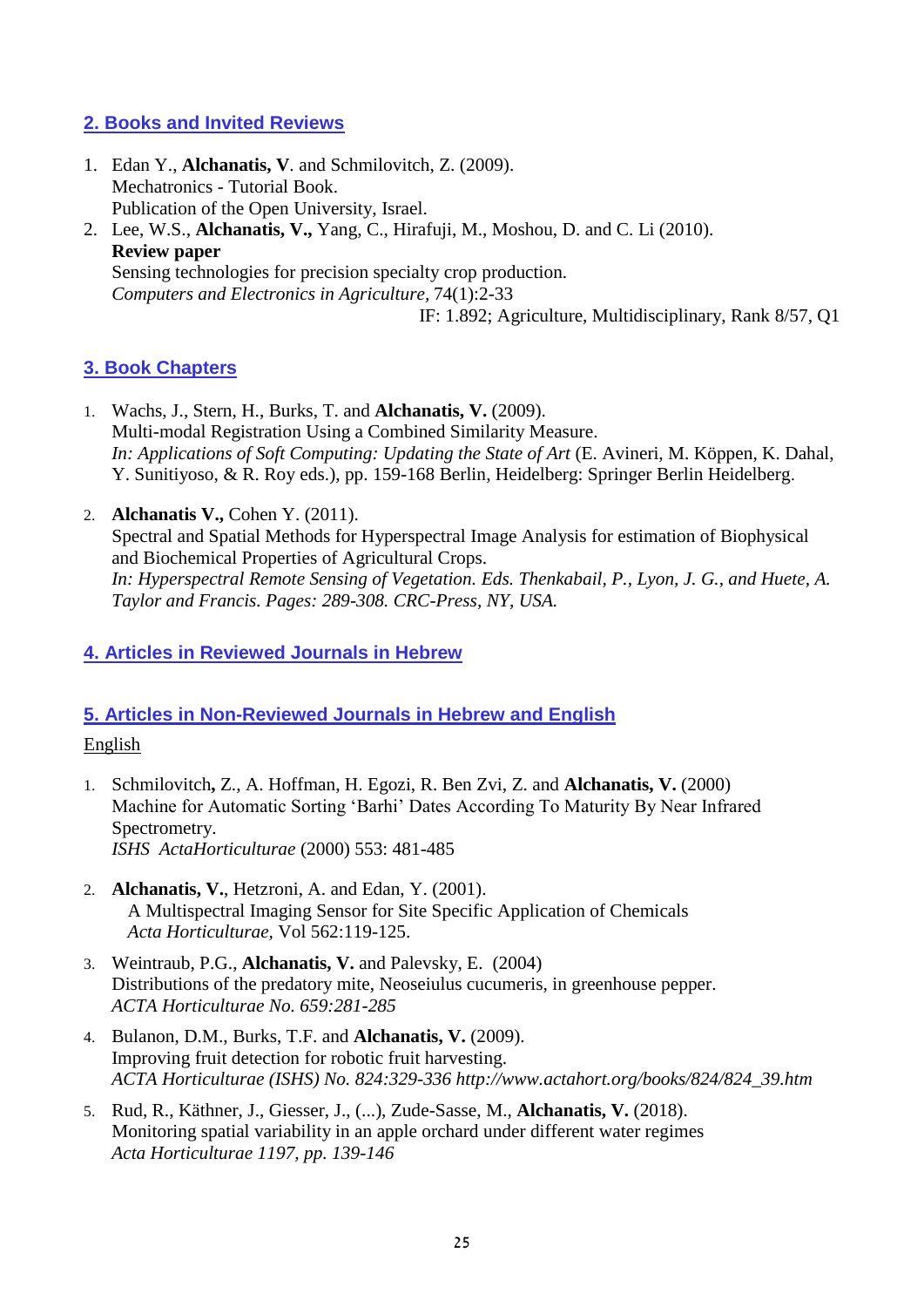Hebrew

1. **Alchanatis, V.** (1997). Precision Farming. (in Hebrew). *Hassadeh quarterly – Israeli review of agriculture, December 1997, Vol. 78(2): 42-43;*

2. **Alchanatis, V.** (2000) Automatic detection of weeds in cotton fields for selective spraying. (in Hebrew). *Machinery and Engineering*, April 2000, pp. 7-10

- 3. Kashti, Y., **Alchanatis, V.** and Nir I. (2000) A computer vision based testing rig for planters evaluation. (in Hebrew). *Machinery and Engineering*, June 2000, pp. 26-28
- 4. **Alchanatis, V.**, Schmilovitch, Z., Brikman R., Hoffman R. and Meron M. (2002) Development of an optical sensor for selective fertilizing of corn. (in Hebrew). *Machinery and Engineering*, October 2002, pp. 44-46.
- 5. **Alchanatis, V.**, Cohen, Y., Meron, M., Saranga, Y., Tsipris, Y. 2005. Mapping leaf water potential in cotton fields by thermal imagery for irrigation management. (in Hebrew). *Agricultural Mechanization and Engineering, 40*
- 6. Schmilovitch, Z., **Alchanatis**, **V.,** Hoffman, A., Egozi, H., Ostrovsky, V., El-Batzri, R. and Degani, C. (2006). On-line Determination of Avocado Maturity by Near-Infrared Spectrometry. *Presented at the 2006 ISAE international conference, "Agritech2006", Tel Aviv, Israel. Book of abstracts p: 25-27*
- 7. Schmilovitch, Z., **Alchanatis, V.**, Hofmann, A., Egozi, H. (2006) NIR Spectroscopy for fruit quality determination. (in Hebrew). *Agricultural Mechanization and Engineering*, May 2006
- 8. **Alchanatis, V.**, Schmilovitch, Z., Brikman, R. (2006) Development of an optical sensor for selective fertilizing of corn. (in Hebrew). *Agricultural Mechanization and Engineering*, May 2006
- 9. Cohen, Y. **Alchanatis, V**., Zusman, Y., Dar, Z., Bonfil, D., Zilberman, A., Karnieli A., Ostrovsky, V., Levi, A., Brikman, R., and Shenker, M.**,** 2006. Mulit- and Hyper spectral images for precision agriculture: Nitrogen application in potato. (in Hebrew). *Agricultural Mechanization and Engineering, December 2006, 50(6):41-46.*
- 10. Cohen, Y., Hezroni, A., Cohen, A., Timar, D., Gazit, Y., and **Alchanatis, V**. 2007**.**  Developing Spatial Decision Support System for Medfly Control in Israel. (in Hebrew). *Agricultural Mechanization and Engineering, Febyary 2007*, 51(1) : 34-41.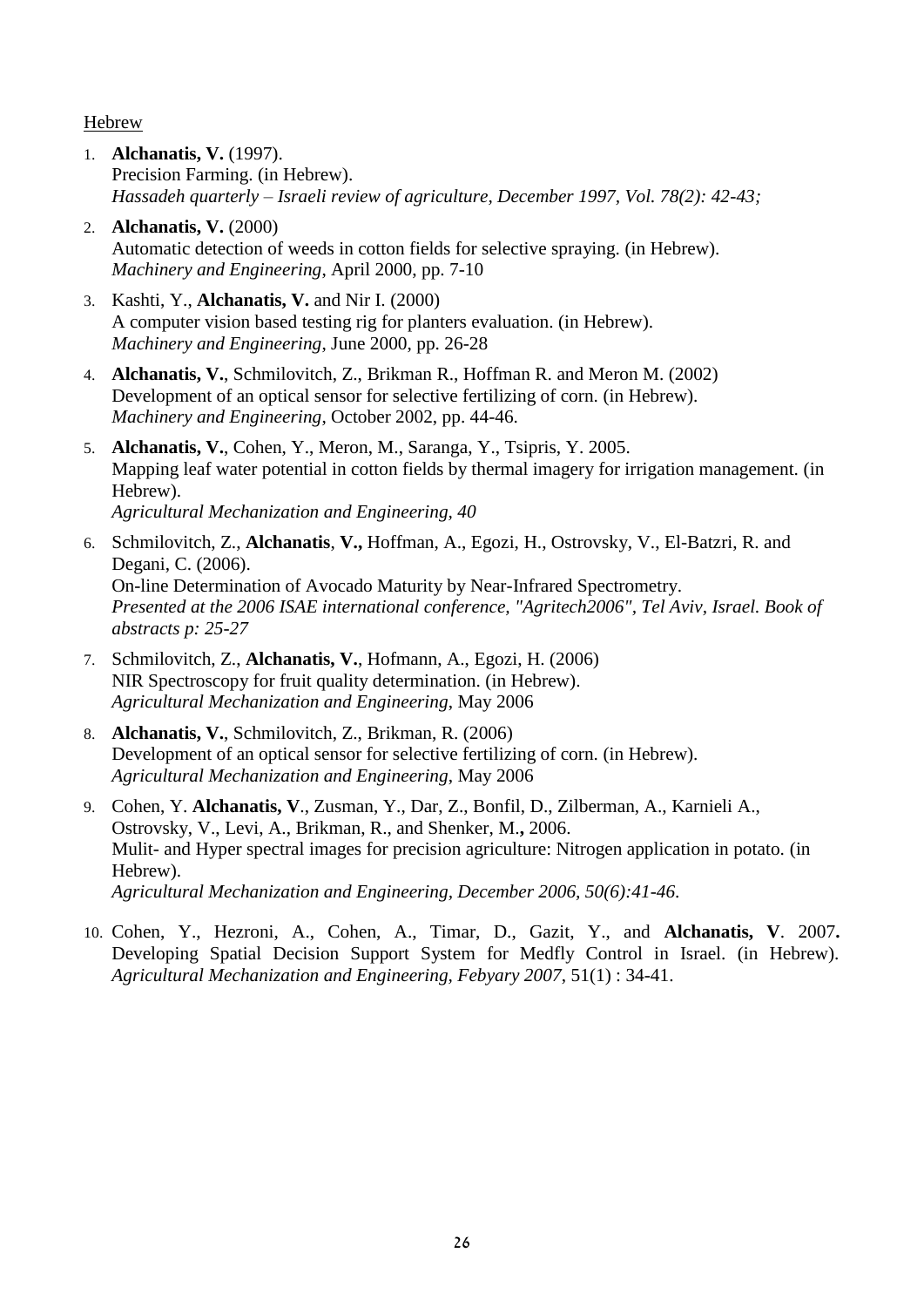- 11. Cohen, Y. **Alchanatis, V.**, Zusman, Y., Dar, Z., Bonfil, D., Zilberman, A., Karnieli A., Ostrovsky, V., Levi, A., Brikman, R., and Shenker, M., 2007. Multi- and Hyper spectral images for precision agriculture: Nitrogen application in potato. (in Hebrew). *Gan, Sade Va'Meshek, August, 2007*
- 12. Zion, B., Karplus, I., Barki, I., **Alchanatis, V.**, Ostrovsy, V., Deutch, N., Grinshpun, Y., Rosenfeld, L., Segev, R., Wolf, I., Regev, R. and Lidor, G. (2007). Technologies for Fish Growers: From Ornamental Fish in Greenhouses to Edible Fish in the Open Sea. (in Hebrew). *Fisherries and Fishbreeding in Israel, 2006/4: 1058-1063*
- 13. **Alchanatis, V.,** Cohen, Y., Cohen, S., Levi, A., Brikman, R., Meron, M., Tsipris, J., Sela, E. and Saranga, Y. (2009) Thermal imaging for irrigation scheduling *Israel Agriculture 2009. pp. 4-5*
- 14. Ben-Gal A., Agam N., **Alchanatis V.**, Cohen Y., Yermiyahu U., Tzippori Y., Presnov E., Sprintsin M., and Dag A. (2009). Evaluating Water Stress in Irrigated Olives: The potential of using thermal imagery. (in Hebrew). *'Alon Hanotea' vol. 62 August-September 2008, pp. 28-32*
- 15. **Alchanatis, V.** and Cohen, Y. (2009). Thermal imaging to improve irrigation in grapevines. (in Hebrew). *Nir Va'Telem, July, 2009, 17: 42-44.*
- 16. Prigojin A., Cohen Y., **Alchanatis V.**, Levi, A., Soroker, V. and Cohen, Y. (2010). Evaluation of palm trees water status using thermal imaging (in Hebrew). *'Alon Hanotea' vol. 64 January 2010, pp. 38-42.*
- 17. Cohen Y., **Alchanatis V.,** Prigojin, A., Levi, A., Soroker V. and Cohen Y. (2010). Mapping water status of palm trees in commercial scale using aerial remote thermal imaging. (in Hebrew). *Nir Va'Telem, December, 2010, 27:44-52.*
- 18. Rud, R., Cohen, Y., **Alchanatis**, **V.,** Sprintsin, M., Levi, A., Brikman, R., Heuer, B., Lemcoff, H. Markovits, T., and Dar, Z. (2012). Water status evaluation in potato fields using thermal images. *Sade Ve'Yarak*, 247: 38-42.

### **6. Articles in Symposia Proceedings (including Acta Horticulturae)**

- 1. **Alchanatis, V.** and Amir, I. (1989). Design and control of water application patterns from moving irrigation machines. *Proceedings of 5th International Irrigation Conference,* p. 141-152*.*
- 2. **Alchanatis, V.,** Peleg, K., Ziv, M. and Cohen ,O. (1991). Geometric and color features for tissue culture classification. *Proceedings of 8th Israeli Symposium on Artificial Intelligence and Computer Vision,* p. 205- 221.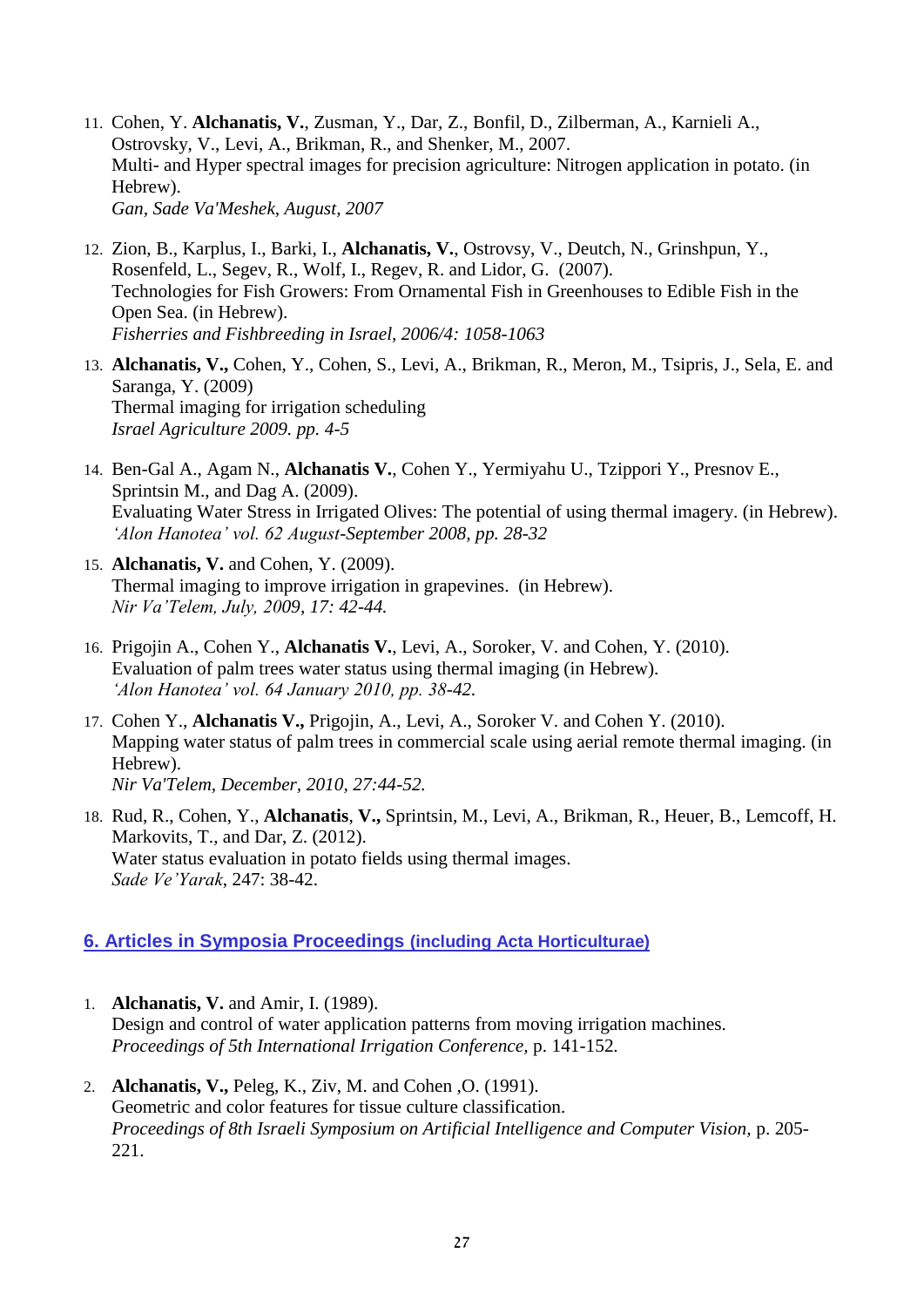- 3. **Alchanatis, V.** and Searcy, S.W. (1995). High Speed Inspection of Carrots with a Pipelined Image Processing System *ASAE International meeting, June 18-23, Chicago, IL.* Paper #953170
- 4. **Alchanatis, V.** and Searcy, S.,W. (1995). A Selectable Wavelength Imaging Sensor for Multispectral Inspection of Agricultural Products *ASAE International meeting, June 18-23, Chicago, IL.* Paper #953210
- 5. Schmilovitch, Z., Hoffman, A., Egozi, H., Ben-Zvi, R., Bernstein, Z. and **Alchanatis, V.** (1996). System and method for pre-harvest maturity determination of fresh dates by near Infrared Spectroscopy *Proceedings of Conference on Sensors for Nondestructive Testing, Orlando FL February 97, NRAIES pp. 111-121, ASAE International meeting, Phoenix, AZ, Paper #96*
- 6. Ridel, L., Yaroslavsky, L., **Alchanatis, V**. and Hetzroni, A. (1998). Fast Robust Statistics Algorithms and their Application for Detection of Weeds in Multi-spectral Images of Agricultural Plants *The 1998 ASAE annual international meeting, July 12-15, 1998. Orlando, Florida.*
- 7. Laykin S., L., Edan, Y., **Alchanatis, V**., A. (1999). Development of a quality sorting machine using machine vision and impact. *The 1999 ASAE annual international meeting, July 18-21, 1991. Toronto, Canada. Paper No 99- 3144*
- 8. Lee, G., Y., **Alchanatis, V.** and Schmilovitch, Z. (1999). Nitrogen status detection of corn leaves by reflectance technique. *Proceedings of International Conference on Agricultural Engineering(ICAE 1999), Dec. 14-17, 1999, Beijing, P.R.. China, pp. V-19-27*
- 9. Navon, A., **Alchanatis, V.** and Glazer, I., Salame, I. and Levski, S. (1999). An image analysis of *Spodoptera littoralis* feeding behavior following ingestion of the insecticidal nematode *Steinernema riobrave* in an alginate gel carrier. *European meeting in the IOBC/WPRS Working Group "Insect Pathogens and Insect Nematodes", March 22-26, Vienna, Austria, IOBC wrps bulletin Vol. 23(2)2000 pp.85-90*
- 10. Zion, B., Shklyer, A., Shalev, S., **Alchanatis, V.**, Hetzroni, A. and Karplus, I. (2000) Sex determination and quality sorting of Guppy fish by computer vision. *The XIV Memorial CIGR World Congress 2000, November 28 – December 1, 2000, Tsukuba, Japan.*
- 11. Laykin, S., **Alchanatis, V.** and Edan, Y. (2000) Image processing algorithms for tomatoes classification *The XIV Memorial CIGR World Congress 2000, November 28 – December 1, 2000, Tsukuba, Japan.*
- 12. **Alchanatis, V.** and Kashti, Y. (2000) A machine vision system for evaluation of planter seed spatial distribution *The XIV Memorial CIGR World Congress 2000, November 28 – December 1, 2000, Tsukuba, Japan.*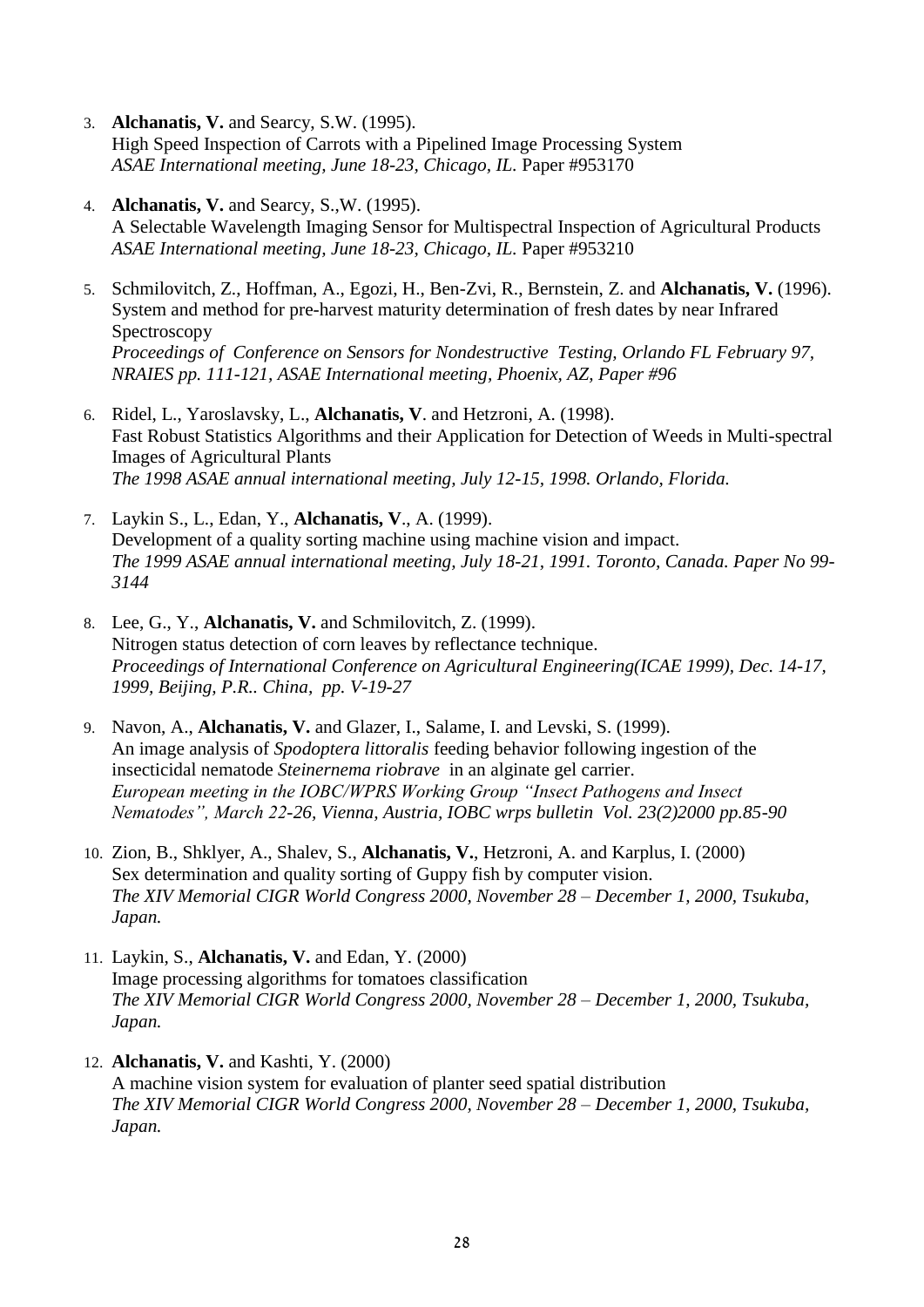- 13. **Alchanatis, V.**, Schmilovitch, Z., Meron M., Brikman R., Hoffman R. (2002) Prediction Of Nitrogen Stress Using Reflectance Techniques E*urAgEng2002 Budapest, Hungary. Paper02-PA-021*
- 14. **Alchanatis, V.** , Hetzroni, A., Ostrovsky, V., Laykin, S. and I. Saghi (2003) Image processing algorithms for automatic grading of flower bulbs (Ranunculus) *ASAE 2003 Annual International, July 27-30, Las Vegas, Nevada. Paper 033090*
- 15. Zion, B., **Alchanatis, V.** , Ostrovsky, V., Barki, A. and I. Karplus (2003) Fish Species Recognition in Pond Water by Computer Vision *ASAE 2003 Annual International, July 27-30, Las Vegas, Nevada. Paper 033087*
- 16. Laykin, S. , Edan, Y. and **Alchanatis V.** (2003) Classifier Selection for Agricultural Sorting Systems *ASAE 2003 Annual International, July 27-30, Las Vegas, Nevada. Paper 033050*
- 17. Karplus, I., **Alchanatis, V.**, Ostrovski, V. and Zion B. (2003). Sorting guppies (Poecilia reticulata) by computer vision. *First European Conference of Poecillid Biologists Zurich, 2003.*
- 18. **Alchanatis, V.,** Cohen, Y., Meron, M. and Saranga, Y. (2003) Thermal imaging for irrigation scheduling *IL-SPRS conference, Shfayim, Israel.*
- 19. Laykin, S., **Alchanatis, V**. and Edan, Y. (2004) A hierarchical classifier for adaptive sorting of agricultural produce *Annual meeting of the Israeli Society of Agricultural Engineering, 5 February 2004, Bet Dagan*
- 20. Laykin, S., Edan, Y and **Alchanatis, V**.. (2004) On-line Feature and Classifier Selection for Agricultural Sorting Systems *IASTED 2004, August 2004, Marbella, Spain*
- 21. Barnea, S., **Alchanatis, V**. and Stern, H. (2004) Combination of color pattern projection and stereoscopic vision for measuring chicken filets thickness *IEM 2004, 16-17 May 2004, Ashkelon, Israel*
- 22. Barnea, S., **Alchanatis, V**. and Stern, H. (2004) A photogrammetric method for enhancing the detection of bone fragments and other hazard materials in chicken filets *XXth Congress International Society for Photogrammetry and Remote Sensing, 12 - 23 July 2004, Istanbul, Turkey*
- 23. Cohen, Y., **Alchanatis V.,** Meron M. and Saranga Y. (2004) Mapping of leaf water potential using thermal images for site-specific irrigation. *7th International Conference on Precision Agriculture and other Precision Resources, 25-28 July, 2004, Minnesota Minneapolis, USA.*
- 24. Laykin, S., Edan, Y. and **V. Alchanatis** (2004) On-line Hierarchical Classifier for Agricultural Sorting Systems. *IASSE conference, San Fransisco, US. Pp. 114-117*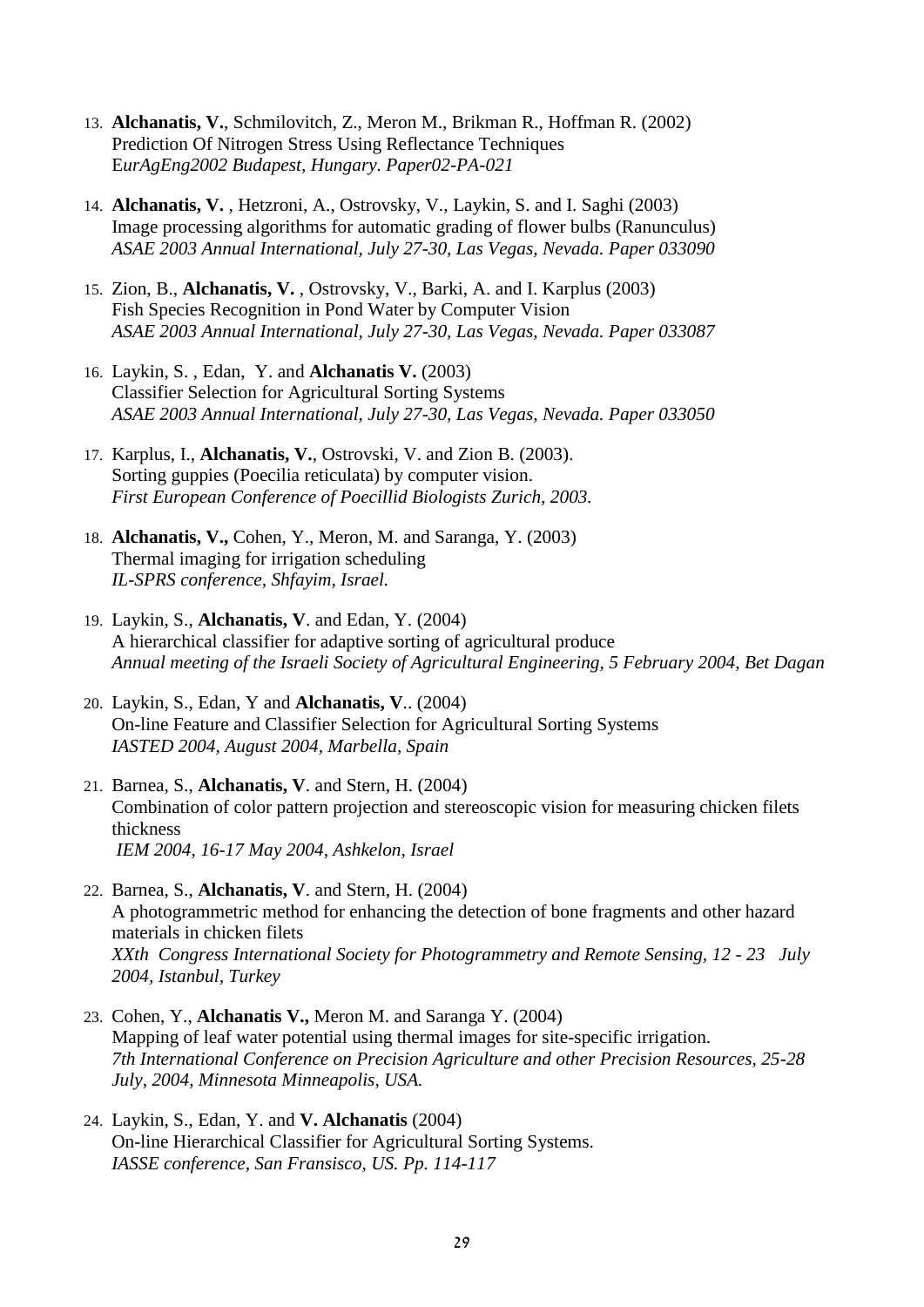- 25. Laykin, S., Edan, Y. and **V. Alchanatis** (2004) On-Line Feature and Classifier Selection for Agricultural Produce *Proceedings of Artificial Intelligence and Soft Computing – ASC 2004, 1-3 September 2004, Marbella, Spain*
- 26. Zion, B., **Alchanatis, V.**, Ostrovski, V., Slosma, T., Barki, A. and Karplus, I. (2004) Development of a Selective Fish Harvesting System for Ponds. *The 8th Annual Dan Popper Symposium, Eilat, Israel.*
- 27. Karplus, I., Zion, B., **Alchanatis, V.,** Goshen, Z. and Barki, A. (2004). Social Facilitation of Learning in Mixed Species. *International conference on behaviour and ecology of freshwater fish: linking ecology and individual behaviour, Freshwater Center, Silkeborg, Denmark*
- 28. **Alchanatis**, **V.**, Cohen, Y., Meron, M., Tsipris, J., Naor, A., Cohen, S., Harit, Z., and V. Ostrovsky (2005). Fusion of thermal IR and color images for evaluation of crop water tress *European Conference in Precision Agriculture, June 2005, Uppsala, Sweden.*
- 29. Almog, O., Shoshany, M. and **V. Alchanatis** (2006) Experimental assessment of reduction of acquisition conditions effects: the wavelet analysis method *Remote Sensing Applications for a Sustainable Future, Haifa, Israel, 4-7.9.2006*
- 30. Rud, R., Shoshany, M., **Alchanatis, V.** and O. Almog (2006) Imaging spectroscopy of mediterranean vegetation: semi-natural collections *Remote Sensing Applications for a Sustainable Future, Haifa, Israel, 4-7.9.2006*
- 31. Rud, R., Shoshany, M., **Alchanatis, V.** and O. Almog (2006) Spectroscopic Investigation of Mediterranean Vegetation: Semi-Natural Collections *3rd International Workshop on Spectral Imaging, Taking Material Specifity into Imaging Workshop, Graz, May 13, 2006*
- 32. Almog, O., Shoshany, M. and **V. Alchanatis** (2006) Wavelet Based reduction OF Acquisition conditions effects on Hyperspectral Data *ISPRS2006: Remote Sensing: From Pixels to Processes", Enschede, the Netherlands, 8-11 May 2006* **\*\*\* Won first prize for best paper**
- 33. Almog, O., Shoshany, M. and **V. Alchanatis** (2007) Improving Hyperspectral Classification Based on Wavelet Decomposition *IEEE International Geoscience and remote sensing symposium, 23-27 July 2007, Barcelona, Spain*
- 34. **Alchanatis**, V., Y. Cohen, S. Cohen, M. Moller, M. Meron, J. Tsipris, V. Orlov, A. Naor, Z. Charit (2006) Fusion of IR and Multispectral Images in the Visible Range for Empirical and Model Based Mapping of Crop Water Status *2006 ASABE Annual International Meeting, Portland, Oregon,9 - 12 July 2006*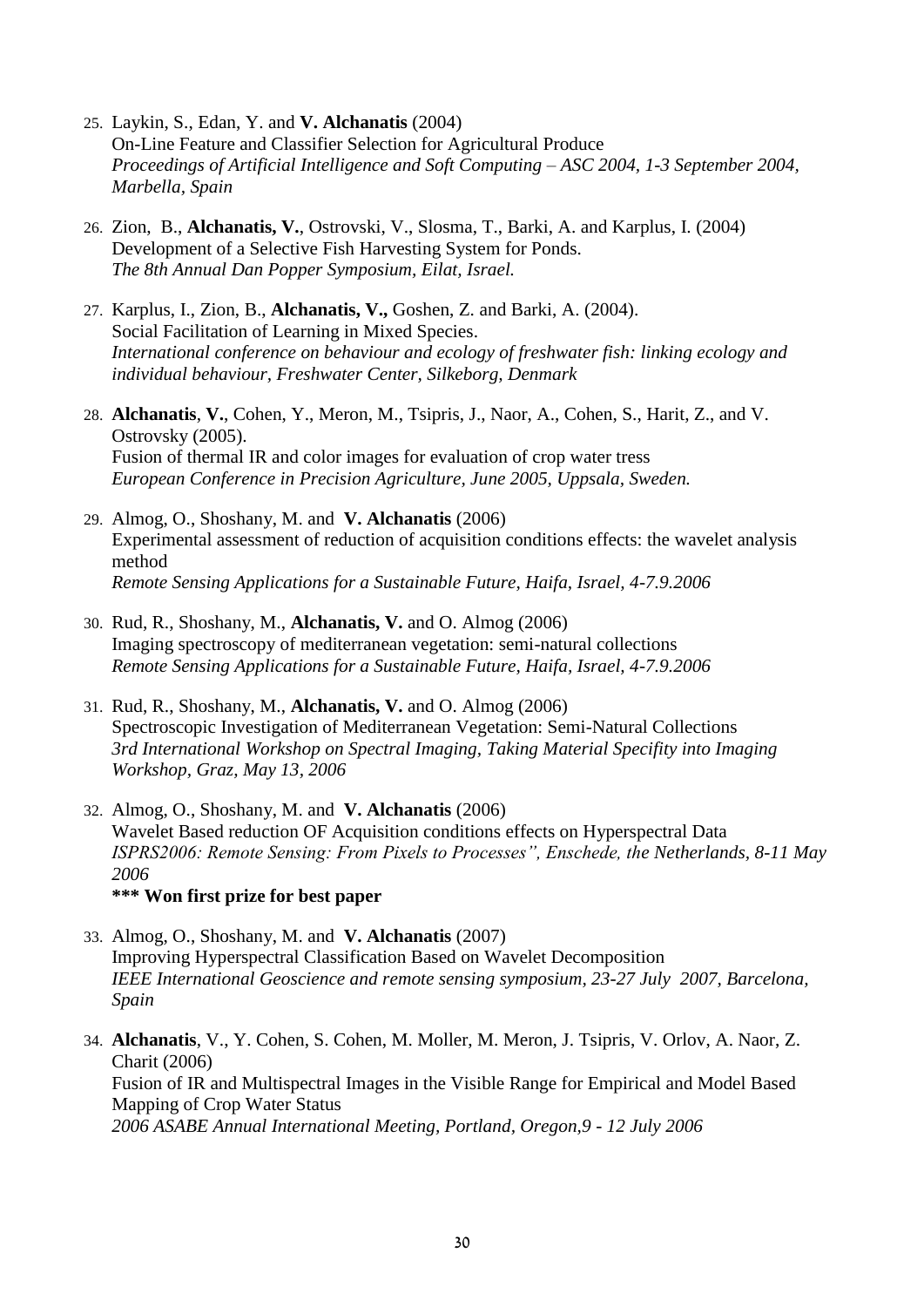- 35. Cohen Y., Hetzroni A., Cohen A., Timar D., Gazit Y. and **Alchanatis V.** (2006) Developing Spatial Decision Support System for Medfly Control in Israel *2006 ASABE Annual International Meeting, Portland, Oregon,9 - 12 July 2006*
- 36. Schmilovitch Z., **Alchanatis V**., Lurie S., Weksler A., Hoffman A., Egozi H., Ostrovsky V. (2006) Quality Indices Determination of Apples by NIRS *2006 CIGR Section VI International Symposium on Future of food engineering, Warsaw, Poland, 26-28 April 2006*
- 37. Cohen, Y., Y. Zusman, **V. Alchanatis,** Z. Dar, D. Bonfil, A. Zilberman, A. Karnieli, V. Ostrovsky, A. Levi, R. Brikman, and M. Shenker (2007) Nitrogen prediction in potato petioles based on spectral data and hyperspectral images. *Dahlia Greidinger Symposium - Advances technologies for monitoring nutrient and water availability to plants, March 2007, Haifa, Israel.*
- 38. **Alchanatis, V.,** M. Möller, Cohen, Y., S. Cohen, M. Meron, J. Tsipris, A. Naor, and Z. Harit. (2007) Integrated thermal and visible imaging for crop water stress assessment in a wine-grape vineyard. *Dahlia Greidinger Symposium - Advances technologies for monitoring nutrient and water availability to plants. March 2007, Haifa, Israel.*
- 39. Sela, E., Y. Cohen, **V. Alchanatis,** Y. Saranga, S. Cohen, M. Möller, M. Meron, A. Bosak, J. Tsipris and V. Orolov. (2007) Thermal imaging for estimating and mapping crop water stress in cotton. *European Conference in Precision Agriculture, June 2007, Skiathos, Greece.* Pages: 365-371.
- 40. **Alchanatis V**., Safren O. and Levi O. (2007) Prediction of apple yield using hyperspectral images. *European Conference in Precision Agriculture, June 2007, Skiathos, Greece.* Pages: 143-150.
- 41. Cohen, A., Y. Cohen, D. Broday, A. Hezroni, **V. Alchanatis,** D. Timar, Y. Gazit. (2007) Developing a Learning Mechanism for SDSS for Medfly Control in Citrus. *European Conference in Precision Agriculture, June 2007, Skiathos, Greece. Pages: 723-730.*
- 42. Cohen, Y., Y. Zusman, **V. Alchanatis,** Z. Dar, D. Bonfil, A. Zilberman, A. Karnieli, V. Ostrovsky, A. Levi, R. Brikman, and M. Shenker. (2007) Nitrogen prediction in potato petioles based on spectral data and hyperspectral images. *European Conference in Precision Agriculture, June 2007, Skiathos, Greece.* Pages: 143-150.
- 43. Barnea, S., Filin, S., **Alchanatis, V**. (2007) A supervised approach for object extraction from terrestrial laser point clouds demonstrated on trees. *PIA07 Photogrammetric Image Analysis, 19-21 September 2007, Munich, Germany*
- 44. Palevsky, E., Maoz, Y., Gal, V., Argov, Y., Zilberstein, M., Noy, M., Izhar, Y. and **Alchanatis**, V. (2007) Developing an action threshold for the persea mite on avocado *Proceedings VI World Avocado Congress (Actas VI Congreso Mundial del Aguacate) 2007.Viña Del Mar, Chile. 12 – 16 Nov. 2007. ISBN No 978-956-17-0413-8.*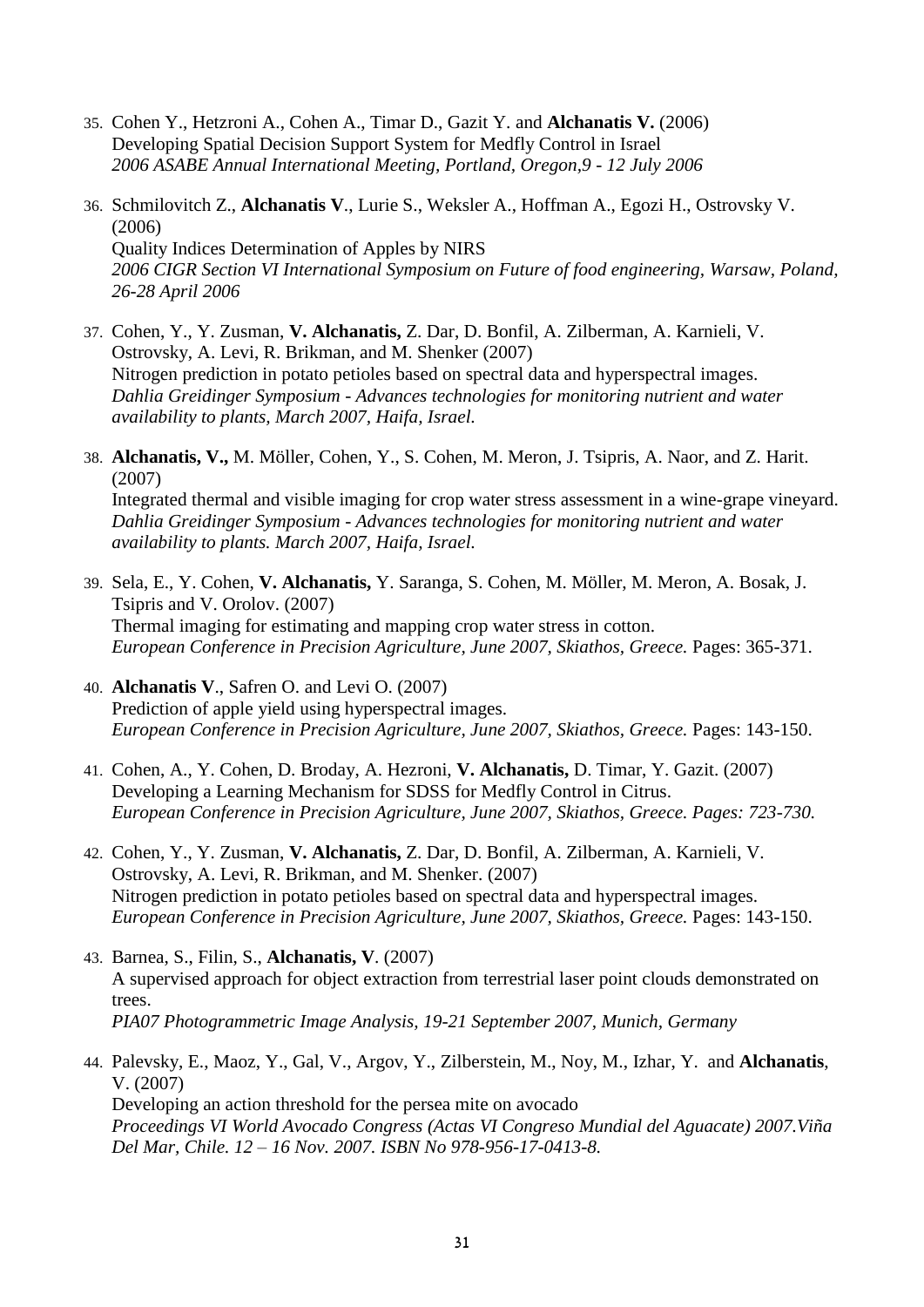- 45. Zion B., **Alchanatis**, **V**., Ostrovsky, V., Barki A and Karplus I. (2008). Technologies for Ornamental Fish Growers. *Aquaculture Europe 2008, The Annual Meeting of the European Aquaculture Society, Krakow, Poland.*
- 46. Bulanon, D.M., Burks, T.F. and **Alchanatis, V.** (2007) Study on Fruit Visibility for Robotic Harvesting *ASABE 2007Annual Meeting, Paper No.073124.*
- 47. Bulanon, D.M., Burks, T.F. and **Alchanatis, V.** (2008) Analysis of the Thermal Temporal Variation in the Citrus Canopy *ASABE 2008 Annual meeting, Providence, Rhode Island, June 29 – July 2, 2008 Paper No. 083024.*
- 48. Laykin, S., **Alchanatis, V.,** Edan Y. and Weizmann, Z. (2008) Image processing algorithms for table olives classification *EuroAgEng conference on Agricultural Engineering, June 22-26, 2008 – Crete, Greece.*
- 49. **Alchanatis, V.,** Wachs, J., Stern, H. and Burks, T. (2008) Multi-modal automatic registration of thermal-IR and RGB images of apple trees canopy *EuroAgEng conference on Agricultural Engineering, June 22-26, 2008 – Crete, Greece.*
- 50. Meron, M., Tsipris, J., Orlov, V., **Alchanatis, V.** and Cohen, Y. (2008) Crop water stress mapping for site specific irrigation by thermal imagery and artificial reference surfaces *ICPA 2008 conference, July 2008, Denver Colorado*
- 51. **Alchanatis, V.,** Cohen, Y., Sprintsin, M., Naor, A., Meron, M., Cohen, S., Ben-Gal, A., Agam, N., Yermiyahu, U. and Dag. A. (2009) Evaluating water status in irrigated grapevines and olives *Frutic Chile 2009: 8th Fruit Nut and Vegetable Production Engineering Symposium, January, 5- 9, 2009, Concepcion, Chile.*
- 52. Schmilovitch, Z., **Alchanatis, V**., Egozi, H., Hoffman, A., Ostrovsky, V., Ignat, T. and Ben Zvi, R. (2009) Online Sorting of Madjhool Dates According to TSS and Water Content by Near Infrared **Spectrometry** *Frutic Chile 2009: 8th Fruit Nut and Vegetable Production Engineering Symposium, January, 5- 9, 2009, Concepcion, Chile.*
- 53. Rud, R., Shoshany, M., **Alchanatis, V.** (2009) Spectral and spatial analysis in the blue range spectrum for detecting salinity effects on agricultural crops. *6th EARSeL SIG IS workshop on imaging spectroscopy: Innovative tool for scientific and commercial environmental applications. 16 - 19 March 2009, Tel- Aviv University, Tel- Aviv, Israel*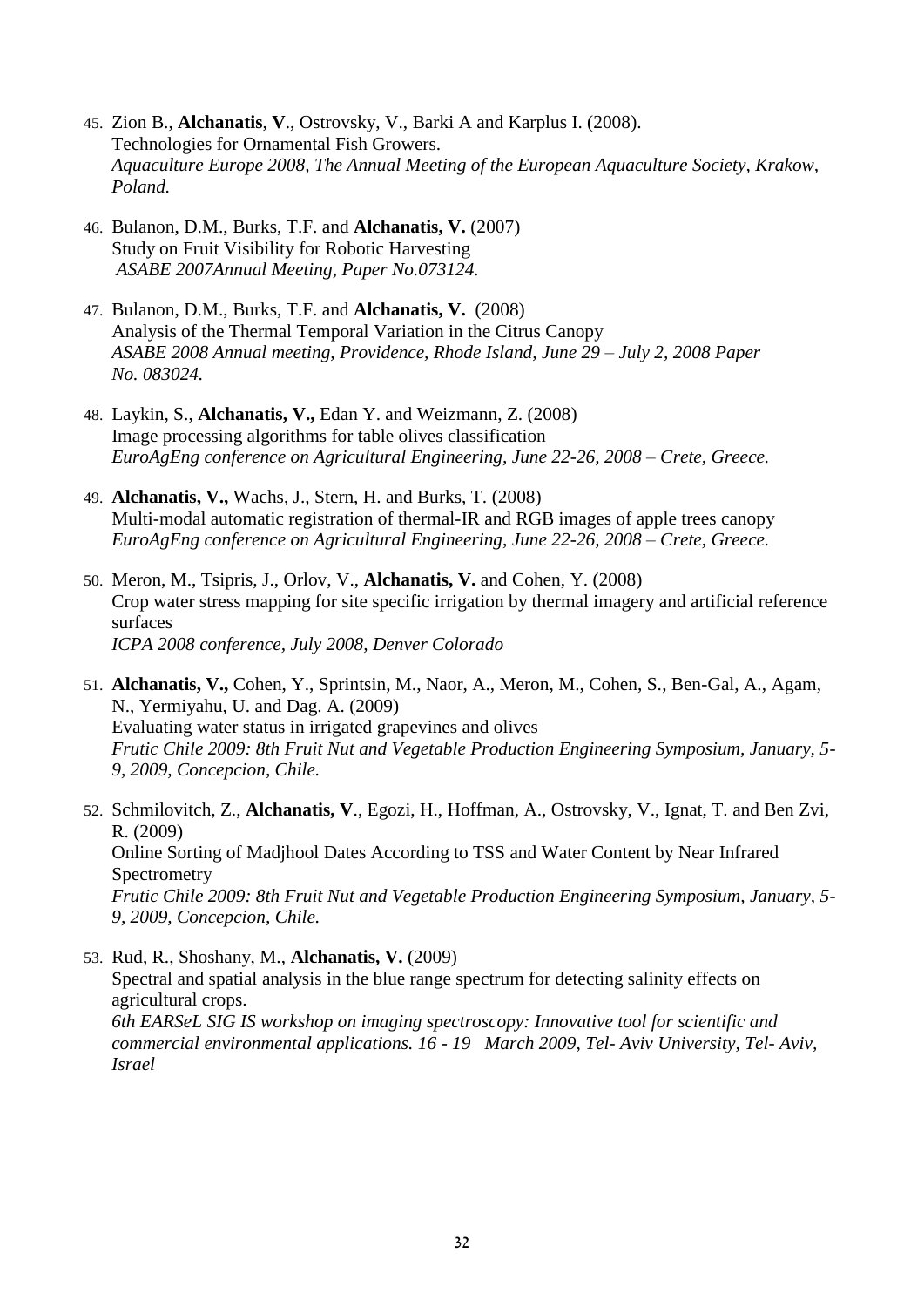54. Almog, O., Shoshany, M., **Alchanatis, V.** (2009) Improving accuracy and reliability of classification of hyperspectral data based on wavelet decomposition *6th EARSeL SIG IS workshop on imaging spectroscopy: Innovative tool for scientific and commercial environmental applications. 16 - 19 March 2009, Tel- Aviv University, Tel- Aviv, Israel*

- 55. Herrmann, I., Karnieli, A., Bonfil, D.J., Cohen, Y. and **Alchanatis, V.** (2009) Ground and aerial hyperspectral data relations to nitrogen content and dry weight of potato plants *6th EARSeL SIG IS workshop on imaging spectroscopy: Innovative tool for scientific and commercial environmental applications. 16 - 19 March 2009, Tel- Aviv University, Tel- Aviv, Israel*
- 56. Cohen, Y., **Alchanatis, V.,** Zusman, Y., Dar, Z., Bonfil, D.J., Karnieli, A., Zilberman, A., Moulin, A., Ostrovsky, V., Levi, A., Brikman, R. and Shenker, M. (2009) Nitrogen evaluation in potato plants based on simulated bands and images of the Venμs satellite *6th EARSeL SIG IS workshop on imaging spectroscopy: Innovative tool for scientific and commercial environmental applications. 16 - 19 March 2009, Tel- Aviv University, Tel- Aviv, Israel*
- 57. Wachs, J. P., H. I., Stern, T., Burks and **V. Alchanatis** (2009) Apple detection in natural tree canopies from multimodal images *7th ECPA, European Conference on Precision Agriculture, July 6-8, 2009 – Wageningen, the Netherlands*
- 58. Cohen, Y., **Alchanatis, V.**, Levi, A., Soroker, V., Prigojin, A. and Cohen, Y. (2009) Evaluation of palm trees water availability using remote thermal imaging *7th ECPA, European Conference on Precision Agriculture, July 6-8, 2009 – Wageningen, the Netherlands*
- 59. Efron, R., **Alchanatis, V.**, Cohen, Y. , Levi, A., Eizenberg, H. and Shani, U. (2009) Development of an integrated approach for weed detection in cotton, for site specific weed management *7th ECPA, European Conference on Precision Agriculture, July 6-8, 2009 – Wageningen, the Netherlands*
- 60. Meron, M., Tsipris, J., Alchanatis, V., Cohen, Y.(2009). Canopy temperature interpretation of thermal imagery for crop water stress determination *Precision Agriculture 2009 - Papers Presented at the 7th European Conference on Precision Agriculture, ECPA 2009, pp. 63-70*
- 61. Ignat, T., Schmilovitch**,** Z., Mizrach, A., **Alchanatis**, **V**., Fefoldi, J., and Falik, E. (2009) Non-destructive methods for pepper maturity determination *Synergy and Technical Development 2009 Gödöllő, Hungary* **\*\*\* Won first prize for best paper**
- 62. Herrmann, I., Pimstein, A., Karnieli, A., (...), **Alchanatis, V.**, Bonfilc, J.D. (2010) Utilizing the venμs red-edge bands for assessing lai in crop fields. *International Archives of the Photogrammetry, Remote Sensing and Spatial Information Sciences - ISPRS Archives, 38, pp. 34-39*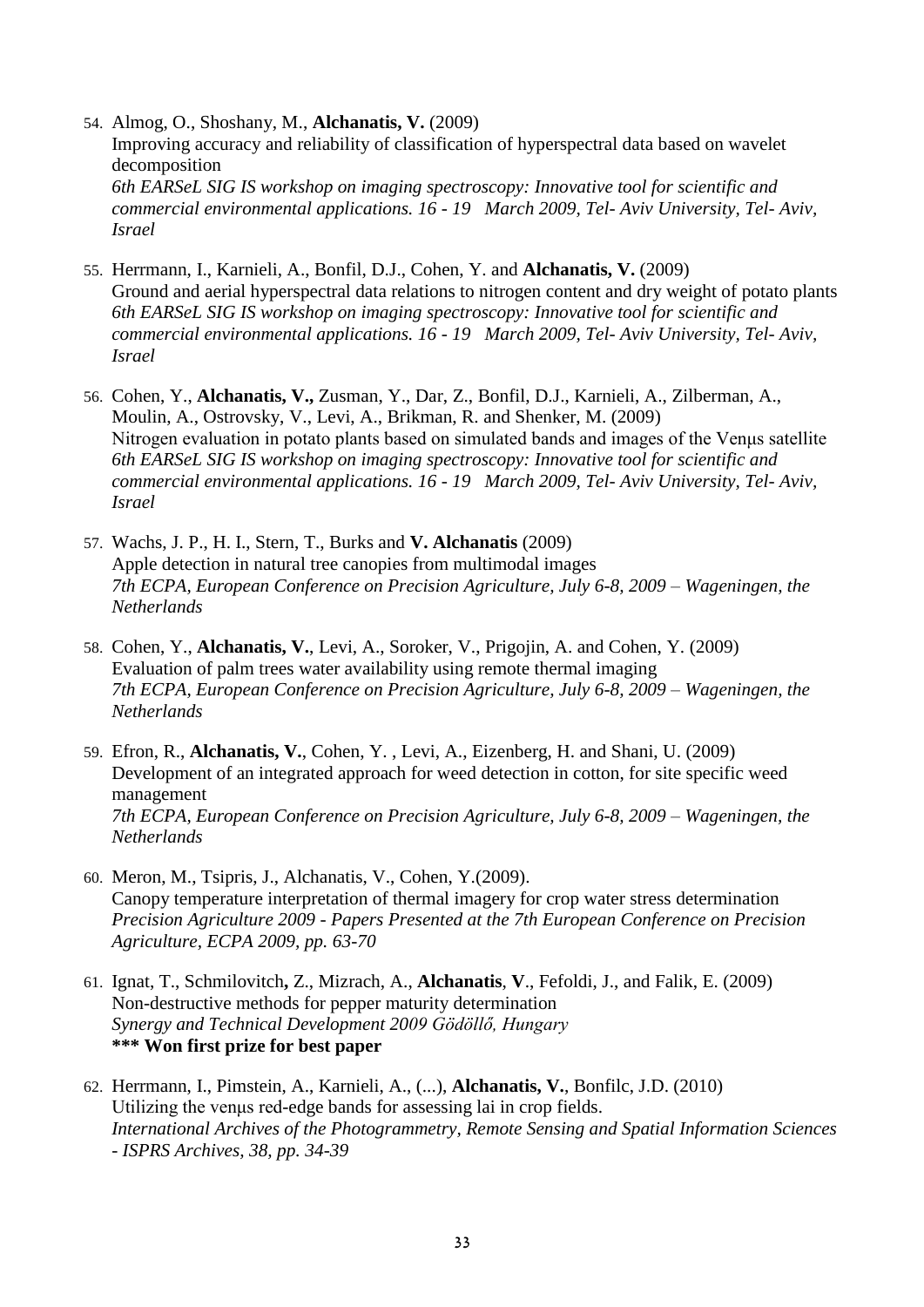- 63. Van Hertem, T., **Alchanatis, V.**, Antler, A., (...), Bahr, C., Berckmans, D. (2011) Experimental setup for the study of a computer vision based automatic lameness detection system for dairy cows. *Precision Livestock Farming 2011 - Papers Presented at the 5th European Conference on Precision Livestock Farming, ECPLF 2011, pp. 113-121*
- 64. Cohen, Y., Rud, R., Rosen, C., (...), Brikman, R., **Alchanatis, V.** (2011) The use of VIS-NIR and thermal ranges for evaluating nitrogen and water status in potato plants *Precision Agriculture 2011 - Papers Presented at the 8th European Conference on Precision Agriculture 2011, ECPA 201, pp. 99-108 (reviewed)*
- 65. Herrmann, I., Pimstein, A., Karnieli, A., (...), **Alchanatis, V**., Bonfil, D.J. (2012) Ground level LAI assessment of wheat and potato crops by Sentinel-2 bands. *European Space Agency, (Special Publication) ESA SP, 707 SP*
- 66. Van Hertem, T., Maltz, E., Antler, A., **Alchanatis, V.**, Schlageter-Tello, A.A., Lokhorst, C., Romanini, C.E.B., Viazzi, S., Bahr, C. , Berckmans, D., Halachmi, I. (2013) Automatic lameness detection based on 3D-video recordings. *Precision Livestock Farming 2013 - Papers Presented at the 6th European Conference on Precision Livestock Farming, ECPLF 2013, pp. 59-67*
- 67. Meron, M., **Alchanatis, V**., Cohen, Y. and Tsipris, J. (2013). Aerial Thermography for Crop Stress Evaluation – A look into the stage of technology. *In: J. V. Stafford (Ed.), Proceedings of the 9th European Conference on Precision Agriculture, Wageningen Academic Publishers, Lleida Catalonia, Spain. pp. 177-183. (reviewed)*
- 68. Rosenberg O<sup>S</sup> ., Cohen, Y., Saranga, Y., Levi, A., **Alchanatis, V**. (2013) Comparison of methods for field scale mapping of plant water status using aerial thermal imagery. *In: J. V. Stafford (Ed.), Proceedings of the 9th European Conference on Precision Agriculture, Wageningen Academic Publishers, Lleida Catalonia, Spain. pp. 185-192. (reviewed)*
- 69. Rud, R., Cohen, T., **Alchanatis, V**., Dar, Z., Levi, A., Brikman, R., Shenderey, C., Heuer, B., Markovits, T., Mulla, D., and C. Rosen. (2013) The potential of CWSI based on thermal imagery for in-season irrigation management in potato fields. *In: J. V. Stafford (Ed.), Proceedings of the 9th European Conference on Precision Agriculture, Wageningen Academic Publishers, Lleida Catalonia, Spain. pp. 721-727. (reviewed)*
- 70. Rosenberg, O.<sup>S</sup> , **Alchanatis, V.**, Cohen, Y., Saranga, Y. and A. Bosak. (2014) Are thermal images adequate for irrigation Management ? *Proceedings of the 12th International Conference on Precision Agriculture, 2014, Sacramento, California, USA.*

71. **Alchanatis, V.**, Cohen, Y., Sprinstin, M., Cohen, A., Dag, A., Zipori, I., and A. Naor. (2014( Automatic detection and mapping of irrigation system failures using remotely sensed canopy temperature and image processing . *Proceedings of the 12th International Conference on Precision Agriculture, 2014, Sacramento,* 

*California, USA.*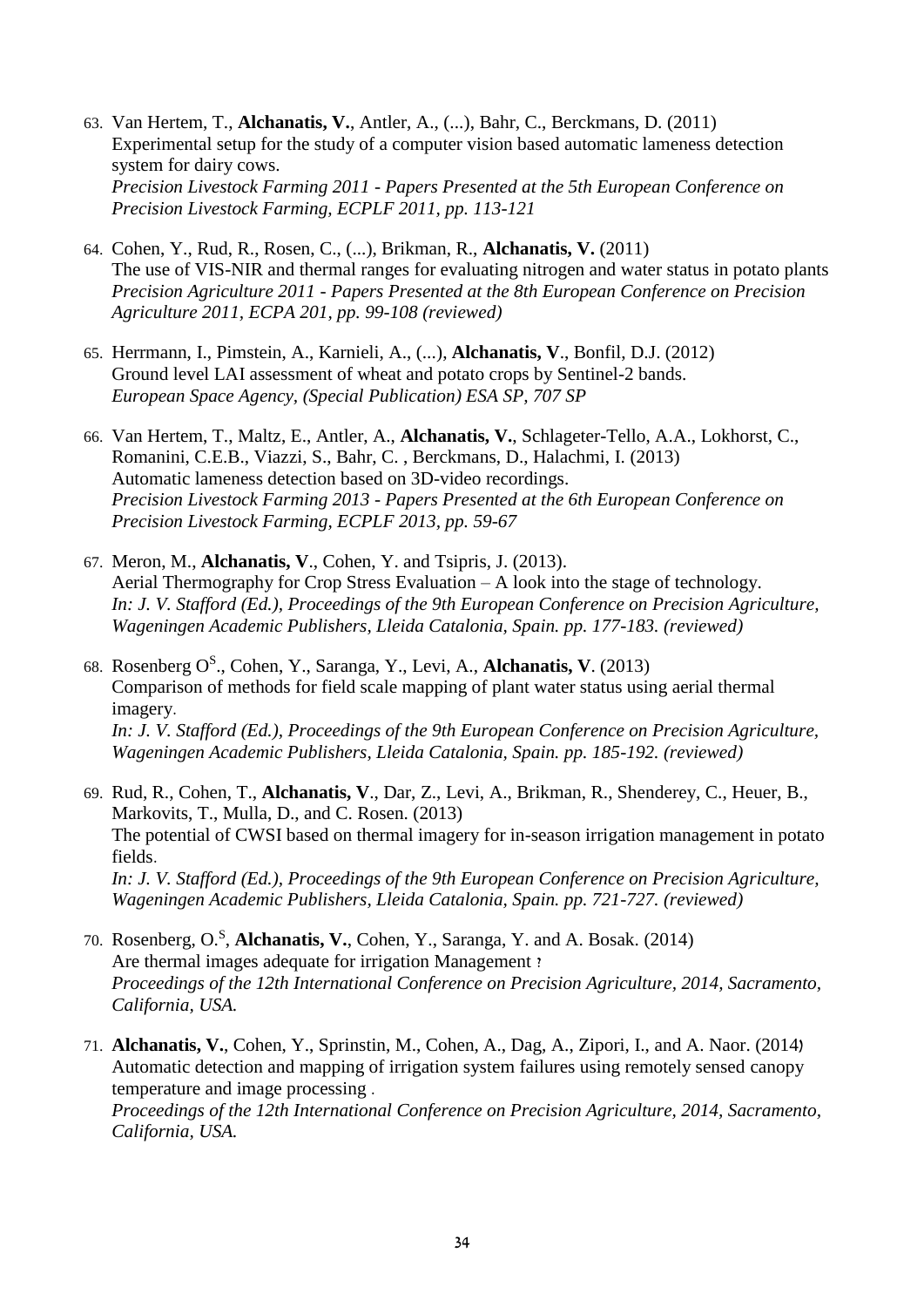- 72. Dag, A., Cohen, Y., **Alchanatis, V.**, (...), Maaravi, T., Naor, A. (2015) Automated detection of malfunctions in drip-irrigation systems using thermal remote sensing in vineyards and olive orchards *In: J. V. Stafford (Ed.), Proceedings of the 10th European Conference on Precision Agriculture, Wageningen Academic Publishers, Rishon-LeZion, Israel. pp. 519-525. (reviewed)*
- 73. Rosenberg O.<sup>S</sup> , Cohen, Y., **Alchanatis, V.**, Saranga, Y. (2015) Irrigation control in cotton fields using ground thermal imaging *In: J. V. Stafford (Ed.), Proceedings of the 10th European Conference on Precision Agriculture, Wageningen Academic Publishers, Rishon-LeZion, Israel. pp. 709 - 716. (reviewed)*
- 74. Golomb, O., Alchanatis, V., Cohen, Y., (...), Cohen, Y., Soroker, V. (2015) Detection of red palm weevil infected trees using thermal imaging. *In: J. V. Stafford (Ed.), Proceedings of the 10th European Conference on Precision Agriculture, Wageningen Academic Publishers, Rishon-LeZion, Israel. pp. 643 - 650. (reviewed)*
- 75. Goldshtein, E., Cohen, Y., Timar, D., (...), Mizrach, A., **Alchanatis, V.** (2015) An automatic system for Mediterranean fruit fly monitoring. *In: J. V. Stafford (Ed.), Proceedings of the 10th European Conference on Precision Agriculture, Wageningen Academic Publishers, Rishon-LeZion, Israel. pp. 635-641. (reviewed)*
- 76. Rud, R., Cohen, Y., **Alchanatis, V.**, (...), Dag, A., Ben-Gal, A. (2015) Characterization of salinity-induced effects in olive trees based on thermal imagery. *In: J. V. Stafford (Ed.), Proceedings of the 10th European Conference on Precision Agriculture, Wageningen Academic Publishers, Rishon-LeZion, Israel. pp. 511-517. (reviewed)*
- 77. Rud, R., Käthner, J., Giesser, J., Pasche, R., Giebel, A., Selbeck, J., Shenderey, C., Fleury, D., Zude-Sasse, M., Alchanatis, V. (2018) Monitoring spatial variability in an apple orchard under different water regimes *Acta Horticulturae, 1197, pp. 139-146.*
- 78. Sandovsky, T., Edan, Y., Gad, S., Etzioni, A., Nacson, T., Alchanatis, V .(2019) Early detection of Fusarium infection in corn using spectral analysis Precision Agriculture 2019 - Papers Presented at the 12th European Conference on Precision Agriculture, ECPA 2019, pp. 339-346.
- 79. Gad, S., Edan, Y., Sandovsky, T., Harary, I., Nacson, T., Kosover, E., Levi Bar Shalom, A., Alchanatis, V. (2019) Early detection of corn and sunflower stress induced by chemical spraying Precision Agriculture 2019 - Papers Presented at the 12th European Conference on Precision Agriculture, ECPA 2019, pp. 279-285.
- 80. Klapp, I., Brand, O., Yafin, P., Papini, S., Oz, N., Bahat, I., Cohen, Y., Alchanatis, V., Sochen, N. (2019) Using computational optics for agricultural monitoring with an emphasis on irrigation management zone Precision Agriculture 2019 - Papers Presented at the 12th European Conference on Precision Agriculture, ECPA 2019, pp. 665-671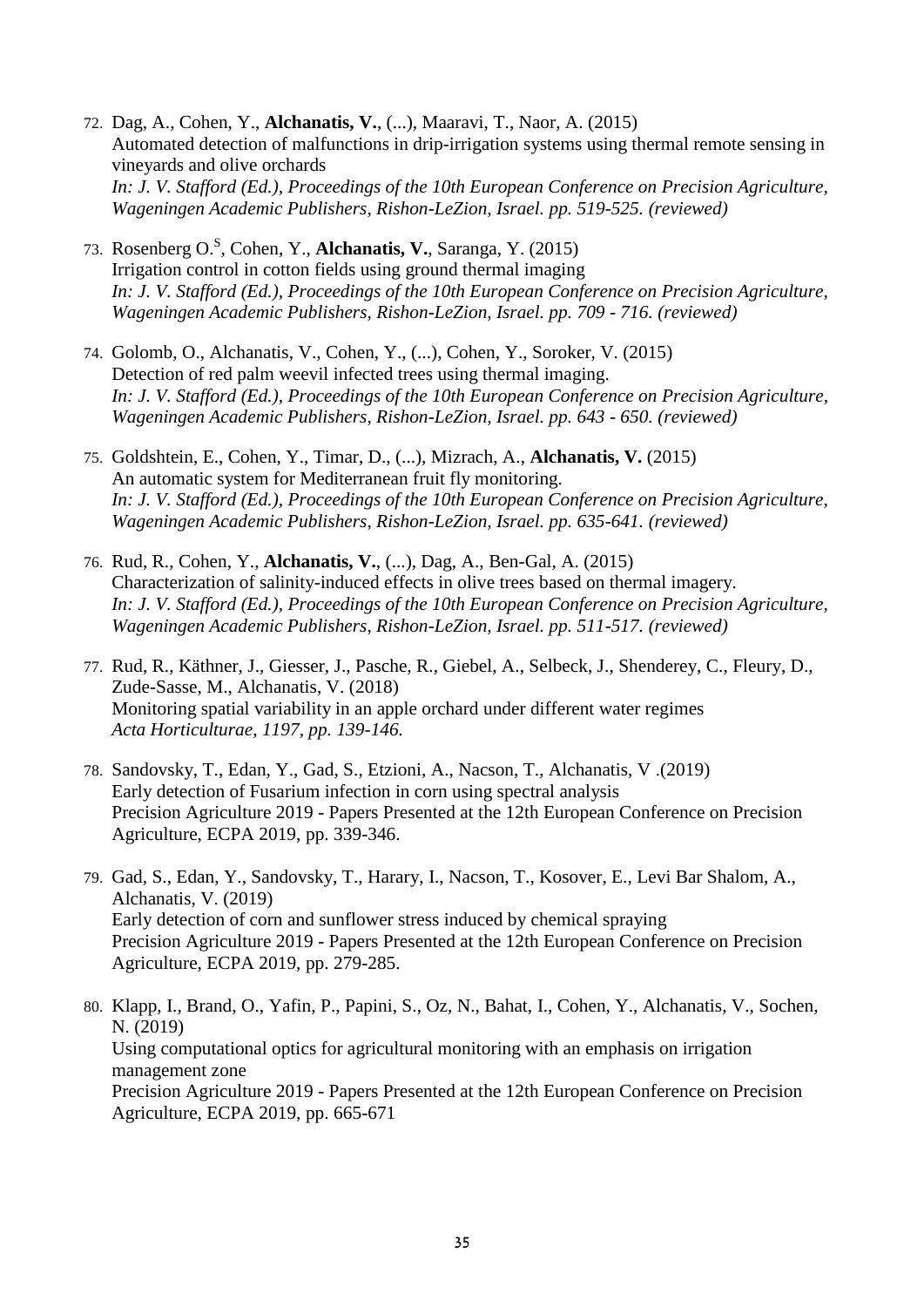### **7. Allowed Patents and Registered Cultivars**

- 1. Shahar, M., **Alchanatis, V.,** Schmilovitch, Z. and Ram A. (2001). Diagnostic system for the ear. *International Patent WO/2002/039874 and European Patent EP1339323 and US No P-3439-US-PCT.* http://www.wipo.int/pctdb/en/wo.jsp?IA=WO2002039874&wo=2002039874&DISPLAY=STATUS
- 2. Weizmann, Z., Edan, Y., Leykin, S., **Alchanatis, V.,** (2008) Digital Chemo-Optic System for Optimizing Predictions of Best Harvesting Date and of Olive Oil Quality. *Provisional Patent Application (in the U.S.A)*
- 3. Zion B., Ostrovsky V., Karplus I., Barki A., **Alchanatis, V.** and Wolf, Y. (2008) System and Methods for Fish Counting and Weighing. *Provisional Patent Application (in the U.S.A), Number 61/095,629, Attorney Docket No. 44927.*
- 4. Kofman, S., Meerfeld, Y., Sandler, M., Dukler, S. and **Alchanatis, V.** (2009) Radio Frequency Identification System and Data Reading Method *US patent US12203540, US8167212B2*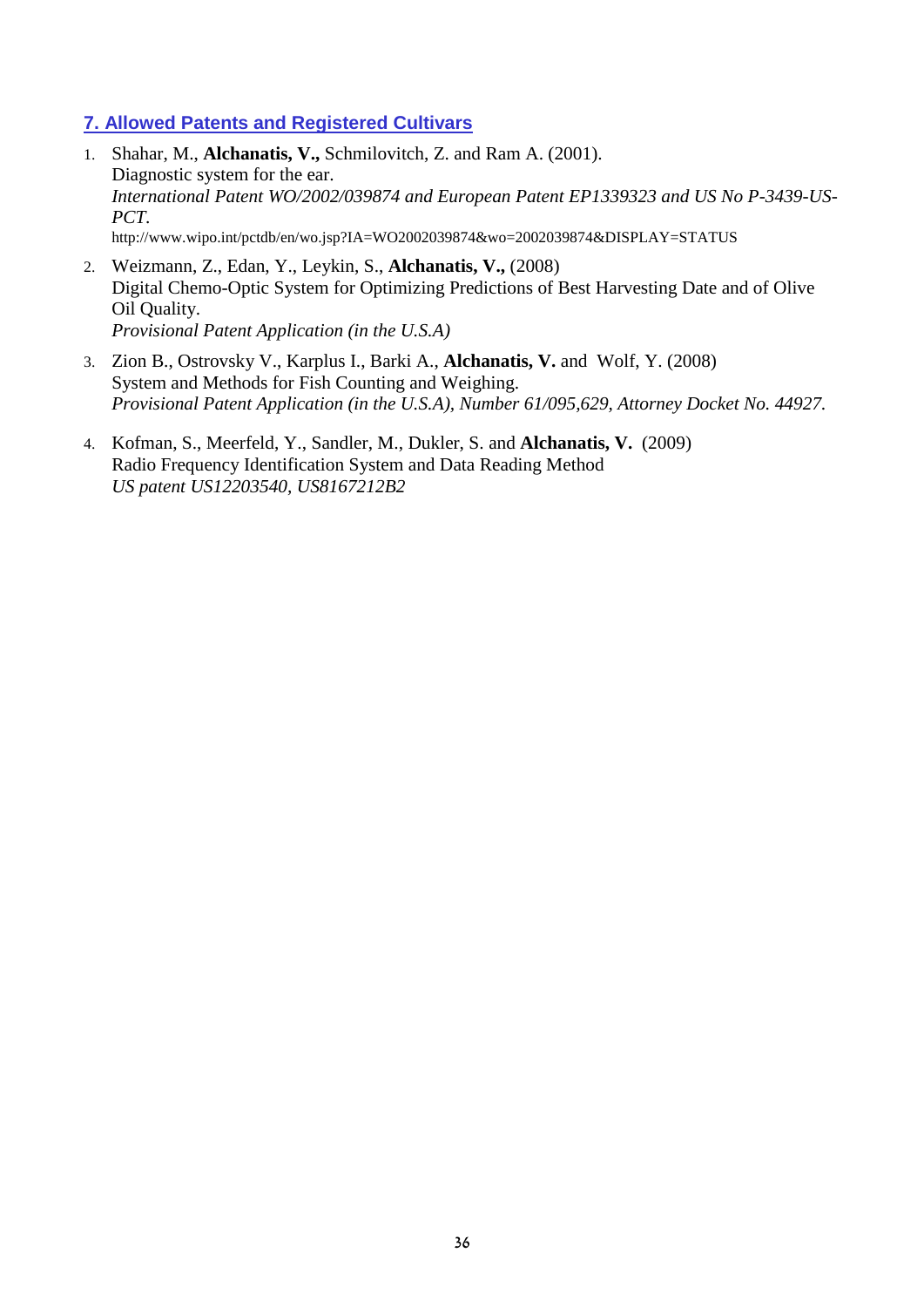### Part III: DESCRIPTION OF MAJOR ACHIEVEMENTS

### **1. Contribution to Agricultural and/or Environmental Sciences**

My general contribution to agricultural science focuses in development and application of advanced optical and digital sensing technologies in several agricultural fields. In the field of Precision Agriculture, I developed systems for weeds detection, leaf nitrogen detection and water stress assessment. The same technologies were the basis for development of systems for sorting, grading and nondestructive quality assessment of agricultural entities, both from the animal (fish and cows) and plant (apples, tomatoes, dates and more) husbandry, as well as for phenotyping.

A number of students do their final projects, Masters and PhD degrees in multi-disciplinary projects under joint supervision with faculty members from the Technion (Civil and Agricultural Engineering), Tel Aviv University (Mechanical Engineering) and Ben Gurion University (Industrial Engineering) and Bar Ilan University (Computer Science).

During the recent years, my main contribution was in three major advanced fields in agricultural engineering: Development of sensing systems (spectral, multispectral, thermal and multi-modal), Precision farming and Computer vision.

### **a. Development of sensing systems**

I lead and was involved in the development of various sensing systems, among them spectral sensors, spectral imaging systems, multispectral, thermal and multi-modal imaging.

Hyperspectral imaging techniques were investigated and new methods were proposed for processing the data. New techniques for processing spatio-temporal spectral data were proposed (41, 51, 52 and book chapter 2) and adaptive classification methodologies were developed (47).

Thermal imaging was proposed as an alternative imaging technique in the field as well in the lab. Algorithms for combination of visible and thermal imaging for fruit detection were developed in the field of multimodal imaging (40).

Continuing the work on spectral sensing of fresh agricultural produce, a system for estimating internal quality of peppers was developed, a combination of several sensors was evaluated, and a novel method for quality assessment using multi-sensor input was conceived (60, 64, 67) . The developed sensing system is incorporated in a prototype that is further being developed for use in commercial scale.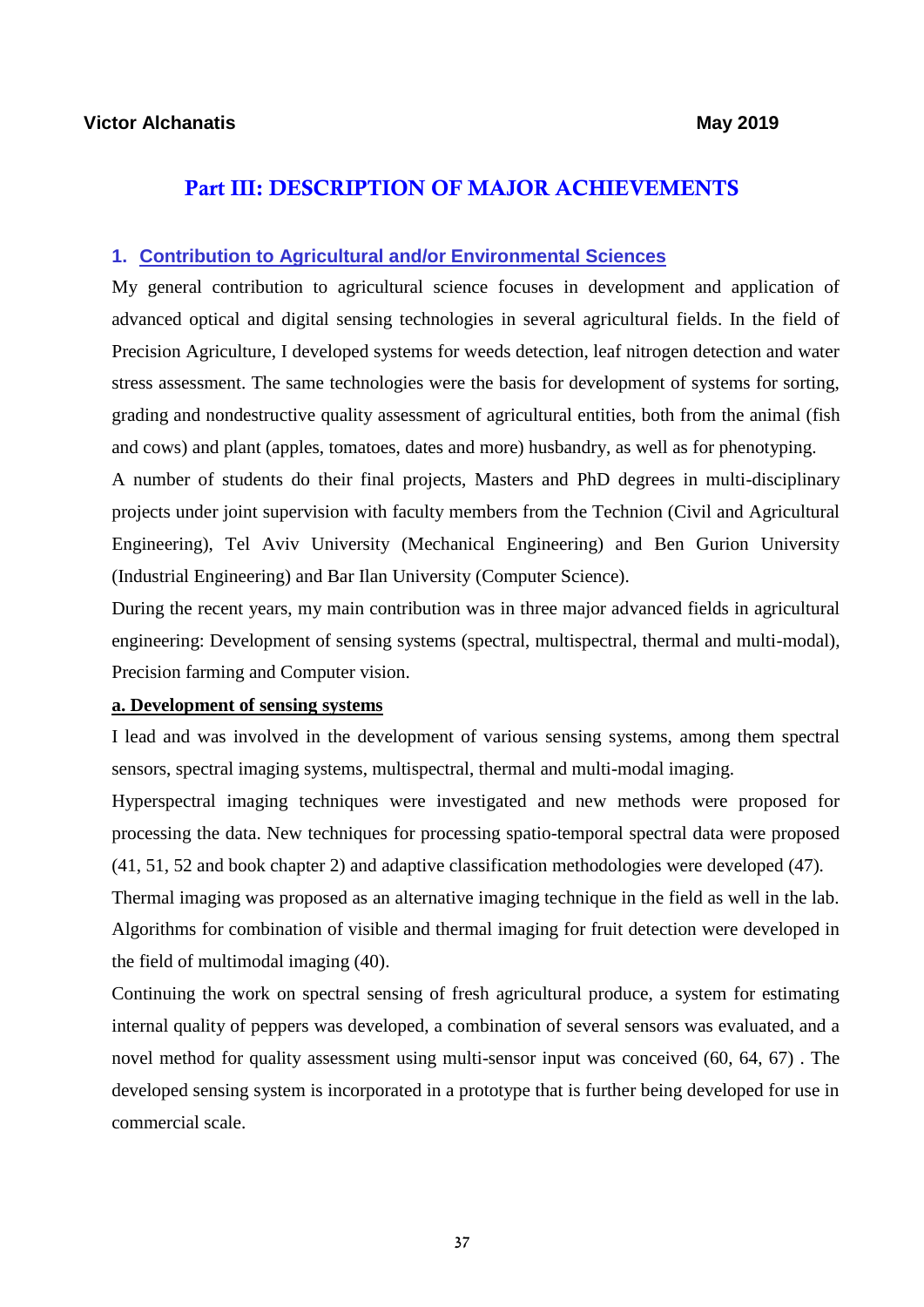### **b. Precision Farming**

Thermal imaging, as well as computer vision and spectroscopy are employed as sensing methods for information acquisition in precision farming activities:

I continued the development of an optical sensor for in-field prediction of nitrogen stress. The last five years I extended the use of spectral sensors for potatoes and together with other research groups in Sde Boker, Israel and Canada, and Minnesota, we developed methods for Nitrogen and water stress detection (45, 48, 59, 61, 66).

Furthermore, I continued to lead research on thermal infrared imaging as a sensing method to detect water status for irrigation management. Extensive work during the past five years has placed our group within the leading research groups in this topic in the world. Methods for water status evaluation were extended and refined for olives (39), palms (46), potatoes (59) and cotton (68). Following the results of our research, I lead a wide multi-disciplinary project (project KANDEL) that combines 12 partners from 7 leading organizations in Israel, to bring these findings to application. In addition to the peer reviewed articles, the results of these projects have been presented in several national and international conferences.

In the international scientific community, I am on the editorial board and act as an associate editor of the leading international journal Precision Agriculture. Also, I chaired the 10<sup>th</sup> European Conference on Precision Agriculture, which was held in Israel in 2015.

### **c. Computer Vision – Hardware and Software**

I lead the development of computer vision systems, hardware integration as well as development of image processing algorithms in several fields in agricultural engineering:

Detection of fruits on the trees for robotic harvesting or yield estimation and targeting of robotic arms. Algorithms for detection of oranges and green apples in visible RGB images were developed, and combined with thermal infrared images (26, 31, 32, 40 Book 1, Proc. 57 ), flowering intensity in orchards, grapes appearance (42, 58), ornamental and edible fish (17, 22, 24). In addition, computer vision systems for livestock precision farming were developed (54, 55, 65). Furthermore, algorithms for hyperspectral image processing were developed to detect green apples (23). In the international scientific arena, I am a member of the editorial board of the leading European journal Biosystems Engineering, and act as the Israeli scientific director of a European effort for research coordination in the field of robotics and ICT in agriculture – ICTAGRI ERANET. Since 2012, I am also the vice-chair of the working group on image processing, of the international society on agricultural engineering (CIGR).